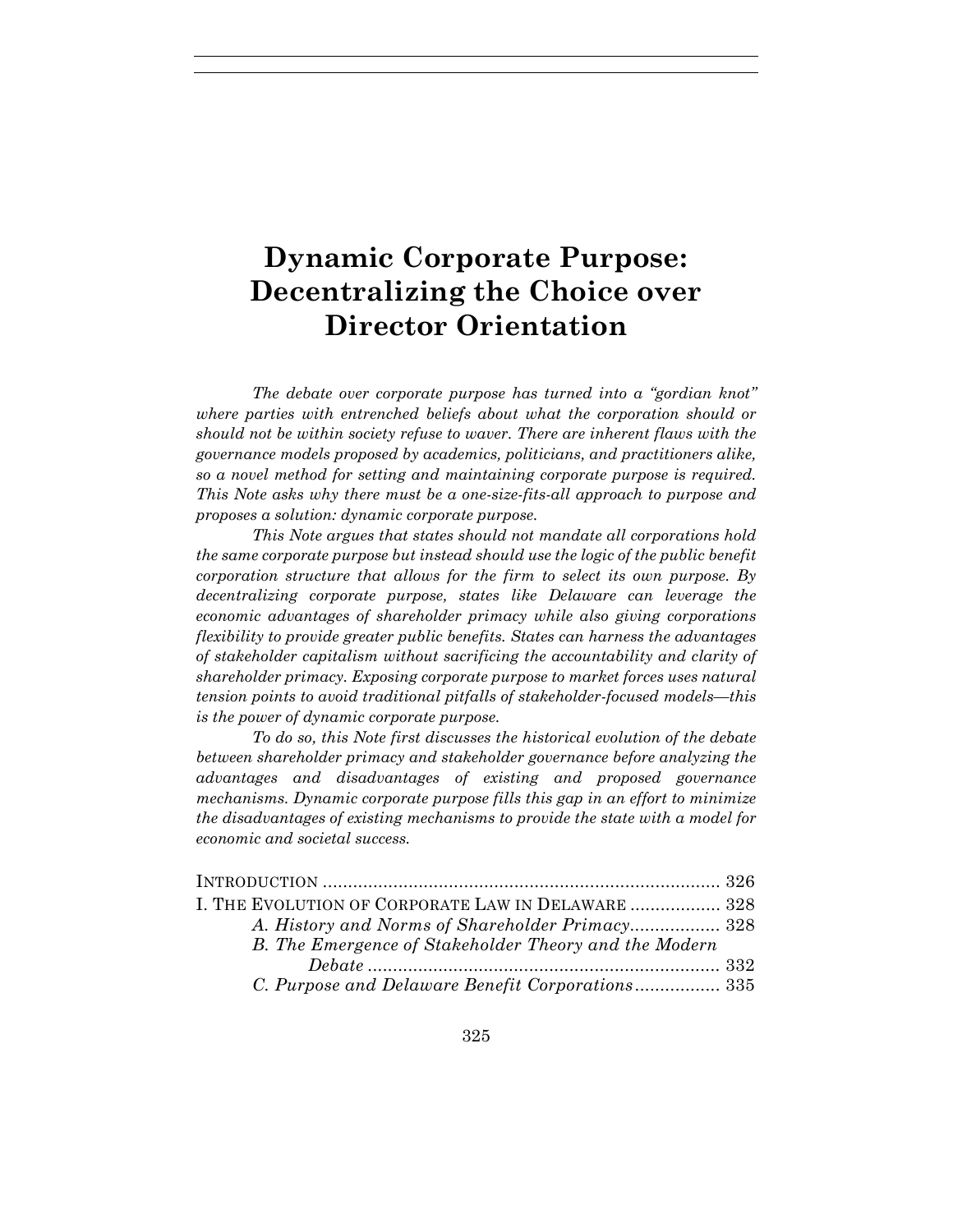| II. SHAREHOLDER PRIMACY VERSUS STAKEHOLDER THEORY  338     |  |
|------------------------------------------------------------|--|
|                                                            |  |
| B. "May" and the Case for Permitting Stakeholder           |  |
|                                                            |  |
| C. "Must" and the Case for Requiring Stakeholder           |  |
|                                                            |  |
|                                                            |  |
| A. Establishing Dynamic Corporate Purpose Through the      |  |
|                                                            |  |
| B. Advantages of Drawing from Shareholder Primacy 356      |  |
| C. Advantages of Drawing from Stakeholder Governance. 358  |  |
| D. Risks and Limitations of Dynamic Corporate Purpose. 360 |  |
|                                                            |  |

### **INTRODUCTION**

Some considered it a hollow public relations stunt,<sup>1</sup> but in 2019 the Business Roundtable lit a fire in the academic debate over a simple question: for whom is the corporation managed?2 While most scholars generally agree that the role of corporations is to advance societal welfare—either economically or more broadly—vigorous debate surrounds the appropriate mechanism for corporations to maximize such welfare.3 Should corporations be laser focused on shareholders to

<sup>1</sup>*. See* Elizabeth Warren, *Business Roundtable Declaration "Was Just an Empty Publicity Stunt*,*"* FAST CO. (Sept. 29, 2020), https://www.fastcompany.com/90557370/elizabeth-warrenbusiness-roundtable-declaration-was-just-an-empty-publicity-stunt [https://perma.cc/3V8W-AUR7]; Lucian A. Bebchuk & Roberto Tallarita, *The Illusory Promise of Stakeholder Governance*, 106 CORNELL L. REV. 91, 98 (2020) [hereinafter Bebchuk & Tallarita, *Illusory Promise*] (describing the change as "largely representing a rhetorical public relations move"); Lucian A. Bebchuk & Roberto Tallarita, *Will Corporations Deliver Value to All Stakeholders?*, 75 VAND. L. REV. (forthcoming 2022), https://papers.ssrn.com/sol3/papers.cfm?abstract\_id=3899421 [https://perma.cc/2R2P-C26X] [hereinafter Bebchuk & Tallarita, *Will Corporations Deliver Value*] (showing empirically that the statement did not represent a meaningful commitment by signatory companies). Interestingly, Senator Warren and Professor Bebchuk are considered to be on opposite sides of the corporate-purpose spectrum, showing the complex and compelling web of perspectives in this debate.

<sup>2</sup>*. Statement on the Purpose of a Corporation*, BUS. ROUNDTABLE (Aug. 19, 2019), https://opportunity.businessroundtable.org/ourcommitment [https://perma.cc/4UJ4-2HSL] [hereinafter *2019 Business Roundtable Statement*] (suggesting each corporation pursues its own corporate purpose and promising to support stakeholders beyond shareholders).

<sup>3</sup>*. See* Edward Rock, *For Whom Is the Corporation Managed in 2020?: The Debate Over Corporate Purpose* 5–6 (Eur. Corp. Governance Inst., L. Working Paper No. 515, 2020) (arguing shareholder primacy advocates suggest that "the focus on shareholders is a tool for increasing social welfare and not an end in itself"). *But see* Margaret M. Blair, *Corporate Law and the Team Production Problem* 2 (Vand. L. & Econ., Working Paper No. 12-12, 2012) (arguing that advocates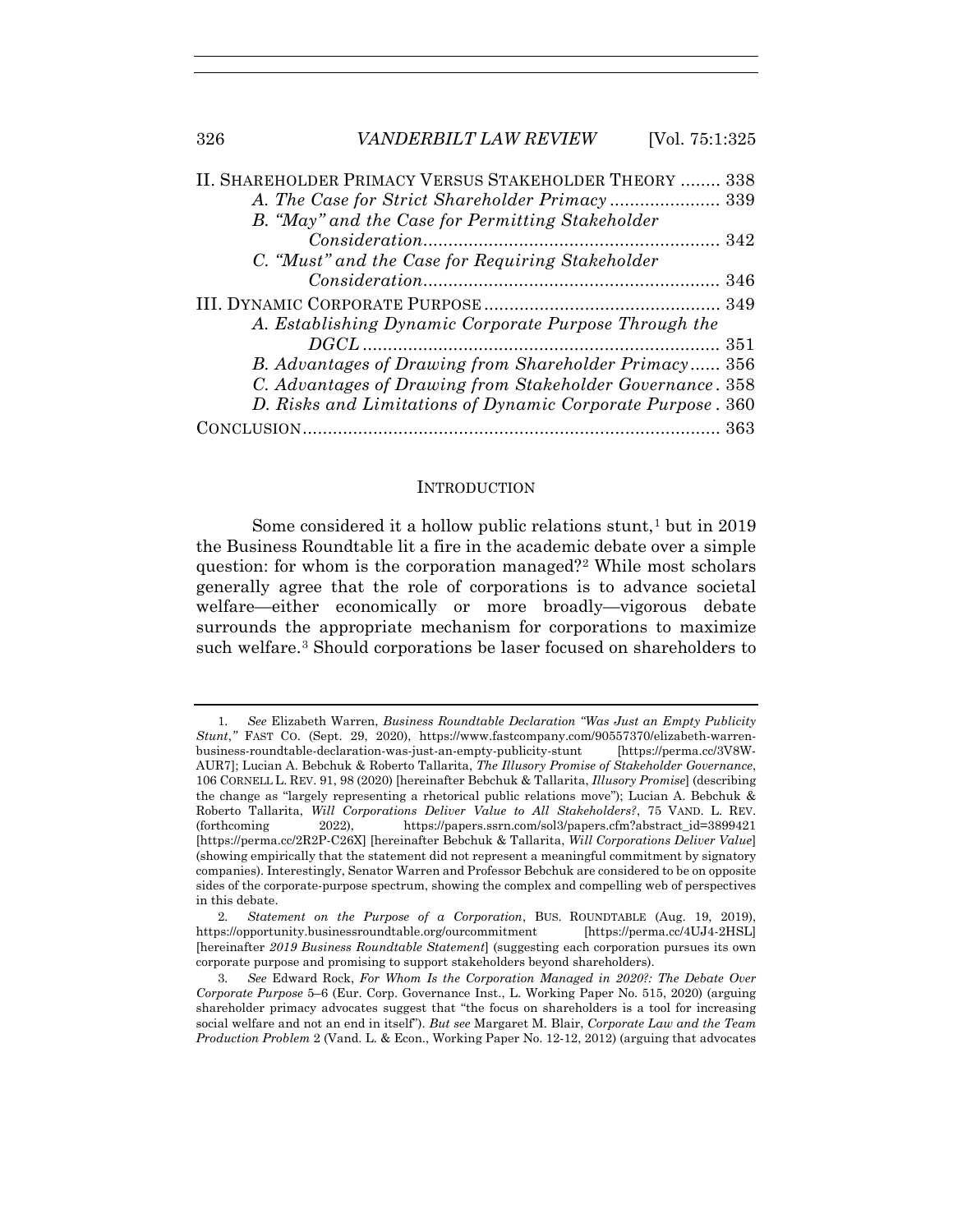minimize agency costs between owners and managers, or should corporations have a wider purview to support the interests of nonshareholders more directly? This Note takes stock of how the debate between shareholder primacy and stakeholder governance has developed since the 1930s, through the 1980s, and into the twenty-first century. Much has changed since legal scholar Adolf Berle and economists Gardiner Means and Milton Friedman analyzed the corporation's role within society, but the question remains at the heart of capitalism—should corporations prioritize shareholders to maximize economic benefit, or can directors effectively balance the interests of stakeholders to maximize societal benefit?

This Note argues that because of the increasing power of consumers and institutional investors, the market itself can resolve the debate between shareholder primacy and stakeholder capitalism if states apply the logic of public benefit corporations ("PBC" or "PBCs") and require corporations to set their own corporate purposes.4 This idea of *dynamic corporate purpose* contends that the state does not need to provide a one-size-fits-all approach for directors to balance the interests of shareholders and stakeholders so long as investors have clarity as to the purpose of individual firms. Part I of this Note provides the backdrop against which the argument between shareholder primacy and stakeholder governance has developed over the last one hundred years. Part II breaks down the advantages and disadvantages of structures that policymakers have experimented with or advocated for, in an attempt to illustrate the decisions states can make in the years to come.5 Finally, Part III lays out the framework for states to implement dynamic corporate purpose to leverage the advantages of shareholder primacy without neglecting the interests of wider stakeholder groups. Thereafter, Delaware, and other states, can better align the interests of corporations with those of society by prompting individual corporations to report against a clear, enumerated purpose.

of shareholder primacy have backed away from the idea that maximizing share value maximizes the firm's social value).

<sup>4. &</sup>quot;If you want to fix something, expose it to market forces." Mike Speiser (@laserlikemike), TWITTER (Jan. 6, 2022, 1:06 PM), https://twitter.com/laserlikemike/status/1479152310739607554 [https://perma.cc/C4DQ-JPE6].

<sup>5</sup>*. See* John G. Ruggie, Caroline Rees & Rachel Davis, *Making 'Stakeholder Capitalism' Work: Contributions from Business & Human Rights* 3 (Harv. Kennedy Sch. Fac. Rsch. Working Paper Series, RWP 20-034, 2020) (saying the question has shifted "from *whether* corporate boards should take stakeholder interests into account, to *how* it should do so").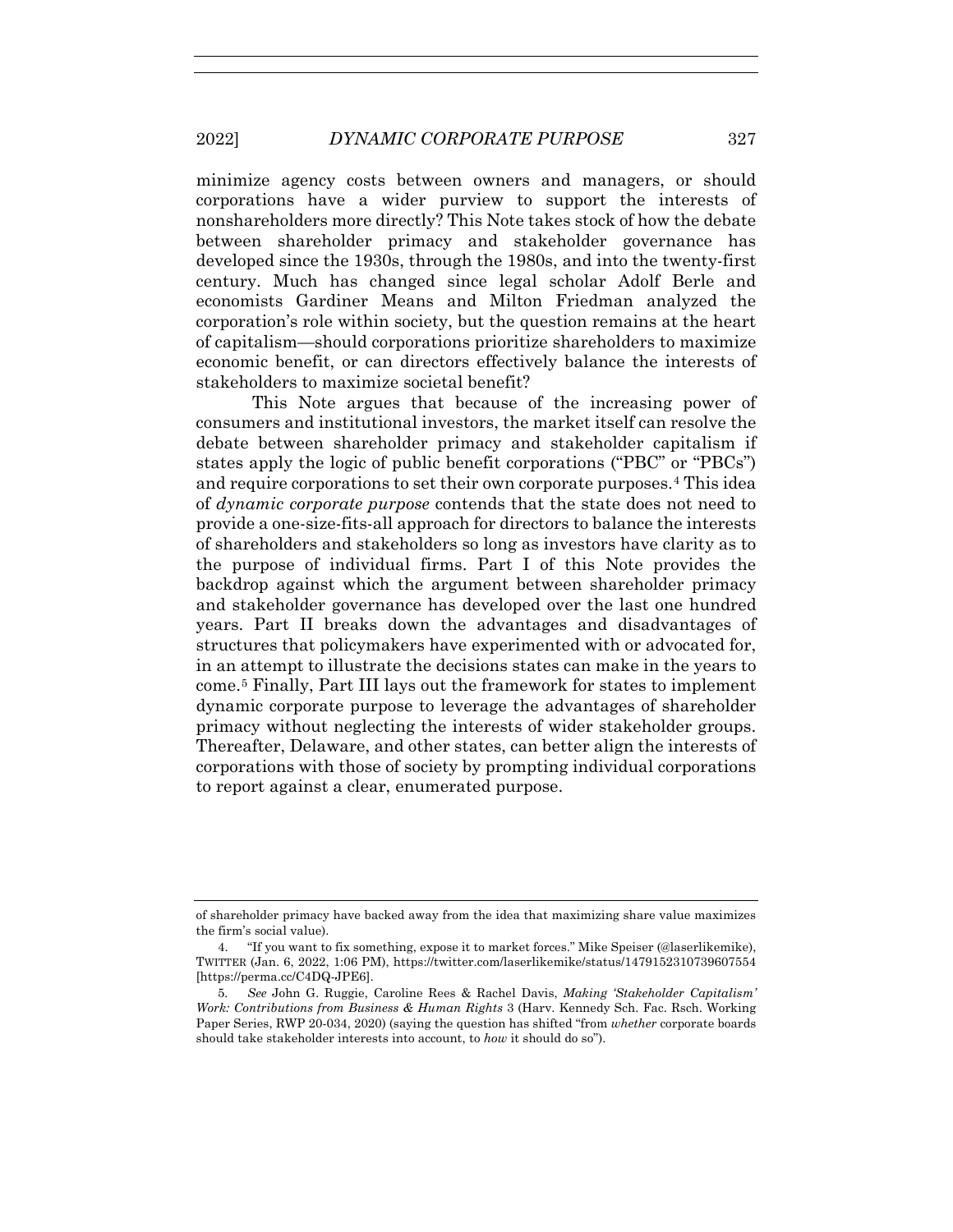# I. THE EVOLUTION OF CORPORATE LAW IN DELAWARE

## *A. History and Norms of Shareholder Primacy*

When legal scholars discuss shareholder primacy, the first case that typically comes to mind is *Dodge v. Ford Motor Co*.6 While the case did not establish shareholder primacy, it is the most poignant example of directors being admonished by a state court for not pursuing shareholder wealth maximization.7 The case was heard by the Michigan Supreme Court, so its holding is not binding elsewhere, but its conceptual application of corporate purpose as the central driver of agency problems between corporations and their owners has reverberated through academia for the past century.8

Corporate law, and the requisite treatment of shareholders by directors, is governed by state law.<sup>9</sup> States charter businesses and often compete with other states in the laws and institutions governing these corporations in order to charter more for greater state revenue.10 Delaware is winning—sixty percent of the Fortune 500 is chartered in the state, which has a population of a million people.11 While it was Michigan that affirmed the construct of shareholder primacy by holding that Ford could not use cash to lower prices and raise salaries in an effort to avoid paying dividends to minority shareholders,12 Delaware has its own line of cases that strengthen the idea that directors must

 <sup>6. 170</sup> N.W. 668, 684 (Mich. 1919) ("A business corporation is organized and carried on primarily for the profit of the stockholders. The powers of the directors are to be employed for that end.").

<sup>7</sup>*. Id.* (holding that Ford's decision to end special dividends for shareholders to lower prices for customers breached the duty to operate the business for shareholder interests).

<sup>8</sup>*. See, e.g.*, Michael J. Vargas, Dodge v. Ford Motor Co. *at 100: The Enduring Legacy of Corporate Law's Most Controversial Case*, 75 BUS. LAW. 2103, 2118 (2020) (describing how the case is rarely cited in case law but is oft cited in the legal academy).

 <sup>9.</sup> Lev Menand & Morgan Ricks, *Federal Corporate Law and the Business of Banking* 1 (Eur. Corp. Governance Inst., L. Working Paper No. 575, 2021) ("It is a bedrock (though still controversial) principle of American business law that corporate formation and governance are the province of state, not federal, law.").

<sup>10</sup>*. See, e.g.*, Roberta Romano, *The State Competition Debate in Corporate Law*, 8 CARDOZO L. REV. 709, 709–11 (1987) (assessing whether states competing for corporate-law supremacy is a "race for the bottom").

 <sup>11.</sup> Peter A. Atkins, Marc S. Gerber & Edward B. Micheletti, *Social Responsibility and Enlighted Shareholder Primacy: Views from the Courtroom and Boardroom*, SKADDEN, ARPS, SLATE, MEAGHER & FLOM LLP (Feb. 4, 2019), https://www.skadden.com/insights/publications/2019/02/social-responsibility-and-enlightenedshareholder [https://perma.cc/3HEQ-AN5F]; *QuickFacts: Delaware*, U.S. CENSUS BUREAU, https://www.census.gov/quickfacts/DE (last visited Jan. 5, 2022) [https://perma.cc/Z4CG-L7RG].

<sup>12</sup>*. Dodge v. Ford*, 170 N.W. 668, 684 (Mich. 1919).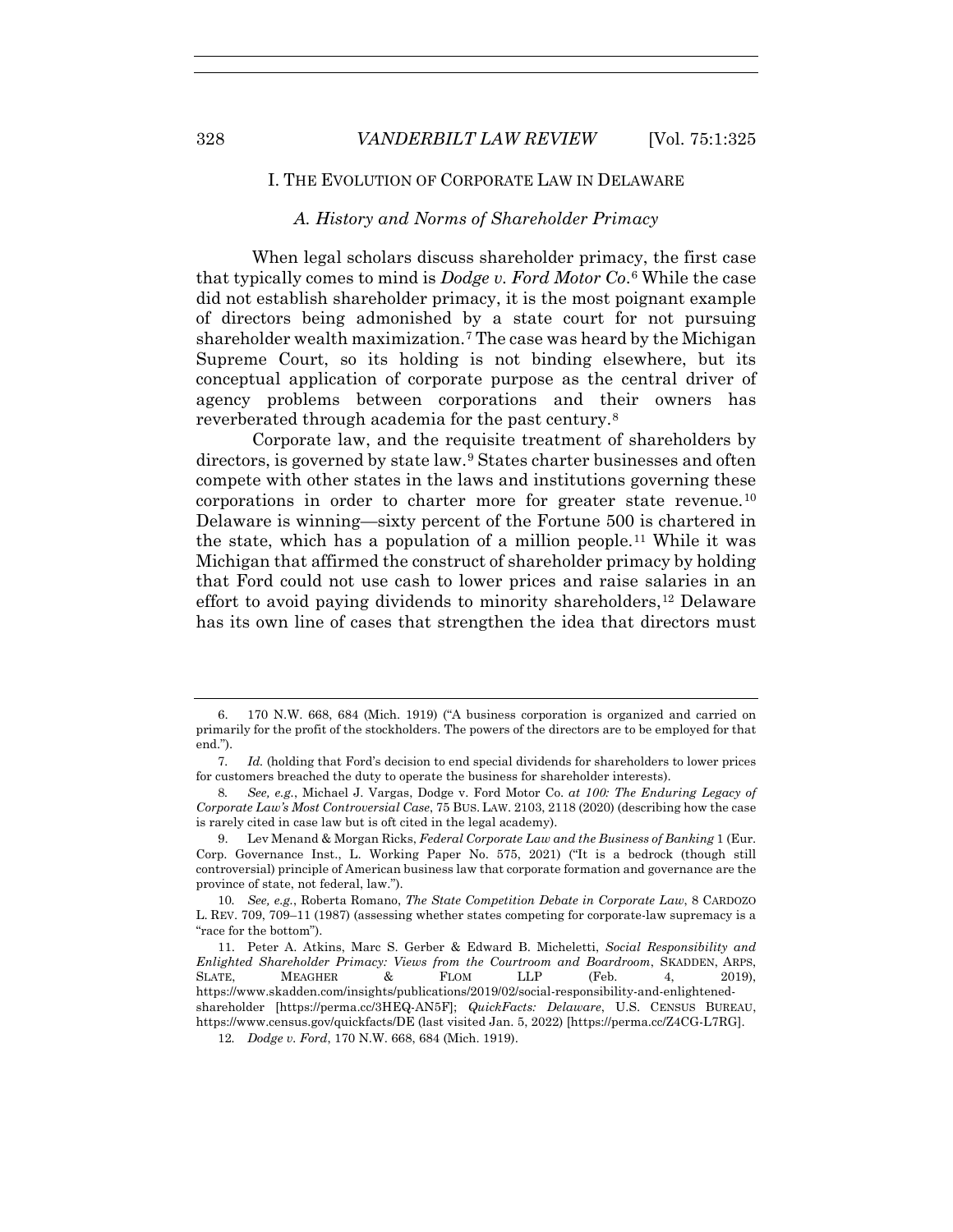look to maximize profits.13 Like any federalist construct, different states have taken other approaches, and many have been less inclined to support such staunch shareholder primacy.<sup>14</sup>

Nevertheless, Delaware is the power center of corporate law because of the depth of its case law and the concentration of corporations in the state. There, three court opinions lay the foundation for shareholder primacy and its boundaries. First, *Revlon, Inc. v. MacAndrews & Forbes Holdings, Inc.* held that when sale of the corporation is inevitable, directors must act to obtain the best price for shareholders.15 By this logic, directors *cannot* consider factors that support interests of other stakeholders if those factors limit financial outcomes for shareholders.16 After *Revlon*, *Paramount Communications, Inc. v. Time, Inc.* seemingly limited shareholder primacy in Delaware by saying "absent a limited set of circumstances as defined under *Revlon*, a board of directors, while always required to act in an informed manner, is not under any per se duty to maximize shareholder value in the short term, even in the context of a takeover."<sup>17</sup> But this limitation did not last. In 2010, the Delaware Chancery Court ruled in *eBay v. Newmark* that directors have an obligation to attempt to earn profits so long as some special character (e.g., status as a nonprofit) is not stated in the firm's charter.<sup>18</sup> Succinctly put, "[t]he [traditional] corporate form . . . is not an appropriate vehicle for purely philanthropic ends, at least not when there are other stockholders interested in realizing a return on their investment."19 Corporate form matters in the state of Delaware, and for-profit Delaware corporations

<sup>13</sup>*. See, e.g.*, eBay Domestic Holdings, Inc. v. Newmark, 16 A.3d 1, 34 (Del. Ch. 2010) ("The corporate form in which craigslist operates, however, is not an appropriate vehicle for purely philanthropic ends, at least not when there are other stockholders interested in realizing a return on their investment."); Revlon, Inc. v. MacAndrews & Forbes Holdings, Inc., 506 A.2d 173, 182 (Del. 1986) ("The Revlon board's authorization permitting management to negotiate a merger or buyout with a third party was a recognition that the company was for sale. The duty of the board had thus changed . . . [to] the maximization of the company's value at a sale for the stockholders' benefit.").

 <sup>14.</sup> *See, e.g.*, A.P. Smith Mfg. Co. v. Barlow, 98 A.2d 581, 585 (N.J. 1953) (permitting charitable gifts); Shlensky v. Wrigley, 237 N.E.2d 776, 780 (Ill. App. Ct. 1968) (permitting stakeholder interest balancing).

 <sup>15. 506</sup> A.2d at 182 ("The duty of the board had thus changed from the preservation of Revlon as a corporate entity to the maximization of the company's value at a sale for the stockholders' benefit.").

 <sup>16.</sup> When discussing "stakeholders" broadly, I include five groups commonly bundled together: employees, customers, communities, suppliers, and the environment. While shareholders are certainly stakeholders themselves, this Note refers to stakeholders as nonshareholders that are directly affected by corporate decisions.

 <sup>17. 571</sup> A.2d 1140, 1150 (Del. 1990).

<sup>18</sup>*.* 16 A.3d at 6, 34–35.

<sup>19</sup>*. Id.* at 34.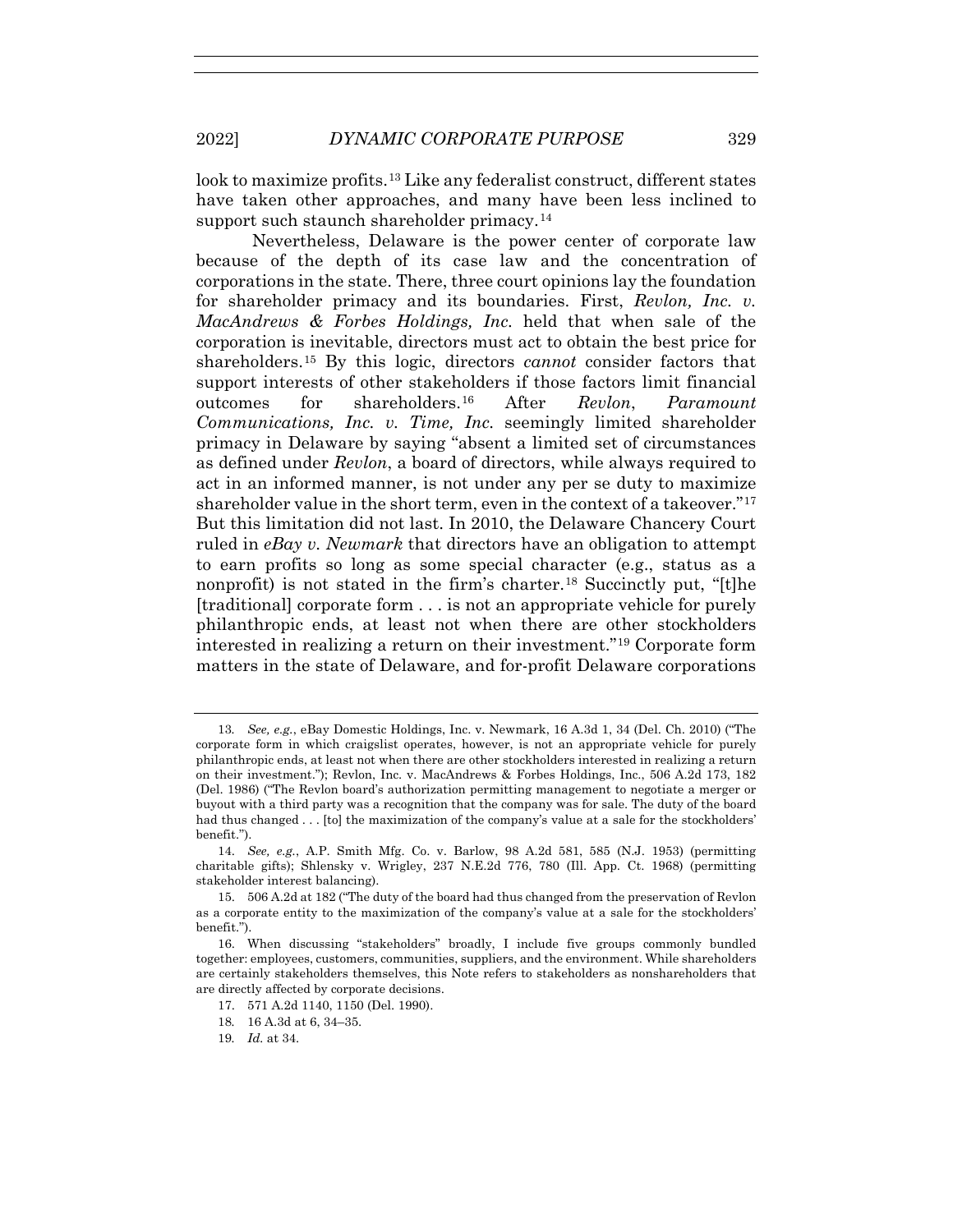are expected to "promote the value of the corporation for the benefit of [their] stockholders."<sup>20</sup> While directors can make strategic decisions that also advance other stakeholder interests, "[p]romoting, protecting, or pursuing nonstockholder considerations must lead at some point to value for stockholders."21 These cases suggest there are contours to shareholder primacy, but nevertheless the prevailing conceptual rule for most directors in Delaware is to maximize shareholder wealth.22

Delaware case law is just the beginning—influential norms have been advanced by academics and taught in law and business school classrooms around the country.23 Academic discussions on shareholder primacy most notably began with debate between Professors Merrick Dodd and Adolf Berle following the stock market crash of 1929. Professor Berle argued that directors were too unaccountable to shareholders, so pure director discretion should be limited by a clear orientation toward shareholder interests.24 In response, Professor Dodd emphasized that pure profit focus by corporations was undesirable, and wider-scope decisionmaking improves corporate performance.<sup>25</sup> The next year, Professor Berle wrote in more detail how the separation of ownership and control between managers and rationally apathetic shareholders leads to considerable agency problems, and shareholder primacy reduces these concerns.26 In general, these academics seem to be optimizing for different goals, such as limiting agency problems or curing societal ills through corporate purpose, so it is unsurprising that the methods for accomplishing such goals differ as well.

Milton Friedman took this concept a step further in his notorious 1970 New York Times essay.27 Professor Friedman, in what later

<sup>20</sup>*. Id.*

<sup>21</sup>*. Id.* at 33; *see also In re* Pattern Energy Grp. Inc. S'holders Litig., No. 2020-0357-MTZ, 2021 WL 1812674, at \*1 (Del. Ch. May 6, 2021) (denying a motion to dismiss where directors prioritized insiders and a supplier over the interests of minority shareholders).

<sup>22</sup>*.* David G. Yosifon, *The Law of Corporate Purpose*, 10 BERKELEY BUS. L.J. 181, 184 (2013) (arguing that "shareholder primacy is indeed the law"). *But see* Blair, *supra* note 3, at 10 (saying "corporate law does not require that directors or managers must maximize share value" except when in a *Revlon* situation).

<sup>23</sup>*. See* David Millon, *Radical Shareholder Primacy*, 10 U. ST. THOMAS L.J. 1013, 1015 (2013) (suggesting shareholder primacy is a norm cultivated "in the leading business schools, in board rooms, and in the business press").

 <sup>24.</sup> A.A. Berle, Jr., *Corporate Powers as Powers in Trust*, 44 HARV. L. REV. 1049, 1073–74 (1931).

 <sup>25.</sup> E. Merrick Dodd, Jr., *For Whom Are Corporate Managers Trustees?*, 45 HARV. L. REV. 1145, 1153–55 (1932).

 <sup>26.</sup> ADOLF A. BERLE, JR. & GARDINER C. MEANS, THE MODERN CORPORATION AND PRIVATE PROPERTY 352–57 (1932).

 <sup>27.</sup> Milton Friedman, *A Friedman Doctrine—The Social Responsibility of Business Is to Increase Its Profits*, N.Y. TIMES (Sept. 13, 1970), https://www.nytimes.com/1970/09/13/archives/afriedman-doctrine-the-social-responsibility-of-business-is-to.html [https://perma.cc/RUZ3-SMN9].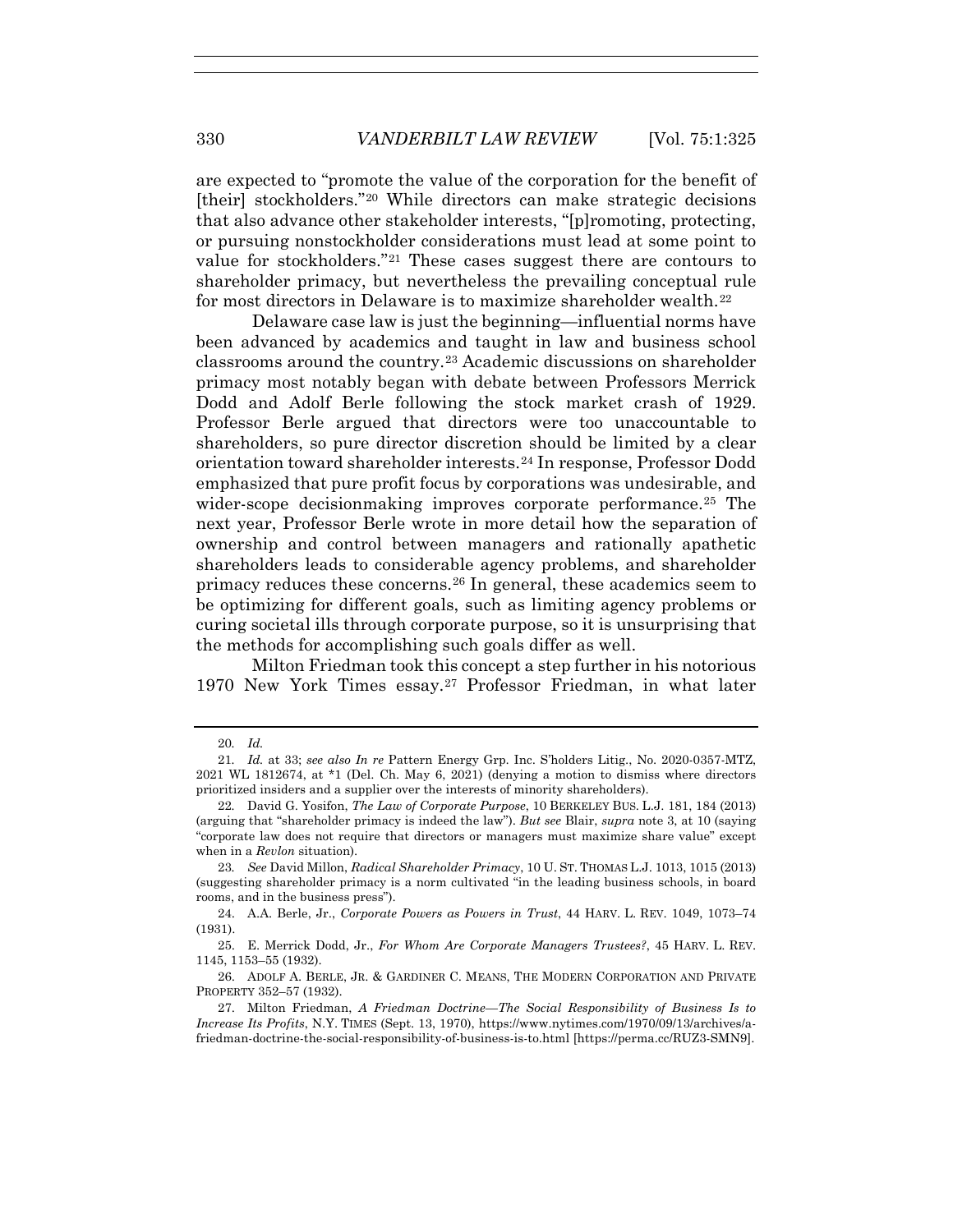became known as the Friedman Doctrine, asserted the only corporate social responsibility is to create shareholder value—managers are responsible for conducting business in accordance with the desires of shareholders.28 Friedman argued not only that agency problems should be dealt with by orienting directors toward shareholder interests but also that shareholder primacy was the best proxy for wider societal interests.29 Professor Bebchuk has reiterated this point in his modern writings that support strict shareholder primacy as a method for maximizing shareholder and stakeholder welfare.30

While some academics have been emphatic about the presence of strict shareholder primacy, others debate whether it is simply a norm in Delaware or whether case law has fully incorporated the concept. Leo Strine, a former Chancellor in Delaware, for example, is adamant that shareholder primacy is baked into the case law of the state.31 Others, however, disagree about the intractability of shareholder primacy or suggest that critics overstate the tension created by orienting toward shareholders.32 Professor Lynn Stout went so far as to argue the "dogma" of shareholder primacy "lacks any solid basis in actual corporate law."33 In her view, the business judgment rule provides directors "virtually unfettered legal discretion to determine the corporation's goals" and the flexibility to make long-term decisions that may reduce profitability.34 While Stout was correct in saying the business judgment rule provides directors wide latitude in decisionmaking, the norm that directors are expected to prioritize

<sup>28</sup>*. Id.*

<sup>29</sup>*. Id.*

<sup>30</sup>*. See* Bebchuk & Tallarita, *Illusory Promise*, *supra* note 1, at 98 (discussing the conceptual issues with "pluralistic stakeholderism and its implementation").

 <sup>31.</sup> Leo E. Strine, Jr., *The Dangers of Denial: The Need for a Clear-Eyed Understanding of the Power and Accountability Structure Established by the Delaware General Corporation Law*, 50 WAKE FOREST L. REV. 761, 765–68 (2015) ("The contention that [the Delaware General Corporation Law] proves directors are free to promote interests other than those of stockholders ignores the many ways in which the DGCL focuses corporate managers on stockholder welfare by allocating power only to a single constituency, the stockholders."); *see also* Yosifon, *supra* note 22 (arguing shareholder primacy is the law of the land in Delaware).

 <sup>32.</sup> Millon, *supra* note 23, at 1015 (asserting strict shareholder primacy is "not grounded in legal doctrine" and is instead grounded in the manifestation of social norms); Blair, *supra* note 3, at 10.

 <sup>33.</sup> Lynn A. Stout, *Issues in Governance Studies: The Problem of Corporate Purpose*, 48 GOVERNANCE STUD. BROOKINGS 1, 4 (2012), https://www.brookings.edu/wpcontent/uploads/2016/06/Stout\_Corporate-Issues.pdf [https://perma.cc/NC4T-D7PN].

<sup>34</sup>*. Id.* at 5. Stout also cites *Air Products & Chemicals Inc. v. Airgas, Inc.* as evidence that directors are not actually required to maximize shareholder wealth. *Id.* (citing Air Prods. & Chems., Inc. v. Airgas, Inc., 16 A.3d 48, 98 (Del. Ch. 2011)) (suggesting that if *Revlon* duties have not kicked in, the board "is not under any per se duty to maximize shareholder value in the short term, even in the context of a takeover").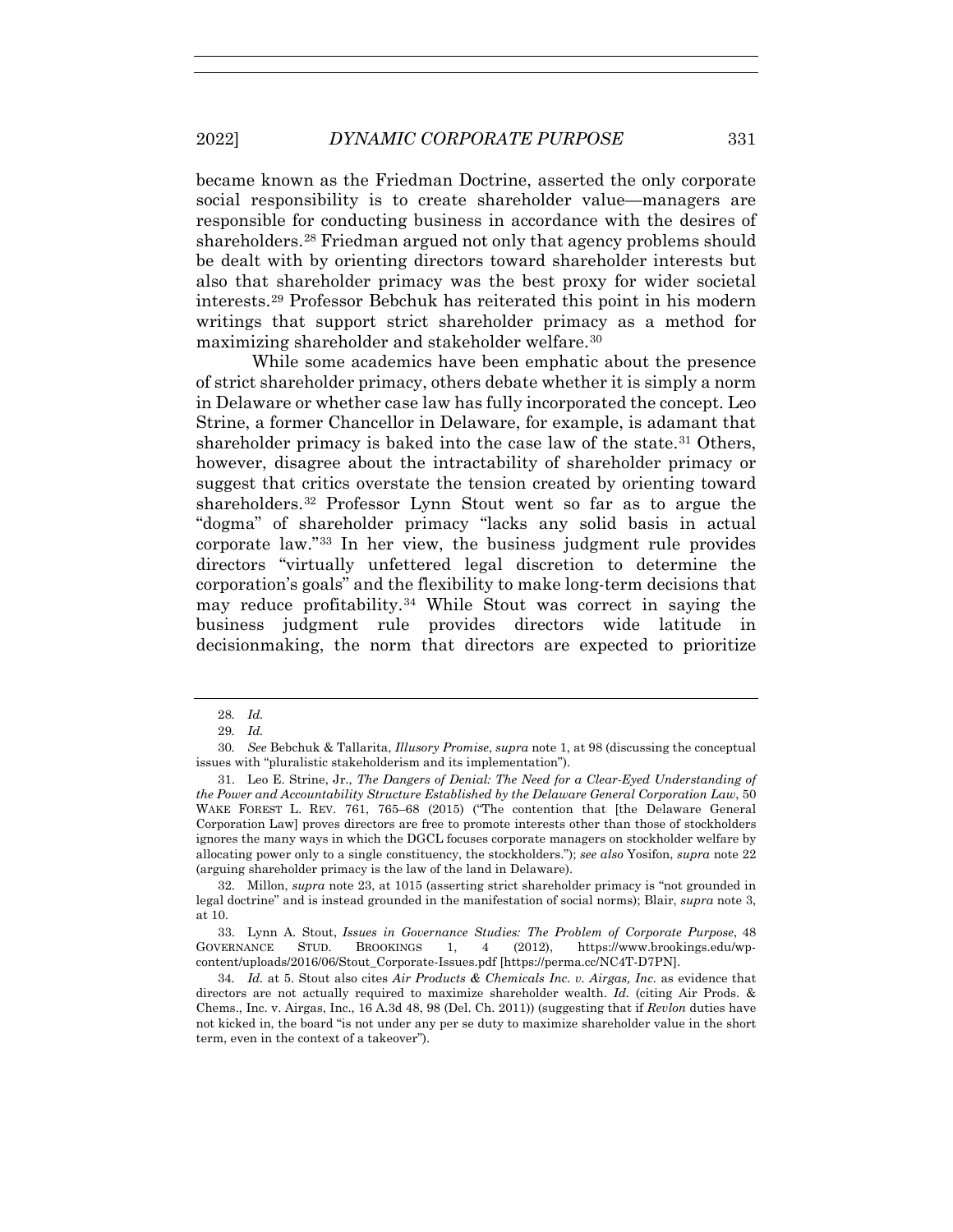shareholders is still widely held and powerful.<sup>35</sup> At the very least, there is a decided norm that directors should act to maximize shareholder value. Otherwise we would not see directors justifying actions that clearly support stakeholders by their perceived positive impacts on shareholders. So, while there are norms of shareholder primacy based on specific fact patterns within Delaware case law, there is debate on the contours and boundaries of the concept, which only increases uncertainty in the marketplace and the classroom.36

#### *B. The Emergence of Stakeholder Theory and the Modern Debate*

In 1951, Frank Abrams, the chairman of Standard Oil in New Jersey, wrote, "the job of professional management . . . is . . . to maintain an equitable and workable balance among the claims of the various directly interested groups."37 This statement encapsulates the stakeholder theory of capitalism: directors should be permitted, or even required, to advance the interests of a variety of interested groups—not just shareholders.38 Many actually viewed stakeholder theory as the dominant concept of director orientation until Professor Friedman's

Thus, the primary job of the board of directors of a public corporation is not to act as agents who ruthlessly pursue shareholders' interests at the expense of employees, creditors, or other team members. Rather, the directors are trustees *for the corporation itself*—mediating hierarchs whose job is to balance team members' competing interests in a fashion that keeps everyone happy enough that the productive coalition stays together.

(emphasis added).

<sup>35</sup>*. See, e.g.*, Peter A. Atkins, Marc S. Gerber, Edward B. Micheletti & Robert S. Saunders, *Directors' Fiduciary Duties: Back to Delaware Law Basics*, SKADDEN, ARPS, SLATE, MEAGHER & FLOM LLP (Feb. 19, 2020), https://www.skadden.com/insights/publications/2020/02/directorsfiduciary-duties [https://perma.cc/9YQU-3TNG] (explaining that directors' duty of loyalty "requires acting . . . in the best interests of the company and its stockholders"). *But see* Margaret M. Blair & Lynn A. Stout, *A Team Production Theory of Corporate Law*, 85 VA. L. REV. 247, 280– 81 (1999):

 <sup>36.</sup> *See* David G. Yosifon, *Opting Out of Shareholder Primacy: Is the Public Benefit Corporation Trivial?*, 41 DEL. J. CORP. L. 461, 463 (2017) ("Whether and how corporate purpose can be altered from the shareholder primacy rule is now a pressing matter of organizational law."). Pressure on directors to maximize shareholder wealth may be a norm created by the relative power of financial institutions as opposed to adherence to statutory or case law. As discussed *infra* Part III, reform to increase clarity will improve the corporate governance regime regardless of whether shareholder orientation is norm or law.

 <sup>37.</sup> Frank W. Abrams, *Management's Responsibilities in a Complex World*, 29 HARV. BUS. REV. 29, 29 (1951) (shortly thereafter, Abrams included stockholders, employees, customers, and the public at large as the "interested groups"); *see also id.* at 30 (saying businesses "can be made to achieve their greatest social usefulness—and thus their future can be best assured—when management succeeds in finding a harmonious balance among the claims of the various interested groups").

<sup>38</sup>*. See* Blair & Stout, *supra* note 35, at 280–81 (arguing directors have a fundamentally different role within the organization and are not required to prioritize shareholders).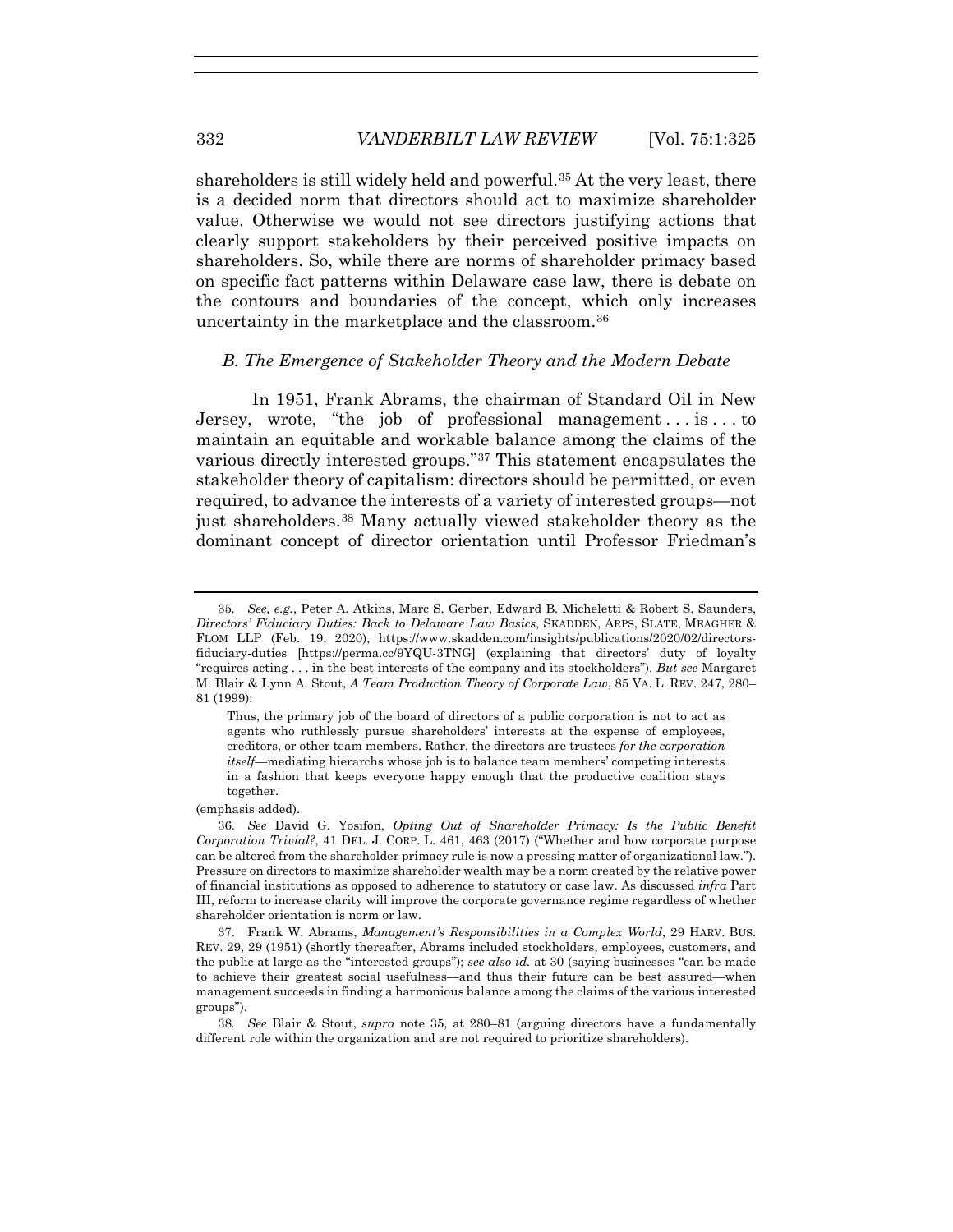essay in 1970 and the spree of hostile takeovers in the 1980s.39 Since, and in the aftermath of the 2009 financial crisis, many have blamed shareholder primacy for increasingly apparent societal externalities caused by corporate action and for increasing economic inequality in the country.40

Intensity behind the opposition to shareholder primacy has increased over the last decade. Preeminent corporate attorney Martin Lipton said, "acceptance of and reliance on the Friedman doctrine has been widely eroded, as a growing consensus of business leaders, economists, investors, lawyers, policymakers and important parts of the academic community have embraced stakeholder capitalism as the key to sustainable, broad-based, long-term American prosperity."41 As Lipton suggests, he is not alone as business leaders have begun to publicly advocate for consideration of wider stakeholder interests.42 Most notably, the Business Roundtable, an organization made up of leading chief executives, reversed its position on prioritizing shareholders in its 2019 Statement on the Purpose of the Corporation.<sup>43</sup> In the 2019 statement, the business leaders suggested each corporation serves its own "corporate purpose," but the signatories committed to advancing the interests of stakeholders: customers, employees,

 41. Martin Lipton, *The Friedman Essay and the True Purpose of the Business Corporation*, HARV. L. SCH. F. ON CORP. GOVERNANCE (Sept. 17, 2020), https://corpgov.law.harvard.edu/2020/09/17/the-friedman-essay-and-the-true-purpose-of-thebusiness-corporation [https://perma.cc/9WJ7-CS83].

42*. See, e.g.*, Jenny Bloom, *It's All a Matter of Trust*, MEDIUM (Mar. 23, 2021), https://medium.com/third-prime/third-prime-its-all-a-matter-of-trust-3a5d2292a5fb [https://perma.cc/A5T2-A9UE] ("We hypothesize that this past year's need for swift action, mixed with businesses' ability to execute without the friction of systematized checks and balances, has amplified the call for businesses to accept the mantle of social leadership.").

43*. Compare 2019 Business Roundtable Statement*, *supra* note 2 (stating that it was "modernizing principles on the role of a corporation" by explicitly acknowledging that corporations need to "create value for all our stakeholders" and not shareholders alone), *with Statement on Corporate Governance*, BUS. ROUNDTABLE 3 (Sept. 1997) [hereinafter *1997 Business Roundtable Statement*] (stating "[t]he notion that the board must somehow balance the interests of stockholders against the interests of other stakeholders fundamentally misconstrues the role of directors").

<sup>39</sup>*. See* Sanjai Bhagat & R. Glenn Hubbard, *For Whom Should Corporations Be Run?*, AM. ENTER. INST.: AEIDEAS (Sept. 4, 2020), https://www.aei.org/economics/for-whom-shouldcorporations-be-run [https://perma.cc/M66T-4JW2] (suggesting Friedman was responding to unfocused corporations of the 1960s and 1970s where managers could "pursue other objectives than the long-term value of the enterprise for its owners—shareholders"); Lynn A. Stout, *New Thinking on "Shareholder Primacy,"* 2 ACCT., ECON., & L. 1, 2 (2012).

<sup>40</sup>*. See, e.g.*, Matthew T. Bodie, *Income Inequality and Corporate Structure*, 45 STETSON L. REV. 69, 74 (2015) (finding it unsurprising that the "corporate power structure [is] driving the growing inequality in the distribution of income"); Anna Stansbury & Lawrence H. Summers, *The Declining Worker Power Hypothesis: An Explanation for the Recent Evolution of the American Economy* 55–57 (Nat'l Bureau Econ. Rsch., Working Paper No. 27193, 2020), https://www.nber.org/papers/w27193 [https://perma.cc/WUC6-TZGN] (attributing a portion of inequality to power dynamics within corporate governance).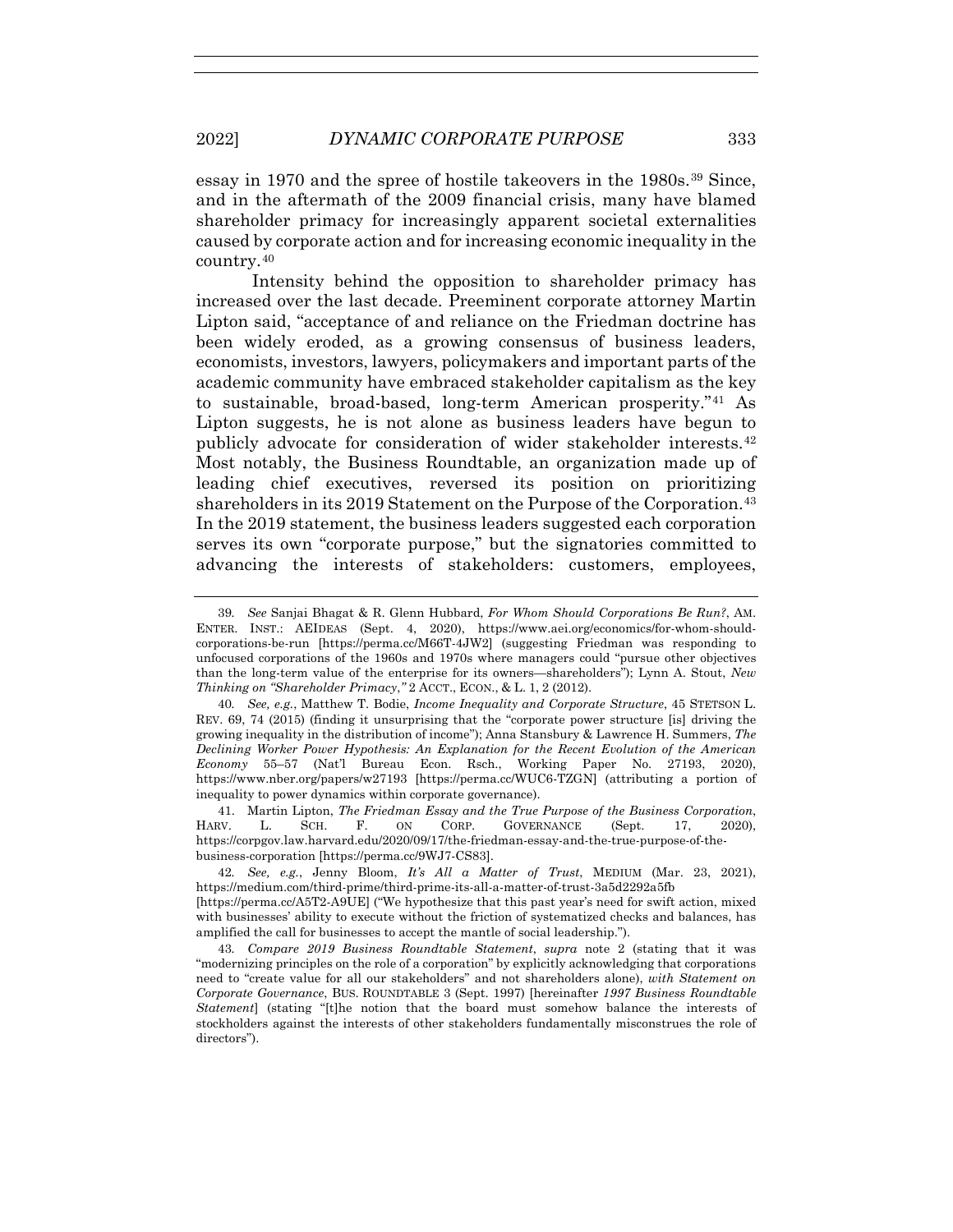suppliers, communities, and shareholders.<sup>44</sup> Larry Fink, CEO of BlackRock—the largest institutional investor—has consistently argued that companies must do more than just maximize shareholder wealth, and he has ramped up his rhetoric since 2019 as more voices support stakeholder capitalism.45 Countless other business leaders have discussed the importance of maximizing stakeholder interests to maximize firm value.46 Thus, some view stakeholder orientation as the best method to maximize shareholder wealth, while others favor a construct where businesses optimize for wider societal welfare regardless of shareholder return on investment.47

Business leaders are not the only public figures calling for more board action focused on stakeholders—progressive politicians have taken up stakeholder capitalism as a main talking point in a quest to defeat growing income inequality. Senator Elizabeth Warren, for example, introduced the Accountable Capitalism Act in an attempt to rid the country of "fundamental" economic problems by shifting corporate law away from a shareholder primacy model and mandating that directors consider the interests of stakeholders.<sup>48</sup> In his campaign for the Democratic nomination for President in 2020, Bernie Sanders often called for greater labor control of corporations in an effort to shift

47*. Id.* According to Howard Schultz, former chairman of Starbucks:

The ethos fueling such efforts—that companies have a responsibility to enhance the societies in which they flourish—was integral to Starbucks's ability to employ great people and attract customers, which in turn drove a 21,826 percent return to shareholders between 1992 and 2018, the year I stepped down as executive chairman.

<sup>44</sup>*. 2019 Business Roundtable Statement*, *supra* note 2*. But see* Bebchuk & Tallarita, *Will Corporations Deliver Value*, *supra* note 1 (showing the signatories did not commit to anything and, instead, simply sought positive publicity).

 <sup>45.</sup> Larry Fink, *Larry Fink's 2019 Letter to CEOs*: *Profit & Purpose*, BLACKROCK, https://www.blackrock.com/americas-offshore/2019-larry-fink-ceo-letter (last visited Oct. 5, 2021) [https://perma.cc/34EC-LWYU] ("Purpose is not the sole pursuit of profits but the animating force for achieving them."); Larry Fink, *Larry Fink's 2018 Letter to CEOs*: *A Sense of Purpose*, HARV. L. SCH. F. ON CORP. GOVERNANCE (JAN. 17, 2018), https://corpgov.law.harvard.edu/2018/01/17/asense-of-purpose [https://perma.cc/9DQR-RPRK] ("As we enter 2018, BlackRock is eager to participate in discussions about long-term value creation and work to build a better framework for serving all your stakeholders."); Andrew Ross Sorkin, *World's Biggest Investor Tells C.E.O.s Purpose Is the 'Animating Force' for Profits*, N.Y. TIMES: DEALBOOK (Jan. 17, 2019), https://www.nytimes.com/2019/01/17/business/dealbook/blackrock-larry-fink-letter.html [https://perma.cc/4PJE-U9TH].

 <sup>46.</sup> This is most applicable to consumer-facing brands and seems to be less apparent in business-to-business ("B2B") industries. Andrew Ross Sorkin, *A Free Market Manifesto That Changed the World, Reconsidered*, N.Y. TIMES: DEALBOOK (Sept. 14, 2020), https://www.nytimes.com/2020/09/11/business/dealbook/milton-friedman-doctrine-socialresponsibility-of-business.html [https://perma.cc/N4U6-Z4YB].

*Id.*

 <sup>48.</sup> Press Release, Elizabeth Warren, Sen., Warren Introduces Accountable Capitalism Act (Aug. 15. 2018), https://www.warren.senate.gov/newsroom/press-releases/warren-introducesaccountable-capitalism-act [https://perma.cc/2CHY-VPEZ].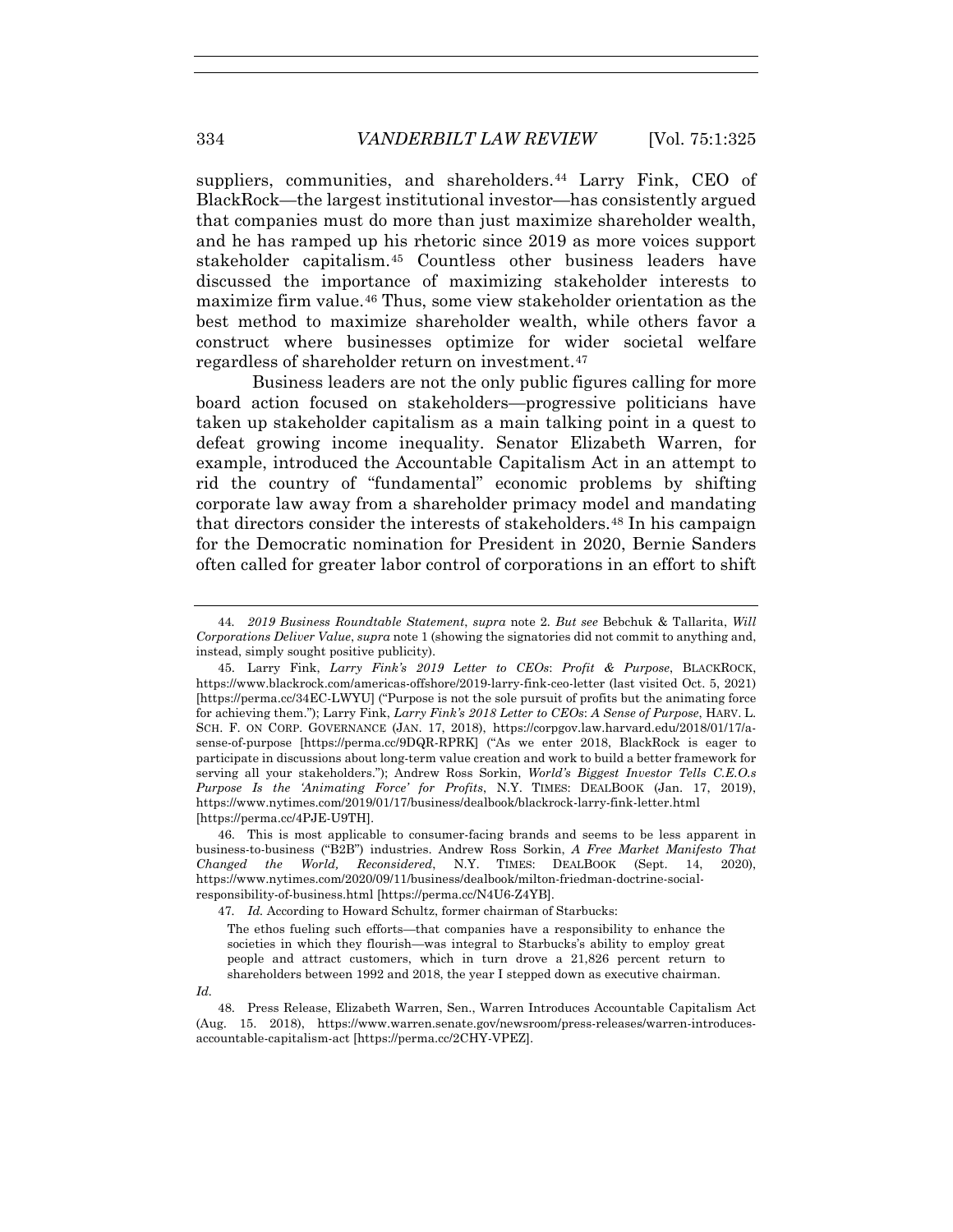the focus from strictly shareholder wealth maximization toward the interests of other stakeholders like workers.49 Joe Biden, in his eventually successful campaign for President, called for an end to shareholder capitalism.50 Thus, the consensus around shareholder primacy seems to have eroded among some business and political leaders alike, strengthening calls for corporate action and reform to capitalism in Delaware and beyond.<sup>51</sup>

## *C. Purpose and Delaware Benefit Corporations*

While academics and legislators have historically thought of director orientation from a top-down approach—what the law says directors must do—there have been some ways that directors have taken a bottom-up approach to supporting stakeholders through "purpose." That is, management sets a specific corporate purpose either in the charter or more informally—to orient itself toward specific interests.52 Delaware has gone so far as to codify this bottom-up approach in the form of a "public benefit corporation" in section 362 of the Delaware General Corporation Law ("DGCL").53 In fact, Delaware has found such success with the PBC model that the state has decreased the threshold for shareholders to switch to a PBC from requiring ninety percent shareholder approval to requiring just a simple majority.54

 52. Purpose statements are common. For example, Chobani's founding purpose was "[t]o make better food for more people," and Lego aims "[t]o inspire and develop the builders of tomorrow." Afdhel Aziz, *The Power of Purpose: The 7 Elements of a Great Purpose Statement (Part 2)*, FORBES (Feb. 18, 2020, 1:35 PM), https://www.forbes.com/sites/afdhelaziz/2020/02/18/thepower-of-purpose-the-7-elements-of-a-great-purpose-statement-paet-2/?sh=4f45318d41b7 [https://perma.cc/PM8C-35EZ].

developments [https://perma.cc/S2FS-EYZL]. Some shareholders, in response to the Business Roundtable Statement, even requested their boards to amend their charters to turn the

<sup>49</sup>*. Issues: Corporate Accountability and Democracy*, BERNIE SANDERS, https://berniesanders.com/issues/corporate-accountability-and-democracy (last visited Jan. 4, 2022) [https://perma.cc/MN7L-S44M].

 <sup>50.</sup> Jesse Pound, *Biden Says Investors 'Don't Need Me,' Calls for End of 'Era of Shareholder Capitalism*,*'* CNBC, https://www.cnbc.com/2020/07/09/biden-says-investors-dont-need-me-callsfor-end-of-era-of-shareholder-capitalism.html (last updated July 10, 2020, 10:55 AM) [https://perma.cc/WQN7-ASZF]. Of course, these are national political figures, and ridding corporate America of greed is a popular refrain, but this does little to reverse the underlying state corporate law on the matter. Shareholder capitalism is virtually interchangeable with shareholder primacy.

<sup>51</sup>*. But see* Andy Kessler, Opinion, *Inequality by Way of Government*, WALL ST. J. (Mar. 28, 2021, 12:51 PM), https://www.wsj.com/articles/inequality-by-way-of-government-11616950304 [https://perma.cc/CK9G-9LZ8] (arguing inequality is not created by capitalist policies but instead is driven by "misguided government interventions").

 <sup>53.</sup> DEL. CODE ANN. tit. 8, § 362 (2021).

 <sup>54.</sup> Michael R. Littenberg, Emily J. Oldshue & Brittany N. Pifer, *Delaware Public Benefit Corporations—Recent Developments*, HARV. L. SCH. F. ON CORP. GOVERNANCE (Aug. 31, 2020), https://corpgov.law.harvard.edu/2020/08/31/delaware-public-benefit-corporations-recent-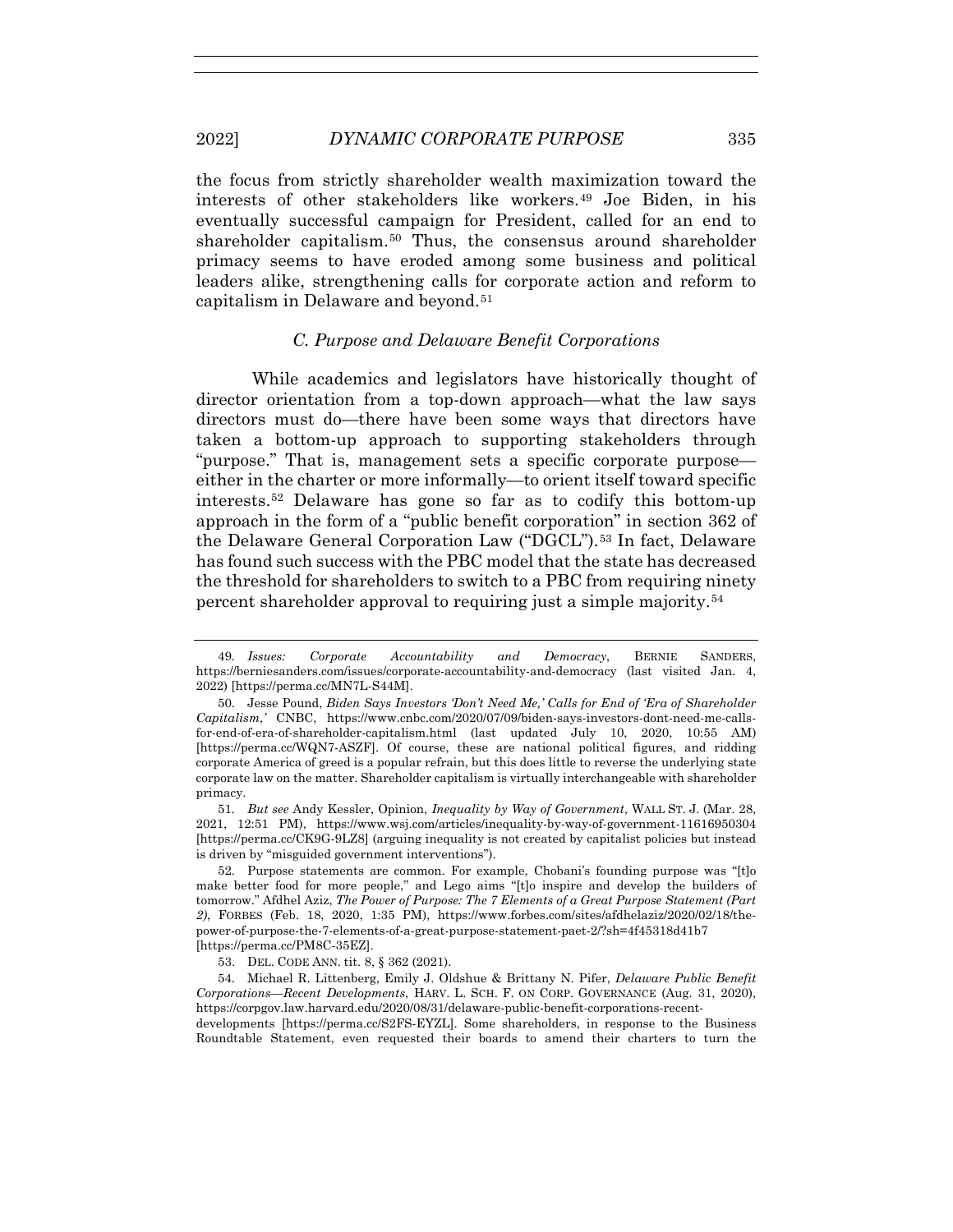The status as a PBC is not unique to Delaware—there are similar forms available in thirty-six other states<sup>55</sup>—but Delaware's form is impactful due to the otherwise strict shareholder primacy in the state.56 PBCs in Delaware are to be "managed in a manner that balances the stockholders' pecuniary interests, the best interests of those materially affected by the corporation's conduct, and the public benefit or public benefits identified in its certificate of incorporation."57 Similar to the requirements of directors in traditional corporations, PBC directors fulfill their fiduciary duties to shareholders and the enumerated public benefit(s) so long as decisions are "informed and disinterested and not such that no person of ordinary, sound judgment would approve."58 In other words, directors are permitted to apply their own business judgment in balancing the interests of shareholders and other stakeholders.59 In addition to the normal reporting requirements, PBCs are required to biennially provide "a statement as to the corporation's promotion of the public benefit or public benefits identified," and some corporations report more than the legal requirement to become certified through third-party agents.<sup>60</sup> If leaders are invested enough in the enumerated public benefit and willing to report against progress, PBCs provide a legitimate route to pursue stakeholder interests.<sup>61</sup> Companies have sought benefit corporation status for numerous reasons ranging from altruistic to strategic, but

- 57. tit. 8, § 362(a).
- 58. Littenberg et al., *supra* note 54.

corporation into PBCs in order to effectively implement the tenants of the Statement. Bebchuk & Tallarita, *Will Corporations Deliver Value*, *supra* note 1, manuscript at 31.

<sup>55</sup>*. See State by State Status of Legislation*, BENEFIT CORP. (last visited Oct. 5, 2021), https://benefitcorp.net/policymakers/state-by-state-status [https://perma.cc/8B9F-ZPN5] (displaying information on the status of benefit-corporation legislation in all states containing such statutes).

<sup>56</sup>*. See generally* James Surowiecki, *Companies with Benefits*, NEW YORKER (July 28, 2014), https://www.newyorker.com/magazine/2014/08/04/companies-benefits [https://perma.cc/4UUE-PLXT] (explaining how PBCs diverge from the shareholder primacy model).

<sup>59</sup>*. See* Leo E. Strine, Jr., *Making It Easier for Directors to "Do the Right Thing"?*, 4 HARV. BUS. L. REV. 235, 242 (2014) (saying "the benefit corporation is a modest evolution that builds on the American tradition of corporate law" in comparing the structure of governance in a PBC to that of traditional corporations).

<sup>60.</sup> tit. 8, § 366(b).

 <sup>61.</sup> Markedly, in 2021, publicly traded Veeva Systems voted with ninety-nine percent shareholder approval to convert from a traditional Delaware corporation to a PBC. Press Release, Veeva, Veeva Becomes First Public Company to Convert to a Public Benefit Corporation (Jan. 13, 2021), https://www.veeva.com/resources/veeva-becomes-first-public-company-to-convert-to-apublic-benefit-corporation [https://perma.cc/9UXR-8U5P]. Further, Lemonade went public as a PBC in 2020, and their stock price more than doubled in its first day of trading. Wallace Witkowski, *Lemonade Logs Best U.S. IPO Debut of 2020 with More Than 140% Gain*, MARKETWATCH (July 2, 2020, 6:40 PM), https://www.marketwatch.com/story/lemonade-logs-best-ipo-debut-of-2020-withmore-than-140-gain-2020-07-02 [https://perma.cc/MW4G-RPXA].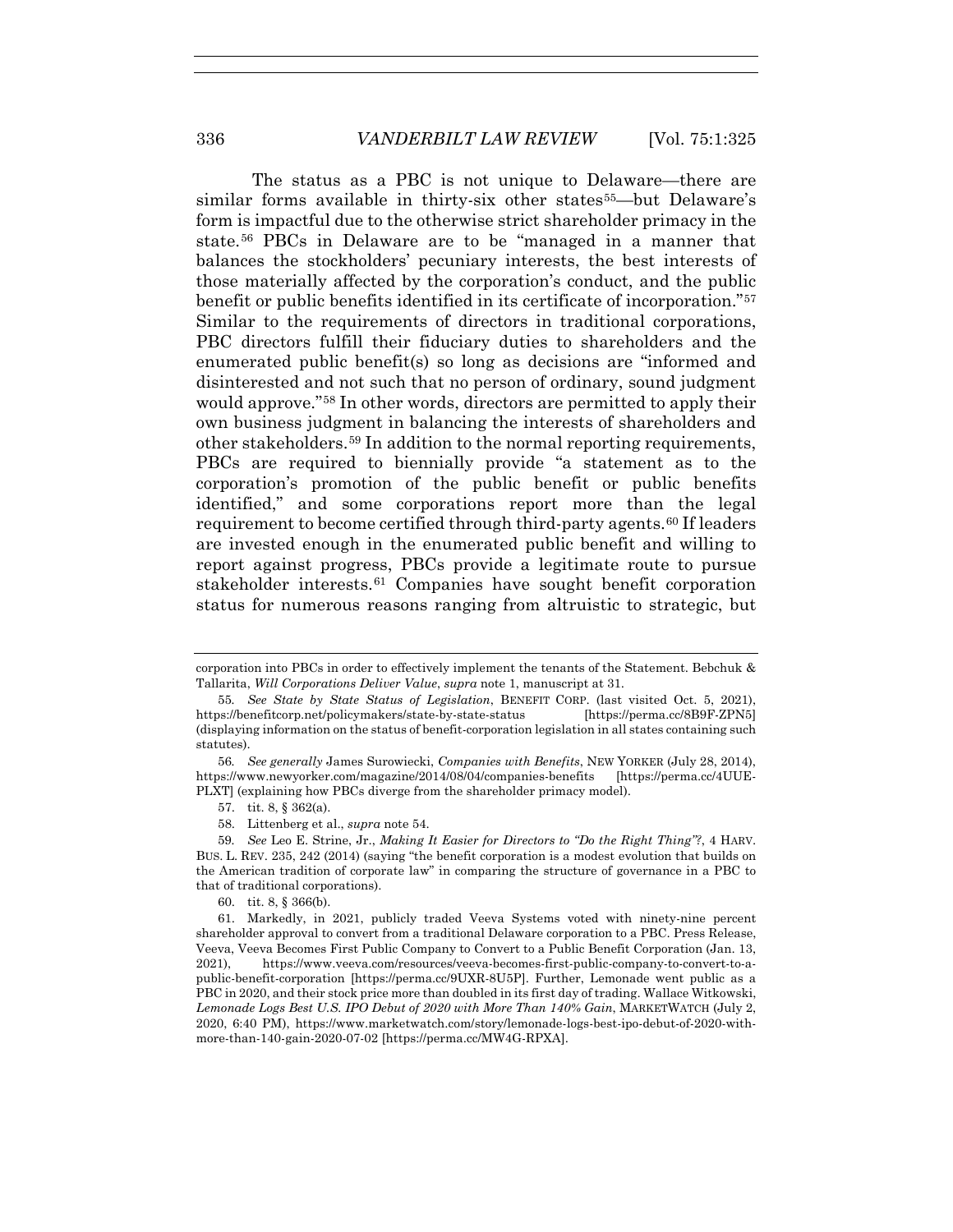some worry this status insulates management from investor pressure.<sup>62</sup> Nevertheless, providing a route for some corporations to consider and report progress toward stakeholder interests is a clear step away from strict shareholder primacy and could increase adoption of stakeholder capitalism within Delaware's current regime.63

From a bottom-up perspective, informal purpose statements have grown in popularity as business schools preach the concept that purpose leads to greater profit.64 The Enacting Purpose Initiative, for example, has developed a framework to make purpose more than merely "a marketing slogan or vague set of values" to deliver actual value for shareholders and stakeholders alike.65 In advancing a "New Paradigm," Martin Lipton called for "a voluntary collaboration among corporations, shareholders, and other stakeholders to achieve sustainable long-term value and resist short-termism."66 Today, businesses are leveraging "purpose" strategically to advance shareholder value by orienting daily conduct toward stakeholders—and it is leading these "purpose-driven businesses" to outperform the overall market.67 But, importantly, if these businesses are incorporated in the state of Delaware, they tend to engage in a roundabout analysis of how stakeholder-supporting action helps shareholders in order to fulfil their fiduciary duties. With the shareholder landscape changing drastically since shareholder primacy took hold of corporations in the 1980s, <sup>68</sup> more

 <sup>62.</sup> Surowiecki, *supra* note 56.

<sup>63</sup>*. See* Strine, *supra* note 59, at 242 ("In the liberal tradition of incremental, achievable reform rather than radical renovation, the benefit corporation is a modest evolution that builds on the American tradition of corporate law.").

<sup>64</sup>*. See* George Serafeim & Claudine Gartenberg, *The Type of Purpose That Makes Companies More Profitable*, HARV. BUS. REV. (Oct. 21, 2016), https://hbr.org/2016/10/the-type-of-purpose-thatmakes-companies-more-profitable [https://perma.cc/PN4K-AFTK] (describing the increased dialogue about purpose since 1995 and examining research data comparing purpose statements with financial performance).

 <sup>65.</sup> RUPERT YOUNGER, COLIN MAYER & ROBERT G. ECCLES, ENACTING PURPOSE WITHIN THE MODERN CORPORATION: A FRAMEWORK FOR BOARDS OF DIRECTORS 12–14 (2020), https://www.enactingpurpose.org/assets/enacting-purpose-initiative---eu-report-august-2020.pdf [https://perma.cc/4R2L-FZA3].

 <sup>66.</sup> Martin Lipton, *It's Time to Adopt the New Paradigm*, HARV. L. SCH. F. ON CORP. GOVERNANCE (Feb. 11, 2019), https://corpgov.law.harvard.edu/2019/02/11/its-time-to-adopt-thenew-paradigm [https://perma.cc/V9DB-B5ZN].

<sup>67</sup>*. See Statistics*, BUS. PURPOSE, https://www.businessofpurpose.com/statistics (last visited Oct. 31, 2021) [https://perma.cc/5L9G-3CLR] (providing statistics on how "[p]urpose-driven businesses outperform the market").

 <sup>68.</sup> Lucian Bebchuk & Scott Hirst, *The Specter of the Giant Three*, 99 B.U. L. REV. 721, 733, 736 (2019) (explaining how three institutional investors—BlackRock, Vanguard, and State Street—collectively cast twenty-five percent of the votes on S&P 500 companies representing a four hundred percent increase in voting power since 1998); *see also* John C. Coates, *The Future of Corporate Governance Part I: The Problem of Twelve* 2, 10 (Harv. Pub. L. Working Paper No. 19- 07, 2018), https://corpgov.law.harvard.edu/wp-content/uploads/2019/11/John-Coates.pdf [https://perma.cc/9AKV-CNHR] (arguing that power is concentrated in the hands of twelve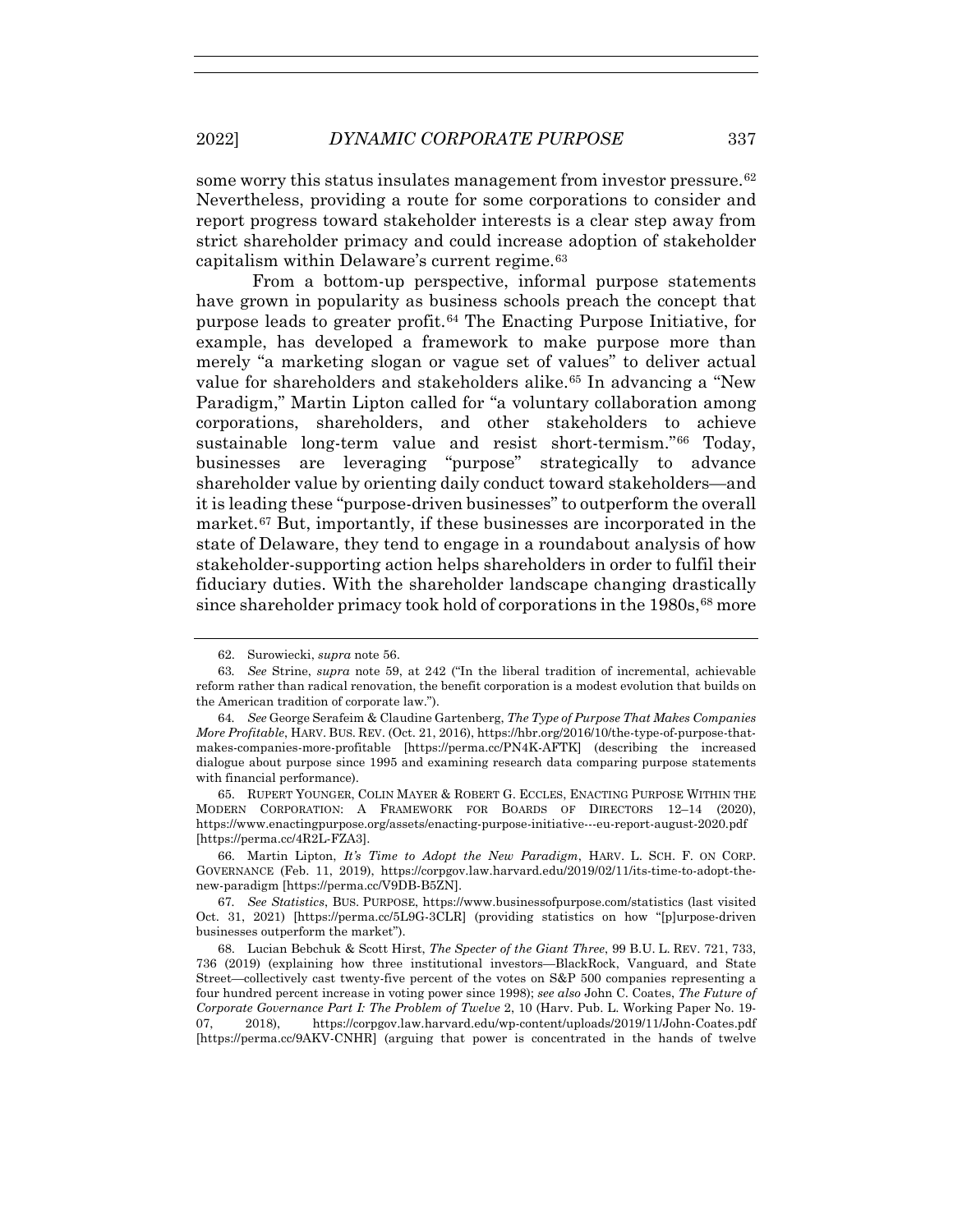voting power has supported this stakeholder-support-to-advanceshareholder-interests concept, leaving corporate conduct somewhere in between the two poles.69 Thus, the changing landscape is creating friction in the current system where the legal regime may not reflect actual corporate behavior, which only increases the calls for reform.70

### II. SHAREHOLDER PRIMACY VERSUS STAKEHOLDER THEORY

As the power dynamic has shifted between shareholders and stakeholders, states and politicians have provided a spectrum of possible policy outcomes for treating these classes of interested parties. This ranges from mandating that directors prioritize shareholders<sup> $71$ </sup> to permitting consideration of various stakeholder interests<sup>72</sup> to mandating that directors consider stakeholders.73 This spectrum of

individuals); Lucian A. Bebchuk, *Don't Let the Short-Termism Bogeyman Scare You*, HARV. BUS. REV., Jan.–Feb. 2021, https://hbr.org/2021/01/dont-let-the-short-termism-bogeyman-scare-you [https://perma.cc/6HUG-32AS] (asserting that "concentration of ownership has introduced the possibility of meaningful investor oversight").

<sup>69</sup>*. See, e.g.*, Andrew Ross Sorkin, *BlackRock's Message: Contribute to Society, or Risk Losing Our Support*, N.Y. TIMES: DEALBOOK (Jan. 15, 2018), https://www.nytimes.com/2018/01/15/business/dealbook/blackrock-laurence-fink-letter.html [https://perma.cc/9NJX-3Q3F] ("To prosper over time, every company must not only deliver financial performance, but also show how it makes a positive contribution to society."); *State Street Introduces New Stakeholder Report*, BUSINESSWIRE (May 20, 2020, 9:00 AM), https://www.businesswire.com/news/home/20200520005483/en/State-Street-Introduces-New-Stakeholder-Report [https://perma.cc/DRE3-QQR3] (linking State Street's growth and strategy for the year with its emphasis on corporate responsibility and Environmental, Social, and Governance ("ESG") principles).

 <sup>70.</sup> TEDx Talks, *TEDxPhilly - Jay Coen Gilbert - On Better Businesses*, YOUTUBE, at 10:06– 10:18 (Dec. 1, 2010), http://www.youtube.com/watch?v=mGnz-w9p5FU ("[S]ystems should exist to serve society, and right now our capitalist system is not serving society; it's serving shareholders. And we can't run around expecting different outcomes until we change the rules of the game."); J. Haskell Murray, *Social Enterprise Innovation: Delaware's Public Benefit Corporation Law*, 4 HARV. BUS. L. REV. 345, 345 (2014).

<sup>71</sup>*. See, e.g.*, Stephen M. Bainbridge, *In Defense of the Shareholder Wealth Maximization Norm: A Reply to Professor Green*, 50 WASH. & LEE L. REV. 1423, 1424 (1993); John F. Cogan, *Some Thoughts on the Business Roundtable's Statement of Corporate Purpose*, HARV. L. SCH. F. ON CORP. GOVERNANCE (Oct. 7, 2020), https://corpgov.law.harvard.edu/2020/10/07/some-thoughts-on-thebusiness-roundtables-statement-of-corporate-purpose [https://perma.cc/2GPE-TL6D] ("Maximizing the resources society's members have available to meet these responsibilities is best achieved by maintaining the paramount duty of U.S. corporations to maximize shareholder value.").

<sup>72</sup>*. See, e.g.*, Lipton, *supra* note 66 (arguing for reforms "premised on the idea that stakeholder governance and ESG are in the best interests of shareholders"); Robert Goodyear Murray, *Money Talks, Constituents Walk: Pennsylvania's Corporate Constituency Statute Can Maximize Shareholders' Wealth*, 48 BUFF. L. REV. 629, 643 (2000) (explaining that Pennsylvania's Business Corporation Law establishes that stakeholder interests may be considered).

 <sup>73.</sup> Accountable Capitalism Act, S. 3348, 115 Cong. § 5 (2018). Europe has a variety of other forms, most notably Germany's codetermination model where employees elect half of the board, but this oversimplified spectrum provided here is sufficient background to understand the contours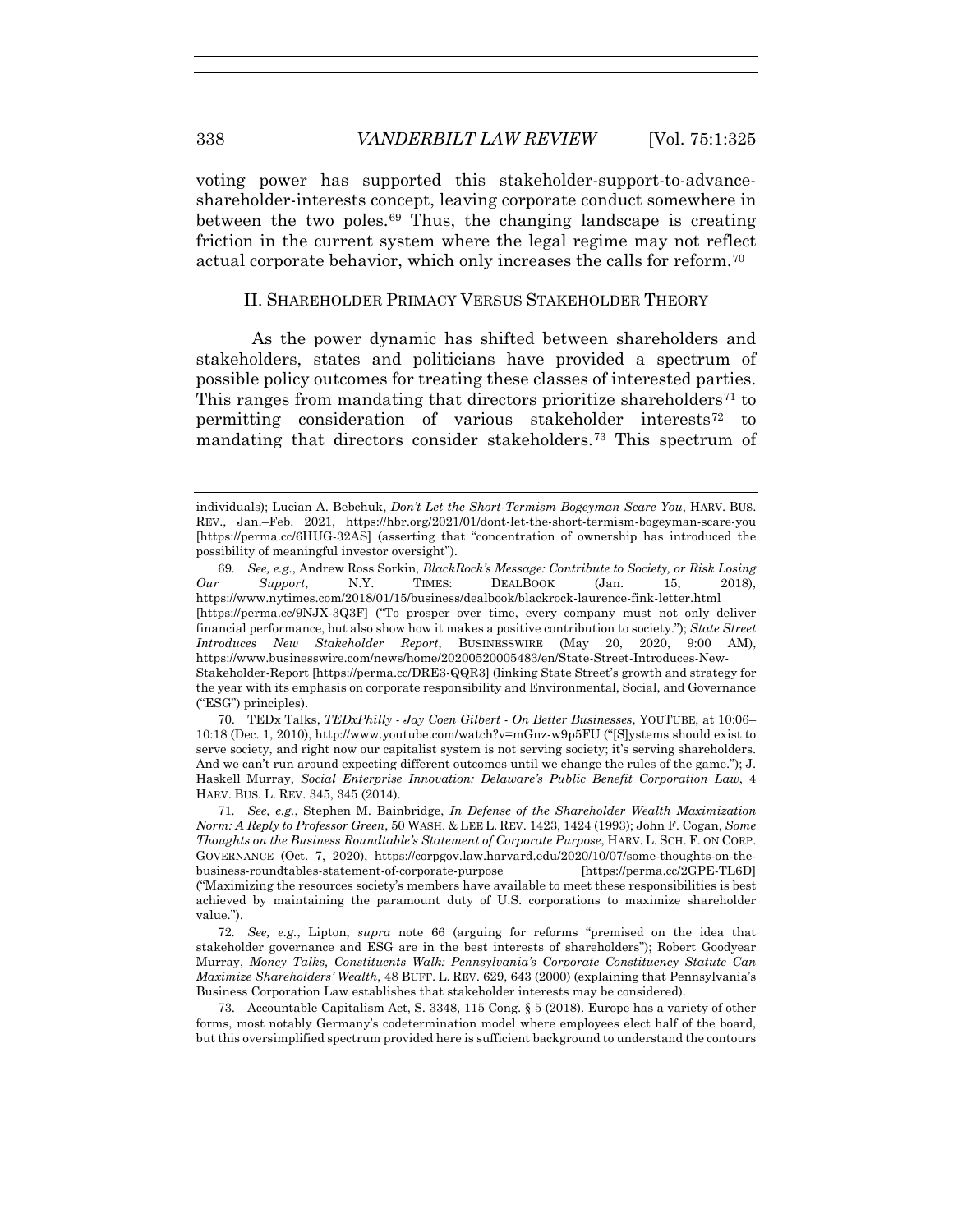2022] *DYNAMIC CORPORATE PURPOSE* 339

outcomes generally maps onto partisan fault lines, where the right believes in stricter shareholder primacy,<sup>74</sup> and the left argues for more significant stakeholder consideration.75 Importantly, though, this debate is not just partisan or economic—corporate actors are highly invested given that trillions of dollars of capital are put at risk should the model of corporate purpose change.76

This Note is not simply a survey of this range of outcomes but rather is a normative description of how states can cut this "gordian knot" by pulling from both ends of this spectrum to create a more optimal corporate-governance model.77 But first, it is important to break down the advantages and disadvantages as analysts move from shareholder primacy to stakeholder primacy to see why existing solutions are less than ideal.

### *A. The Case for Strict Shareholder Primacy*

In 1997, the Business Roundtable articulated the doctrine advocated most cogently by Milton Friedman by explaining, "the paramount duty of management and of boards of directors is to the corporation's stockholders."78 The Business Roundtable noted in the same statement that shareholders and stakeholders are not always in conflict, but requiring boards to balance their interests is "an unworkable notion because it would leave the board with no criterion for resolving conflicts between interests of stockholders and of other

of the American debate. *See* Henry Hansmann & Reinier Kraakman, *The End of History for Corporate Law*, 89 GEO. L.J. 439, 445 (2001) (briefly describing German codetermination).

 <sup>74.</sup> Cogan, *supra* note 71 (arguing strict shareholder primacy best allocates resources, saying "[a]ttempts to placate progressive politicians will only encourage further efforts to use U.S. corporations for their own social purposes").

<sup>75</sup>*.* BERNIE SANDERS, *supra* note 49.

<sup>76</sup>*. The Activist Investing Annual Review: The Seventh Annual Review of Trends in Shareholder Activism*, ACTIVIST INSIGHT 23–29 (2020), https://www.activistinsight.com/research/TheActivistInvesting\_AnnualReview\_2020.pdf [https://perma.cc/V7ZM-HSZ9]. The top ten institutional investors collectively have over thirtyfour trillion dollars in assets under management, and operations of these underlying assets would change dramatically if the existing tenets of corporation governance were modified. Tim Lemke, *The 10 Largest Investment Management Companies Worldwide*, THE BALANCE (Nov. 5, 2021), https://www.thebalance.com/which-firms-have-the-most-assets-under-management-4173923 [https://perma.cc/4MQJ-66YT].

<sup>77</sup>*. See* Peter Atkins, Kenton King & Marc Gerber, *Stockholders Versus Stakeholders— Cutting the Gordian Knot*, HARV. L. SCH. F. ON CORP. GOVERNANCE (Aug. 24, 2020), https://corpgov.law.harvard.edu/2020/08/24/stockholders-versus-stakeholders-cutting-thegordian-knot [https://perma.cc/84RF-35P7] (referring to director orientation as the "gordian knot" due to the inability to solve the underlying issues); Wolf-George Ringe, *Investor-Led Sustainability in Corporate Governance* 8–18 (Eur. Corp. Governance Inst., L. Working Paper No. 615, 2021) (arguing that increasing investor power provides promise for promoting ESG values outside of any regulatory involvement).

<sup>78</sup>*. 1997 Business Roundtable Statement*, *supra* note 43, at 3.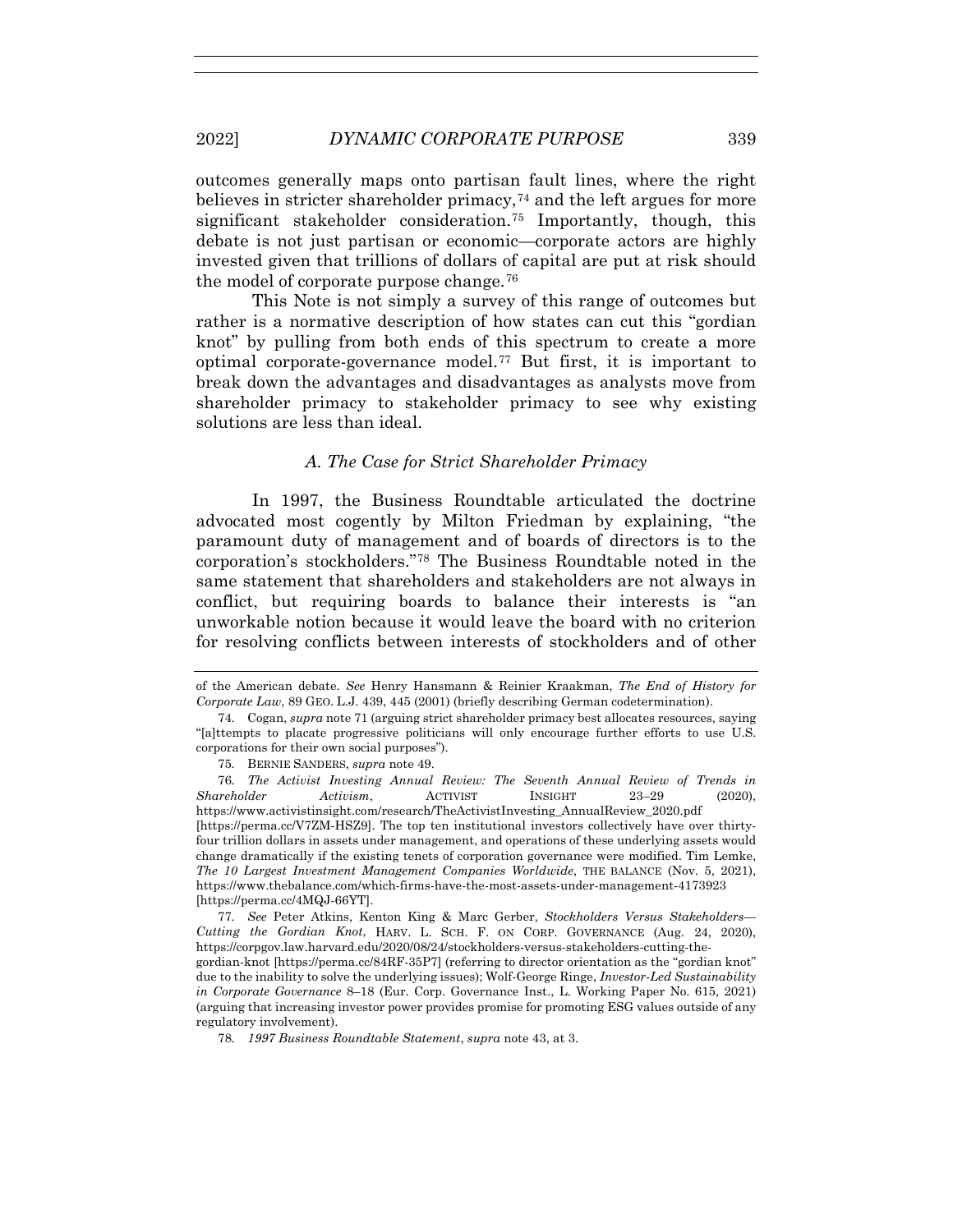stakeholders or among different groups of stakeholders."79 These statements, and other assertions in favor of shareholder primacy, generally follow three common arguments: (1) shareholder primacy provides boards some orientation for decisionmaking when interests between parties diverge, (2) shareholder value is the best proxy for wider welfare maximization, and (3) corporations committed to "social responsibility" misallocate resources.80 These three pillars of shareholder capitalism deserve attention in turn.

First, prioritizing shareholders provides a compass for boards of directors that may otherwise confuse the corporate objective in making decisions where interested parties have competing priorities.81 A strict shareholder primacy model asserts that directors must make decisions to maximize shareholder wealth—full stop.82 Of course, as most advocates of shareholder primacy note, in order to succeed as a corporation and maximize shareholder wealth, the corporation must consider the stakeholders that are critical components to operating the business.83 But when a corporation is locked in a hostile takeover, the interests of the shareholders and other constituencies often diverge, so shareholder primacy advocates argue that boards must negotiate for the best price as opposed to looking out for the future of employees, suppliers, creditors, and other stakeholders.<sup>84</sup> Where there is divergence, directors need to know what faction of stakeholders they are to be loyal and careful toward—shareholder primacy provides this clarity. They are to orient toward shareholders.

The second argument suggests that the competition for human capital, supply, community buy-in, and other fundamental corporate inputs ensures that corporations cannot leave nonshareholders

<sup>79</sup>*. Id.* at 3–4. Interestingly, while Friedman mentions potential trade-offs between different groups of stakeholders, he makes no mention of potential trade-offs between different groups of shareholders. Friedman, and others, think of shareholders as one indivisible concept. *See, e.g.*, Friedman, *supra* note 27; Bainbridge, *supra* note 71.

<sup>80</sup>*. See, e.g.*, Friedman, *supra* note 27 (criticizing the "social responsibilities of business" for encouraging executives to act in a manner not in the interest of the corporation's shareholders); Strine, *supra* note 31, at 767–68 (criticizing constituency statutes).

<sup>81</sup>*. See* Strine, *supra* note 31, at 767 (noting that allowing directors to promote the interests of other constituencies does not ensure protection for those constituencies or the stockholders).

<sup>82</sup>*. See id.* at 765–68 (discussing how commentators rejecting shareholder primacy under existing Delaware corporate law "ignore structural features of corporation law"); Millon, *supra* note 23, at 1013–15 (describing two different types of shareholder primacy—one "radical" and the other "traditional").

 <sup>83.</sup> Cogan, *supra* note 71 ("Mistreat any of these stakeholders and shareholder value will decline. Competition from companies who take account of all of their stakeholders ensures this outcome.").

<sup>84</sup>*. See* Revlon, Inc. v. MacAndrews & Forbes Holdings, Inc., 506 A.2d 173, 185 (Del. 1986) (holding that the board's actions were motivated by interests other than the maximization of shareholder profits and thus could be enjoined during a hostile takeover situation).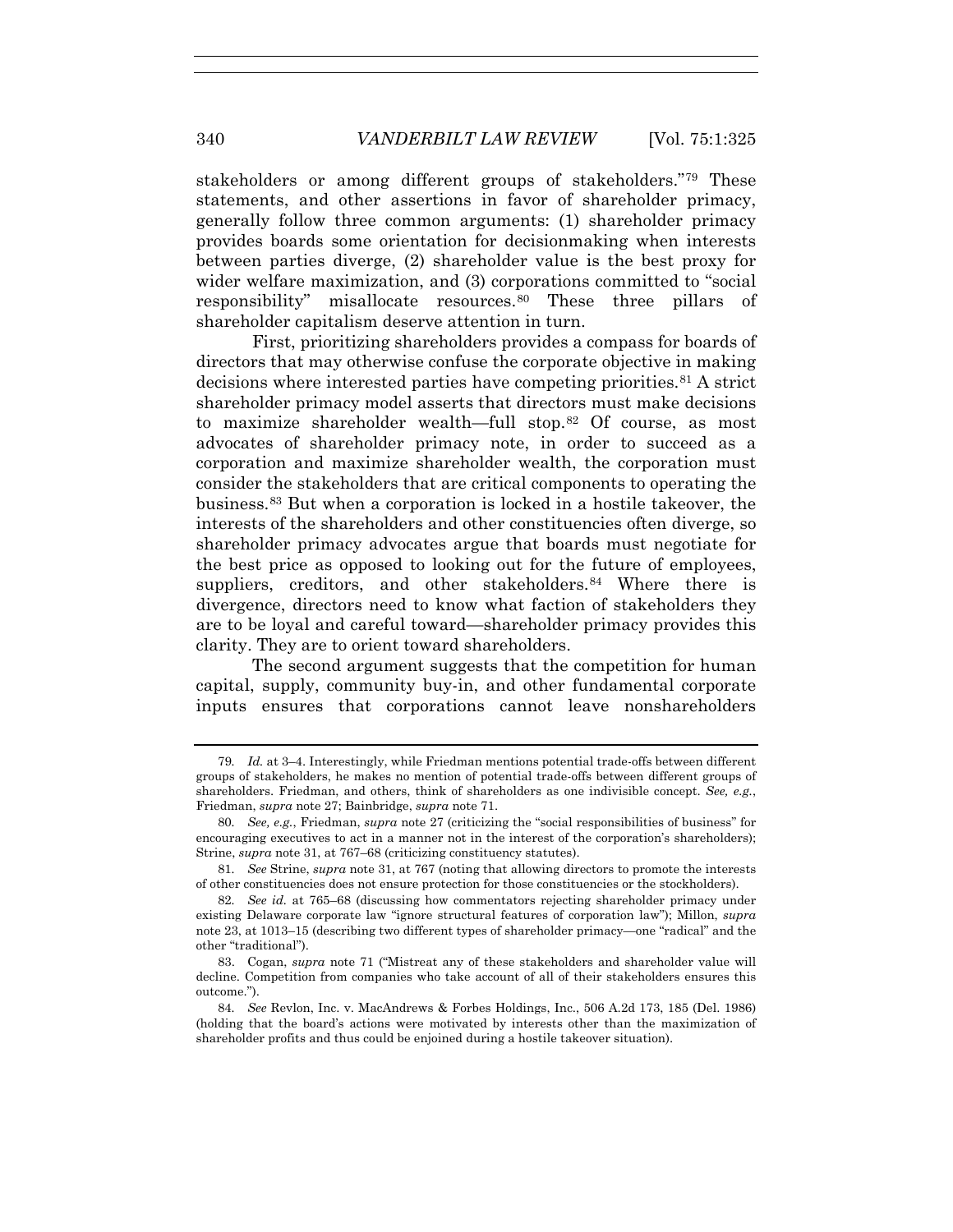completely behind.85 As a result, in order to maximize shareholder wealth, the corporation must consider stakeholders, so boards do not need a legal requirement to consider these stakeholders.86 Strict shareholder primacy advocates go on to argue that maximizing shareholder wealth is the best proxy for maximizing *stakeholder* welfare.<sup>87</sup> Because shareholder primacy, in this model, increases the size of the pie for all constituencies, nonshareholder interests are advanced whereas any other model simply divvies up the existing pie, or even shrinks the pie, without any added welfare.<sup>88</sup>

The last argument for shareholder primacy is founded in agency theory.89 Because shareholders provide their own wealth to capitalize corporations and own the companies as a result but do not manage them, there is an agency cost ingrained in the corporate model.<sup>90</sup> Theoretically, these shareholders are investing in the corporation for management to use these funds to produce value and thereby increase the shareholders' wealth.91 Based on this model, corporations are well suited to mix this capital with other inputs to create value through new outputs. Proponents of shareholder primacy assert that corporations are not well suited, however, to allocate resources to social or charitable causes.92 At best, this is an inefficient use of resources, as corporations are no better at providing charity than their owners would be.93 At worst, this a complete misappropriation of the owners' capital.<sup>94</sup>

91*. Id.* at 292.

 92. Friedman, *supra* note 27 (arguing that charitable contributions, or "social responsibilities," are those of individuals, not of businesses).

93*. Id.*

<sup>85</sup>*. See* Stephen M. Bainbridge, *Director Primacy: The Means and Ends of Corporate Governance*, 97 NW. U. L. REV. 547, 592 (2003) (arguing that contract law and regulation provide better protection for nonshareholder constituencies than a "stakeholder model of corporate law").

 <sup>86.</sup> Bebchuk & Tallarita, *Illusory Promise*, *supra* note 1, at 97.

<sup>87</sup>*. See* Bainbridge, *supra* note 85, at 592 (explaining how a shareholder-focused model "probably provides nonshareholder constituencies with more meaningful protections than would the stakeholder model of corporate law").

 <sup>88.</sup> *See* Bebchuk & Tallarita, *Will Corporations Deliver Value*, *supra* note 1, manuscript at 13 (arguing that "increasing slack and underperformance . . . could reduce the pie available to shareholders and stakeholders"). As businesses innovate to create shareholder value, the argument goes, opportunities expand for communities, employees, and other stakeholders such that the "size of the pie" or the amount of gross value increases. *See* Rock, *supra* note 3, at 5.

<sup>89</sup>*. See, e.g.*, Eugene F. Fama, *Agency Problems and the Theory of the Firm*, 88 J. POL. ECON. 288, 288–89 (1980) (describing the efficiency of separating security ownership and control).

<sup>90</sup>*. See id.* at 291–92 (noting that diversified shareholders will be rationally apathetic to any one firm's performance and that management teams invest their "human capital" into the company and the best "rental rates" for their services in the market).

<sup>94</sup>*. See* Bebchuk & Tallarita, *Illusory Promise*, *supra* note 1, at 171–73 (arguing that expecting corporate leaders to address climate change would result in less resources for organizations meant to address those issues and deprioritize important legal and regulatory work).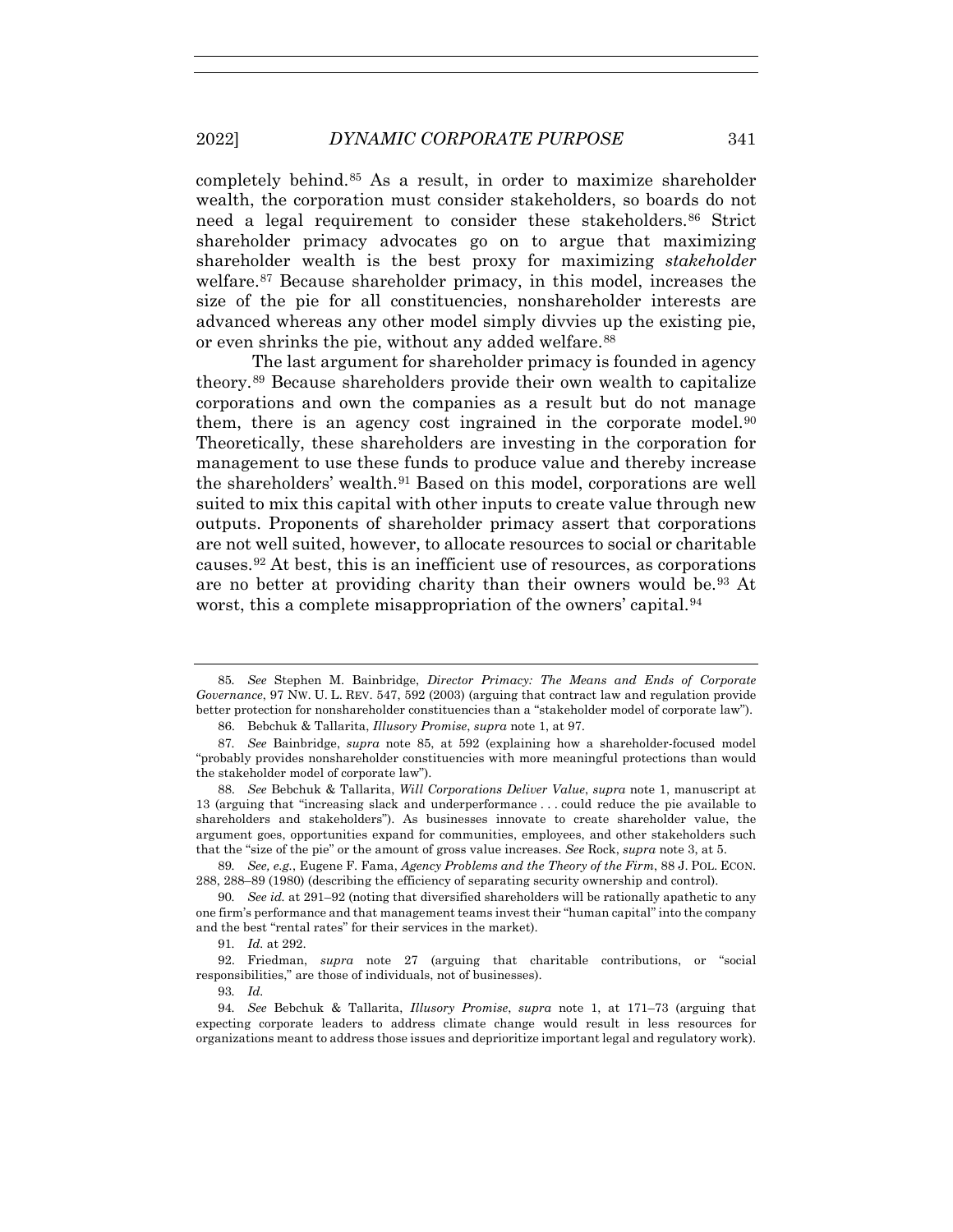While stakeholder capitalists, such as Lipton or former Starbucks CEO Howard Shultz, disagree with these pillars of shareholder primacy, much of the disagreement centers around the creation of externalities when boards have such singular focus.95 The counterargument to shareholder primacy is that impacts to workers, communities, and ecosystems are negative externalities that corporations rationally will not internalize if their sole goal is profit generation and shareholder wealth maximization.<sup>96</sup> No board would protect the environment or pay workers a "living wage" if doing so increases their costs and decreases firm value. Of course, there are some moments where "shared value" can be created, and pulling these externalities into the business can enhance shareholder value.<sup>97</sup> For example, brands may promote green products in an effort to boost sales to environmentally conscious consumers or invest in the community of its headquarters to increase talent attraction and retention. When it is in the corporation's best pecuniary interest to maximize stakeholder welfare, the decisionmaking process for the board is not complex.<sup>98</sup> Boards do, and should, look for moments where they can create shared value, but these moments are not as common as the instances where interests diverge, like in a takeover scenario. It is in these moments of divergence where there must be a framework for directors to apply to ensure they are making a decision that is not only value-creating but also legal.

# *B. "May" and the Case for Permitting Stakeholder Consideration*

The opportunity for corporations to consider stakeholders, or "other constituencies," varies by state, but some statutes generally permit boards to consider the interests of a defined set of stakeholders

 <sup>95.</sup> Leo E. Strine, Jr., *Restoration: The Role Stakeholder Governance Must Play in Recreating a Fair and Sustainable American Economy: A Reply to Professor Rock*, 76 BUS. LAW. 397, 410 (2021) (discussing how measuring value based only on shareholder wealth does not take into account the full costs of externalities and creates "a collective incentive for more responsible companies to be more callous to workers, consumers, creditors, the environment, and their communities so they can compete").

<sup>96</sup>*. See* Oliver Hart & Luigi Zingales, *Companies Should Maximize Shareholder Welfare Not Market Value*, 2 J.L. FIN. & ACCT. 247, 258 (2017) (describing how companies will "naturally drift toward social indifference" if they are restricted in their scope of purpose).

<sup>97</sup>*. See* ALEX EDMANS, GROW THE PIE: HOW GREAT COMPANIES DELIVER BOTH PURPOSE AND PROFIT 117–18 (2020) (proposing that companies award equity to workers in addition to (or in lieu of) executives).

<sup>98</sup>*. See* Bebchuk & Tallarita, *Illusory Promise*, *supra* note 1, at 129 (describing how there is no functional difference between stakeholderism and shareholder wealth maximization in win-win situations).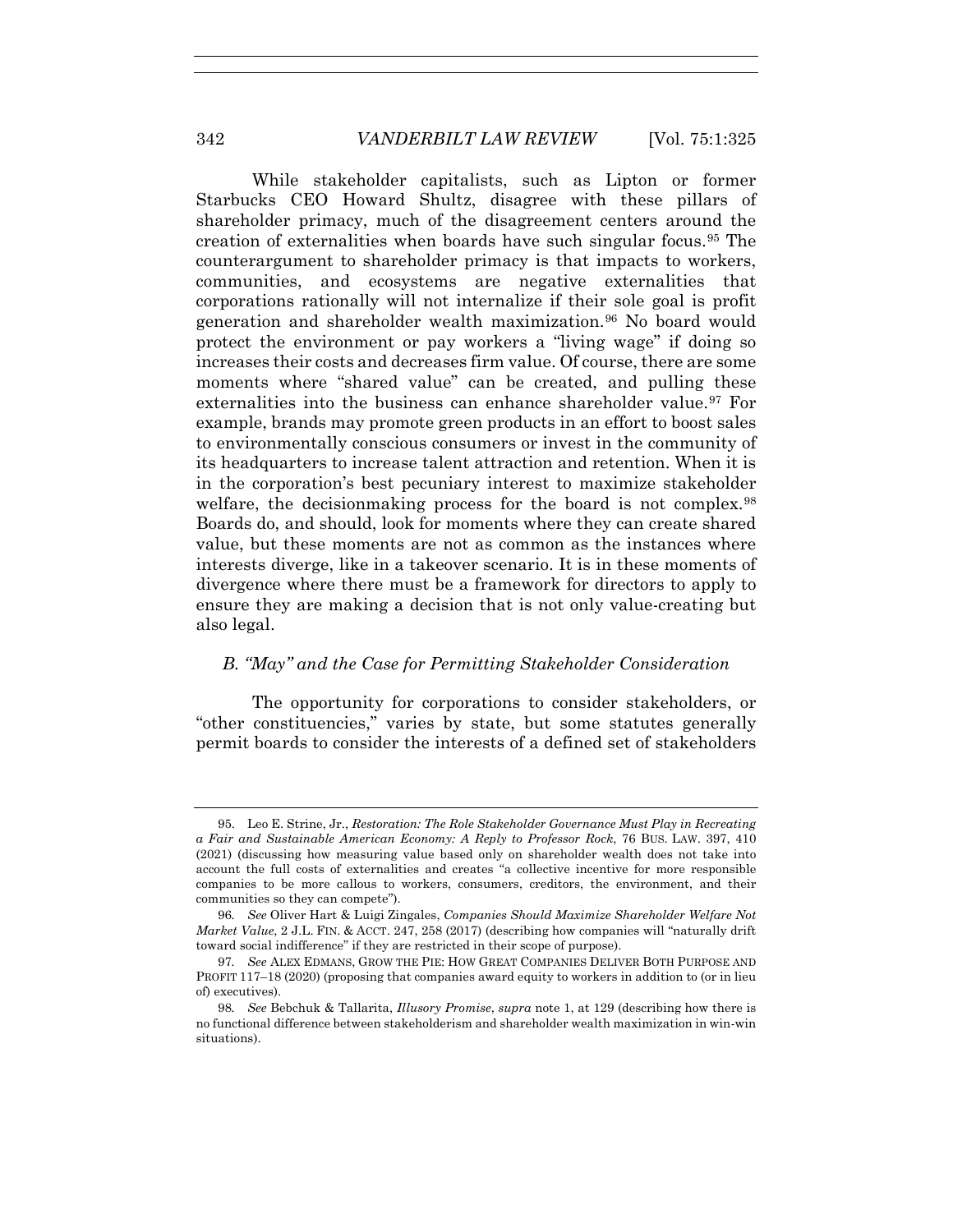in addition to the short-term and long-term interests of shareholders.99 Increasingly prevalent in the 1980s in response to the rise in hostile takeovers, these "other constituency" statutes clearly run contrary to strict shareholder primacy theory.<sup>100</sup>

The crux of permissive stakeholder consideration suggests that corporations have a larger role to play in society than simply returning capital to their investors.101 Corporations employ millions, contribute positively to communities, support thousands of suppliers, and make material decisions that affect environmental ecosystems. As such, when considering these statutes as antitakeover mechanisms, it stands to reason that a corporation should not be forced to accept a takeover bid simply if the business is not performing as well as an activist investor feels it could be. The arguments for permissive consideration of stakeholders generally focus on the importance of stakeholders and the failure of regulation to protect against corporate externalities.

In the first category, proponents of permissive constituency statutes assert the importance of stakeholders such that any model that emphatically neglects them is irrational and misplaced.102 These supporters contend that if boards can consider stakeholders.

<sup>99</sup>*. See, e.g.*, MASS. GEN. LAWS ANN. ch. 156B, § 65 (West 2021) ("[A] director may consider the interests of the corporation's employees, suppliers, creditors and customers, the economy of the state, region and nation, community and societal considerations, and the long-term and shortterm interests of the corporation and its stockholders . . . ."); N.Y. BUS. CORP. LAW § 717(b) (McKinney 2021) (permitting consideration of long-term and short-term interests of shareholders in addition to the effects of actions on "prospects for potential growth," current employees, retired employees, customers, creditors, and communities); 15 PA. CONS. STAT. § 1715 (2021) (saying "directors of a business corporation may, in considering the best interests of the corporation, consider to the extent they deem appropriate" the effects of actions on any group affected, the "short-term and long-term interests of the corporation," and "all other pertinent factors" including the personal "resources, intent and conduct" of anyone seeking to acquire control of the corporation).

<sup>100</sup>*. See* Murray, *supra* note 72, at 629 (describing how Pennsylvania's constituency statute authorized the board to consider "employees, suppliers, and customers" when making decisions on behalf of the corporation); Richard B. Tyler, *Other Constituency Statutes*, 59 MO. L. REV. 373, 375– 78 (1994) (explaining how "other constituency" statutes "reflect a public policy of encouraging managers to consider the effects on groups in addition to shareholders in determining whether or not a particular action is in the best interests of the corporation").

<sup>101</sup>*. See, e.g.*, Lipton, *supra* note 66 ("The prioritization of the wealth of shareholders at the expense of employee wages and retirement benefits, with a concomitant loss of the Horatio Alger dream, gave rise to the deepening inequality and populism that today threaten capitalism from both the left and the right.").

<sup>102</sup>*. See* Andrew Winston, *Is the Business Roundtable Statement Just Empty Rhetoric?*, HARV. BUS. REV. (Aug. 30, 2019), https://hbr.org/2019/08/is-the-business-roundtable-statement-justempty-rhetoric [https://perma.cc/V95L-ZBLW] (suggesting the "current shareholder-obsessed system is not fit" to solve increasingly complex, global challenges that require systemic efforts and cooperation); Wai Shun Wilson Leung, *The Inadequacy of Shareholder Primacy: A Proposed Corporate Regime That Recognizes Non-Shareholder Interests*, 30 COLUM. J.L. & SOC. PROBS. 587, 587 (1997) (arguing that as firms face increasingly competitive markets, employees and communities inevitably get left behind).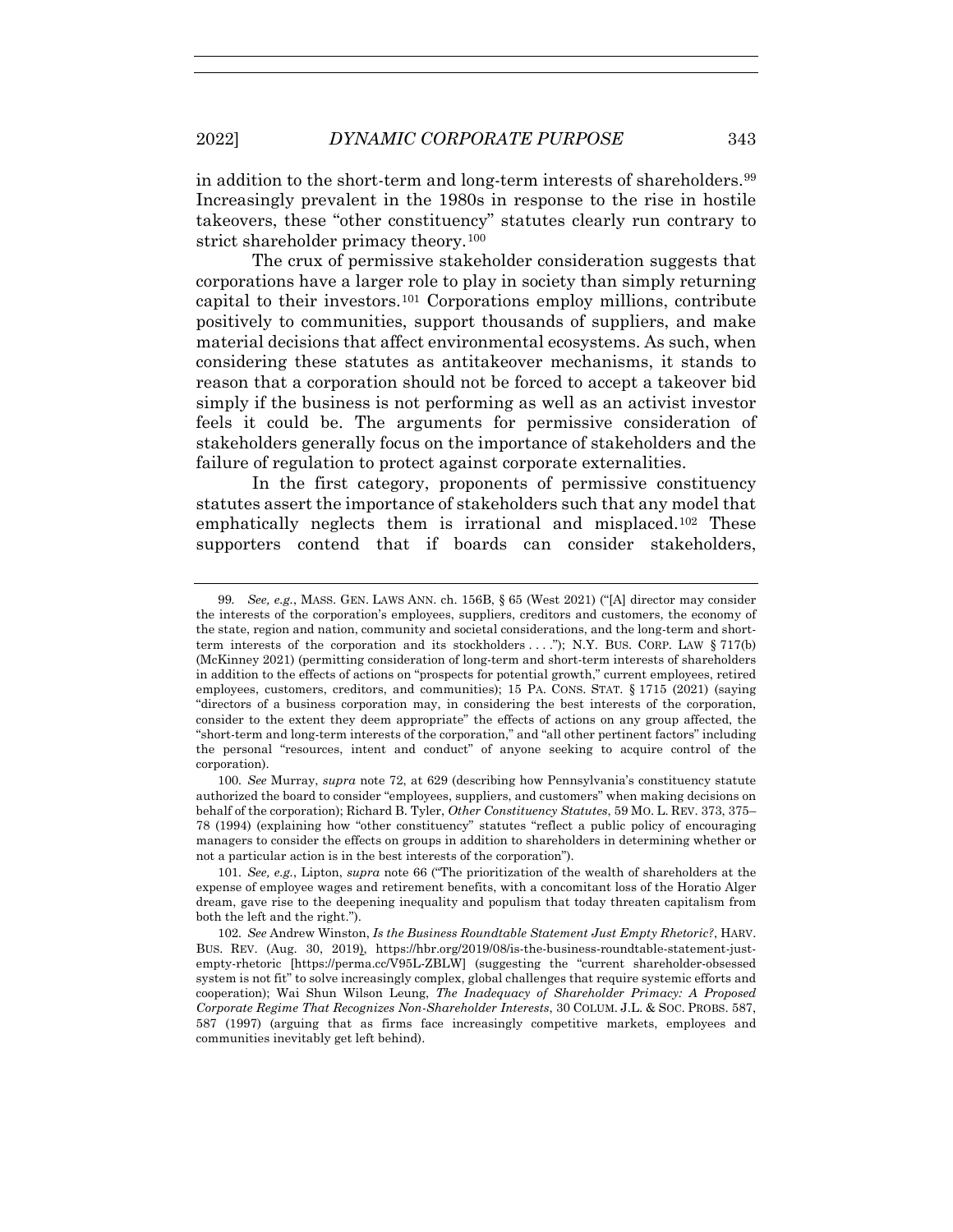corporations will better serve their communities, employees, and the environment.103 Some analysts go further to assert that providing boards more flexibility to consider more variables allows them to make decisions with long-term value creation in mind versus short-term stock price maximization.104 Ultimately, this concept runs counter to the idea that welfare is enhanced by *shareholder* wealth maximization—here, supporters argue that such a proxy for greater welfare is not a sufficient fit, so boards must be able consider stakeholders more directly.105

There is also a regulatory component to permissive constituency statutes. Milton Friedman often admonished dissenters of shareholder primacy by saying corporations should do what they can within the rules of the game to maximize value.106 Critics of shareholder primacy have often argued, however, that because the rules of the game do not support the welfare of certain stakeholders, corporate law must step in as a stopgap for regulatory failure.107 In short, proponents of permissive constituency consideration are hoping boards will cure ills that legislative or regulatory bodies have failed to sufficiently address.<sup>108</sup> Maybe counterintuitively, some analysts support these permissive statutes in an effort to prevent more drastic regulatory measures.<sup>109</sup> Still, proponents of these statutes analyze their importance through a regulatory lens even if both sides see the issue conversely.110

108*. See* Rock, *supra* note 3 (suggesting legislative inaction has spurred ideas for privatesector solutions); David J. Berger, *In Search of Lost Time: What if Delaware Had Not Adopted Shareholder Primacy?*, *in* THE CORPORATE CONTRACT IN CHANGING TIMES 31–33 (Steven Davidoff Solomon & Randall Stuart Thomas eds., 2019) (discussing the growing power of corporations).

109*. See* Rock, *supra* note 3, at 4 (explaining how ideas such as Lipton's "New Paradigm" and other private sector initiatives stemmed from "frustration with legislative inaction and fear of radical future regulation").

<sup>103</sup>*. See* Stout, *supra* note 33, at 10–12 ("Indeed, decently satisfying several sometimescompeting objectives, rather than trying to 'maximize' one, is the rule and not the exception in human affairs.").

<sup>104</sup>*. See* Lipton, *supra* note 66 (arguing that directors should commit to a "New Paradigm" where they flexibly support shareholders and stakeholders with an eye toward long-term strategy in order to make capitalism more sustainable).

<sup>105</sup>*. See* Blair, *supra* note 3, at 15–16 (explaining how a commitment to maximizing shareholder value partially led to the 2008 financial crisis).

 <sup>106.</sup> Friedman, *supra* note 27 ("[T]here is one and only one social responsibility of business to use its resources and engage in activities designed to increase its profits so long as it stays within the rules of the game, which is to say, engages in open and free competition without deception or fraud.").

<sup>107</sup>*. See, e.g.*, Ray Dalio, *Why and How Capitalism Needs to Be Reformed*, HARV. L. SCH. F. ON CORP. GOVERNANCE (Oct. 13, 2020), https://corpgov.law.harvard.edu/2020/10/13/why-and-howcapitalism-needs-to-be-reformed [https://perma.cc/W4BA-5N3C].

<sup>110</sup>*. See* Winston, *supra* note 102 ("In fact, our inability to confront society's most pressing problems goes beyond over-reliance on shareholder value – a relatively new idea – which may be more a symptom of our real problem than its actual cause.").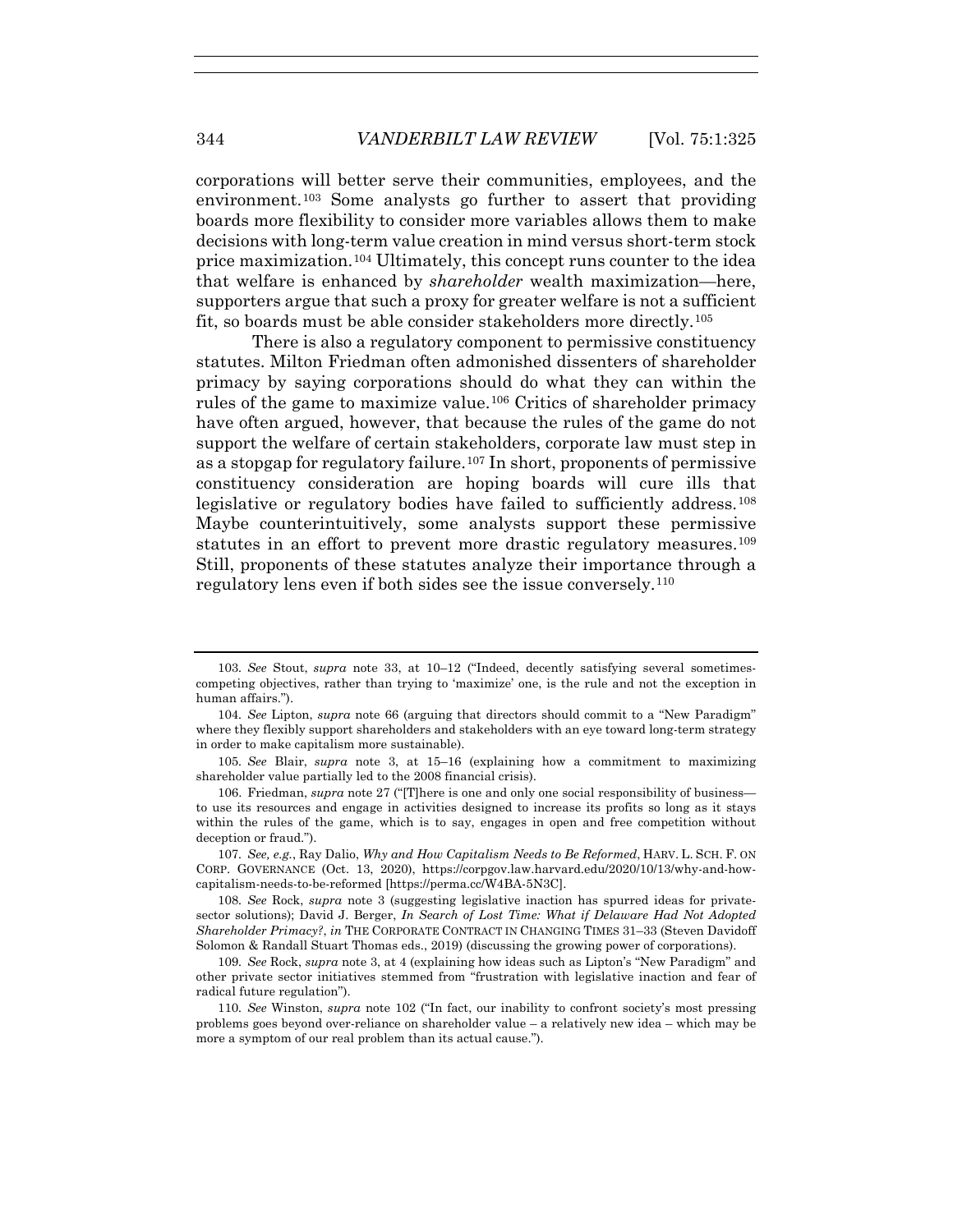Like strict shareholder primacy, counterarguments abound for permissive stakeholder theory. Opponents point to the uncertainty created when there is not a pecking order of interests.111 By permitting boards to consider a wide range of interests that often diverge, directors have no direction on how to uphold their duties to the corporation.<sup>112</sup> Even worse, providing no criteria for decisionmaking may increase board entrenchment if boards can fashion defenses with a variety of adhoc stakeholder-support arguments.<sup>113</sup> Models that do not provide certainty decrease board accountability, which likely diminishes longterm shareholder wealth and may even limit long-term stakeholder welfare.<sup>114</sup>

On the other hand, proponents calling for required stakeholder consideration argue that merely permitting boards to consider stakeholder interests does not go far enough.115 For example, some believe that boards will ignore stakeholders due to economic selfinterest if they are not required to consider them.116 Others suggest that the externalities created by the strict shareholder primacy of the last four decades would not be internalized by boards simply considering

111*. See* Lucian A. Bebchuk, Kobi Kastiel & Roberto Tallarita, *For Whom Corporate Leaders Bargain*, 94 S. CAL. L. REV. (forthcoming 2021) (manuscript at 48–50), https://papers.ssrn.com/sol3/papers.cfm?abstract\_id=3677155 [https://perma.cc/Z8WL-EE8P] (stating that permissive statutes may be interpreted as prioritizing stakeholder interests or taking them into account "only to the extent that doing so would serve shareholder value"); *see also* Patrick D. Daugherty, Paul D. Broude, Megan A. Odroniec, John K. Wilson & John J. Wolfel, *The Purpose of a Corporation*, FOLEY & LARDNER LLP (Nov. 2019), https://www.foley.com/en/insights/publications/2019/11/the-purpose-of-a-corporation [https://perma.cc/DC36-2W2X] ("We surmise that the current debate may well result in a more

challenging role for boards of directors, which could be charged with balancing the oft-competing interests between stockholders and other constituencies (and, for that matter, the oft-competing interests among the other constituencies).").

<sup>112</sup>*. See* Grant M. Hayden & Matthew T. Bodie, *The Corporation Reborn: From Shareholder Primacy to Shared Governance*, 61 B.C. L. REV. 2419, 2442 (2020) ("The real problem with stakeholder theory is that it is not, at least at present, a real theory of corporate governance. Stakeholder theory lacks a model for allocating governance rights and responsibilities among the participants.").

 <sup>113.</sup> Leung, *supra* note 102, at 618.

<sup>114</sup>*. See* Bainbridge, *supra* note 71, at 1433 (walking through possible uncertainties and the effects on the cost of equity capital and nonshareholder constituencies).

<sup>115</sup>*. See* Lenore Palladino & Kristina Karlsson, T*owards Accountable Capitalism: Remaking Corporate Law Through Stakeholder Governance*, HARV. L. SCH. F. ON CORP. GOVERNANCE (Feb. 11, 2019), https://corpgov.law.harvard.edu/2019/02/11/towards-accountable-capitalism-remakingcorporate-law-through-stakeholder-governance [https://perma.cc/TFG4-UNUP] (describing the rationale of mandatory stakeholder consideration).

<sup>116</sup>*. See, e.g.*, Gary von Stange, Note, *Corporate Social Responsibility Through Constituency Statutes: Legend or Lie?*, 11 HOFSTRA LAB. & EMP. L.J. 461, 490 (1994) (suggesting that permissive constituency statutes will likely fail to accomplish corporate social responsibility if consideration for nonshareholder constituencies is not expressly mandated).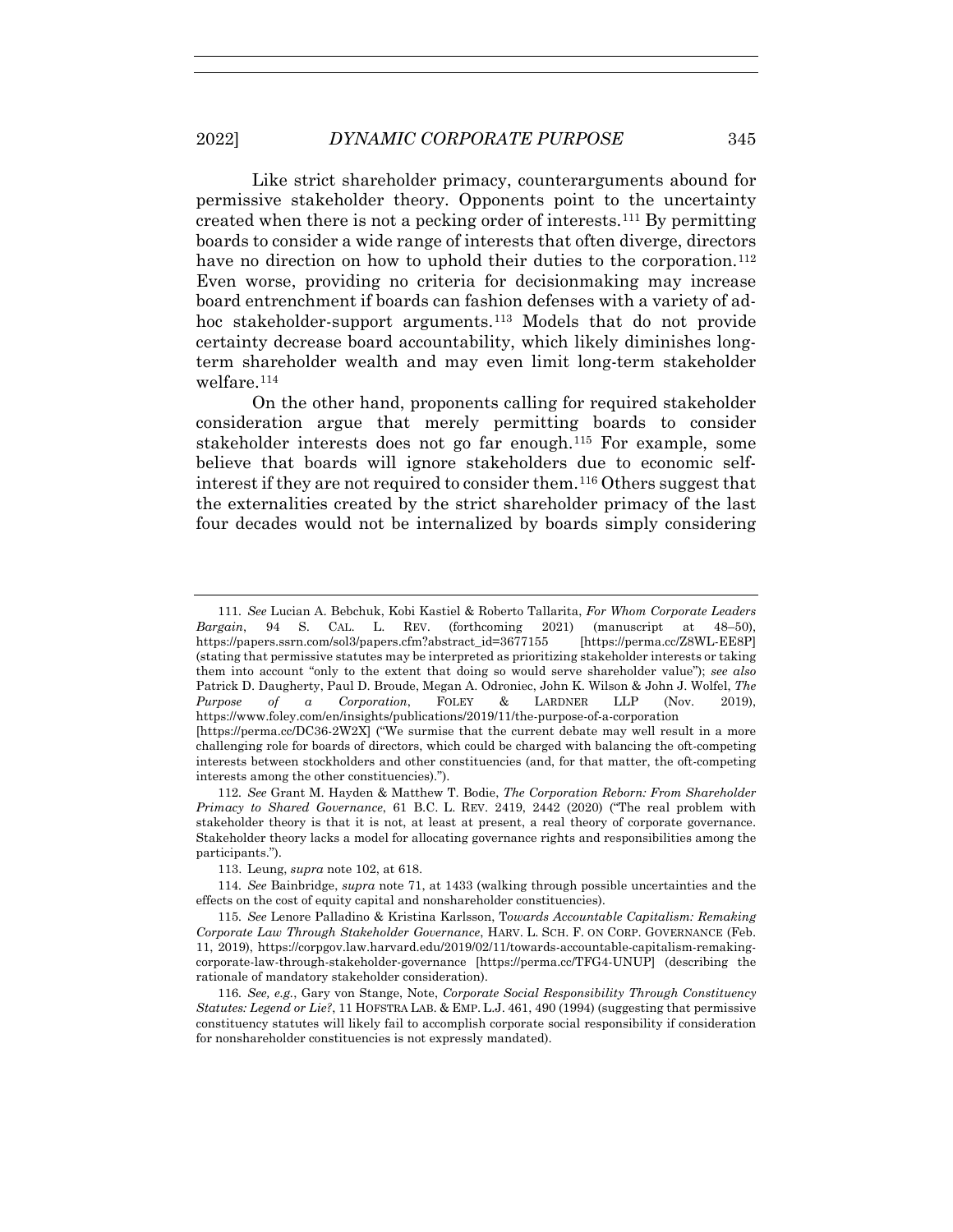stakeholder interests—the law must go further.117 Because permissive consideration of shareholders and stakeholders is seemingly the middle ground, there are arguments both that these constituency statutes overstep—moving too far from shareholder primacy—and that they do not go far enough.

## *C. "Must" and the Case for Requiring Stakeholder Consideration*

For decades, Connecticut stood as the only state that required directors to consider the interests of "other constituencies" in determining the best interests of the corporation.118 In 2010, Connecticut passed updated legislation and fell in line with the majority of other states that simply permit, but do not require, such consideration.119 Even though there are now zero states that require consideration of other constituencies' interests, politicians and commentators alike still argue the necessity of such a requirement.<sup>120</sup> Support for such a position has two foundational ideas: (1) proponents simply believe stakeholder interests are more important than shareholder interests, and (2) proponents fundamentally disagree with activist investing that strips corporations of their assets to enrich shareholders and impoverish other constituencies.<sup>121</sup> As a result of these core beliefs, proponents believe a corporate-law structure that does not require boards to serve nonshareholder interests will never go far enough.<sup>122</sup>

Because the incentives of directors encourage boards to maximize wealth, proponents of requiring consideration of other constituencies believe stakeholders will always be left behind by wealth-maximizing managers unless corporate law steps in.123 Many

<sup>117</sup>*. See* Ewan McGaughey, *Corporate Law Should Embrace Putting Workers on Boards: The Evidence Is Behind Them*, HARV. L. SCH. F. ON CORP. GOVERNANCE (Sept. 17, 2018), https://corpgov.law.harvard.edu/2018/09/17/corporate-law-should-embrace-putting-workers-onboards-the-evidence-is-behind-them [https://perma.cc/X47Z-D77M].

 <sup>118.</sup> Nathan E. Standley, Note, *Lessons Learned from the Capitulation of the Constituency Statute*, 4 ELON L. REV. 209, 215–16 (2012).

<sup>119</sup>*. Connecticut Updates Business Corporation Act; Clarifies Director Obligations, Shareholder Rights*, DAY PITNEY LLP (May 17, 2010), https://www.daypitney.com/~/media/files/insights/publications/2010/05/connecticut-updatesbusiness-corporation-act-cla\_\_/files/dp316pdf/fileattachment/dp\_316.pdf [https://perma.cc/G8BM-SQ6L].

 <sup>120.</sup> Accountable Capitalism Act, S. 3348, 115 Cong. § 5 (2018).

 <sup>121.</sup> Donna Borak & David Benoit, *Democrats Take Aim at Activist Investors*, WALL ST. J. (Mar. 17, 2016, 5:51 PM), https://www.wsj.com/articles/democrats-take-aim-at-activist-investors-1458251491 [https://perma.cc/F8X9-W2DQ].

 <sup>122.</sup> BERNIE SANDERS, *supra* note 49.

<sup>123</sup>*. Cf.* William T. Allen & Leo E. Strine, Jr., *When the Existing Economic Order Deserves a Champion: The Enduring Relevance of Martin Lipton's Vision of the Corporate Law*, 60 BUS. LAW.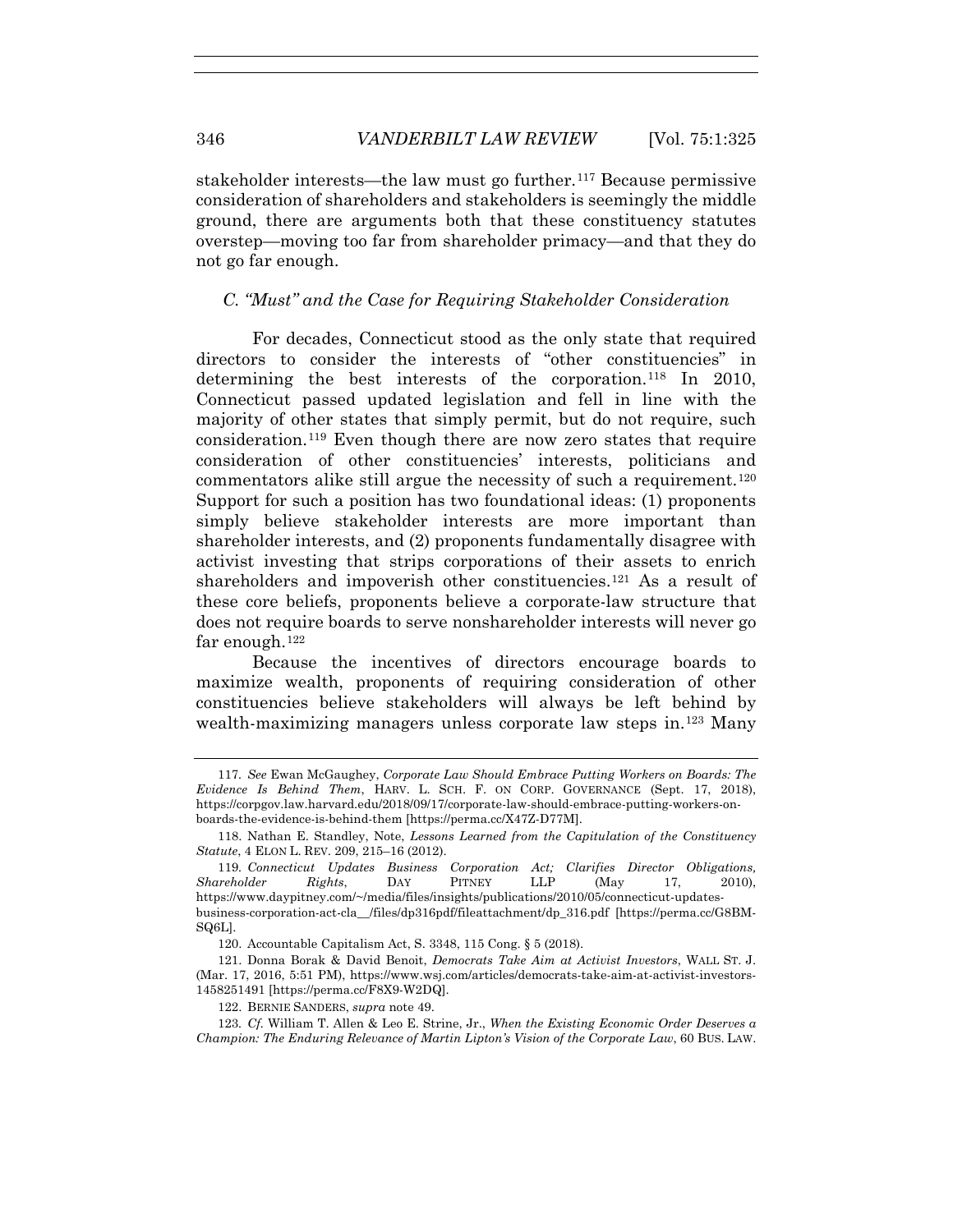point to other countries' corporate law structures in arguing that requiring stakeholder participation, and therefore consideration, is not extreme.124 For example, some countries mandate labor representation on boards to be able to advocate for their interests at the highest level.125

Those that believe the current structure does not sufficiently support stakeholders can point to empirical research conducted by the Diligent Institute, which found ninety-two percent of directors were satisfied with their corporation's success in meeting stakeholder interests.126 While the directors may be satisfied, only thirteen percent of stakeholders believe corporate communications are consistent with corporate action,  $127$  and this gap suggests the mechanism for promoting stakeholder interests is breaking down. Under this analysis, proponents believe corporate law must go a step further than simply permitting boards to consider nonshareholder interests.

Of course, a model that is so far afield from the norms of shareholder primacy will have plenty of detractors. The two main sources of contention are rooted in theory and practical application. Agency costs persist since the owners of the corporation—the shareholders—do not actively manage decisionmaking.<sup>128</sup> If boards are not only permitted to ignore the interests of the principal—in this case the shareholders—but required to do so, the model amplifies agency costs.129 As a result, the gap between the owners and managers gets

 127. KKS ADVISORS, COVID-19 AND INEQUALITY: A TEST OF CORPORATE PURPOSE 27 (2020), https://c6a26163-5098-4e74-89da-

9f6c9cc2e20c.filesusr.com/ugd/f64551\_a55c15bb348f444982bfd28a030feb3c.pdf [https://perma.cc/D6HL-VH95].

128*. See* Fama, *supra* note 89, at 291–93 (outlining corporations' management tiers in relation to shareholders).

<sup>1383, 1396 (2005) (</sup>discussing how executive compensation provides natural incentives for maximizing shareholder wealth).

<sup>124</sup>*. See* Palladino & Karlsson, *supra* note 115 (arguing that "Europe shows us that there are many ways a stakeholder model can be implemented").

<sup>125</sup>*. See* Susan R. Holmberg, *Workers on Corporate Boards? Germany's Had Them for Decades*, N.Y. TIMES (Jan. 6, 2019), https://www.nytimes.com/2019/01/06/opinion/warren-workersboards.html [https://perma.cc/Z5GR-N9VB] (discussing Germany's longstanding system of "codetermination," which requires workers in large companies to elect up to half of the supervisory board members).

 <sup>126.</sup> DILIGENT INSTITUTE, STAKEHOLDERS TAKE CENTER STAGE: DIRECTOR VIEWS ON PRIORITIES & SOCIETY (2019), http://view.ceros.com/diligent-corp/stakeholder-report/p/1 [https://perma.cc/BSB8-HJ7Q].

<sup>129</sup>*. See* Milton Ezrati, *Senator Warren's Accountable Capitalism Bill Has Big Problems*, FORBES (Feb. 5, 2019, 5:34 PM), https://www.forbes.com/sites/miltonezrati/2019/02/05/senatorwarrens-accountable-capitalism-bill-has-big-problems [https://perma.cc/9JJU-SF6F] (arguing that even requiring consideration of parties other than shareholders poses problems to managers and directors); Bebchuk & Tallarita, *Illusory Promise*, *supra* note 1, at 115 ("[T]he task that stakeholdersim assigns to corporate leaders is Herculean.").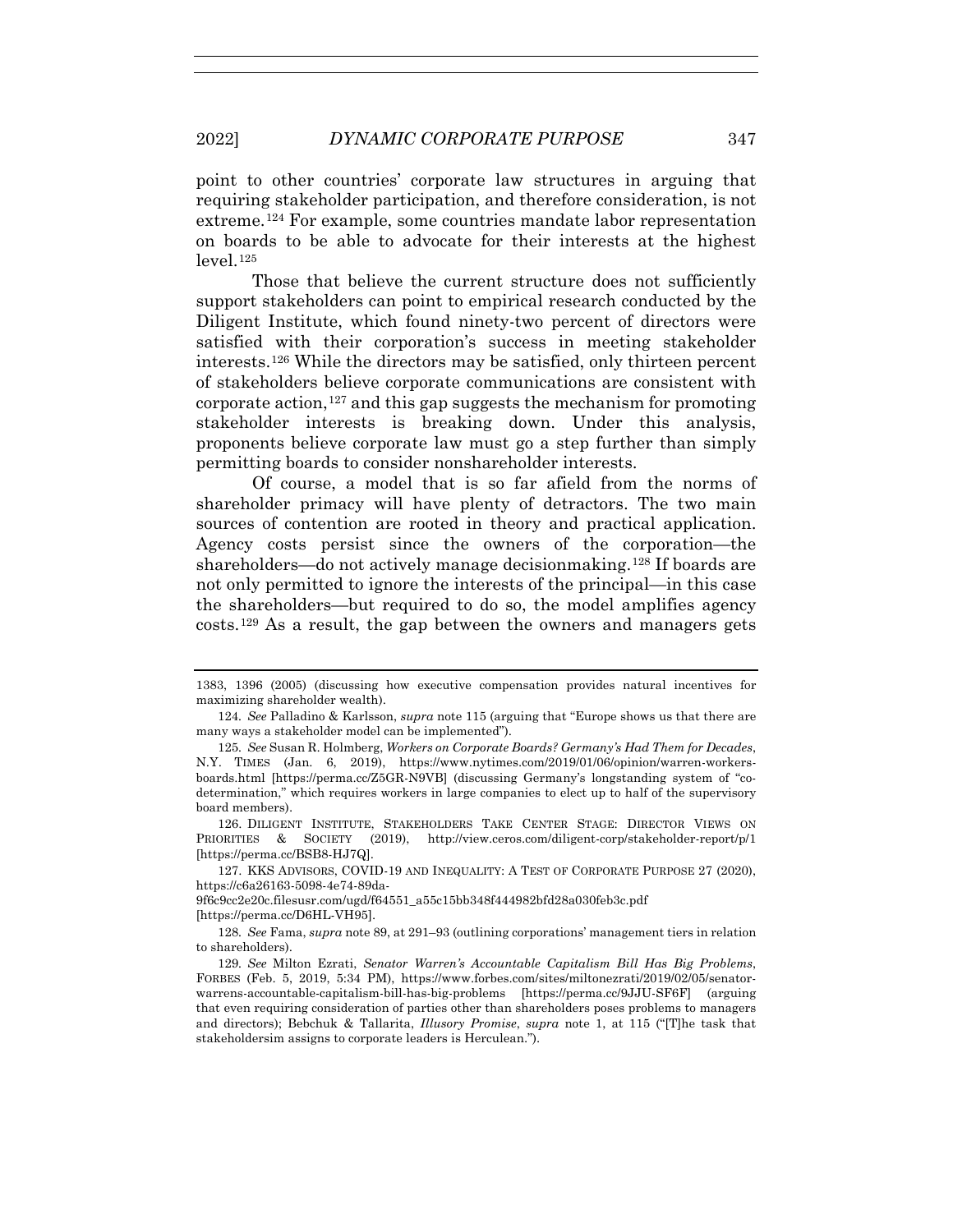larger, and a host of unintended consequences are all but assured.<sup>130</sup> For example, cost of capital will inevitably increase if investors feel less confident that directors will protect their interests in value maximization.131 Thus, if stakeholder interests are placed ahead of shareholder interests, corporations may not create the economic value they otherwise would, which not only harms shareholder wealth but may also harms stakeholder welfare.132

There are also practical concerns with placing multiple stakeholders ahead of shareholders. In addition to increasing agency costs, this would also inflame concerns that boards will have no direction, which could grind productivity to a halt.133 With shareholders de-prioritized compared to other constituencies, the board still has a number of competing interests to consider in making any decision and no way of knowing what "serves the corporation best" if interests diverge. As a result, boards will be hesitant to make decisions fearful they are not fulfilling their duty to the corporation, which ultimately harms the firm, its shareholders, and its stakeholders.

In analyzing the spectrum of existing options, it becomes increasingly clear that inherent concerns plague each paradigm. Opponents of shareholder primacy are right to highlight corporate failings and externalities created by focusing solely on profit maximization but are wrong to wish away the importance of certainty, accountability, and economic viability. Fortunately, an existing model lurks beneath the obvious policy options that can be supercharged to make corporations more certain, accountable, and purposeful to maximize societal welfare without sacrificing shareholder wealth.

 <sup>130.</sup> Ezrati, *supra* note 129.

<sup>131</sup>*. See* Bainbridge, *supra* note 71, at 1433 (explaining that if rates of return do not meet investor expectations, investors will divest stock and change investments, ultimately increasing the cost of equity capital). Some firms, however, are now contracting for more favorable borrowing rates based on meeting certain ESG goals. *See* Dawn Lim, *BlackRock Must Hit ESG Targets or Pay More to Borrow Money*, WALL ST. J. (Apr. 7, 2021, 12:30 AM), https://www.wsj.com/articles/blackrock-must-hit-esg-targets-or-pay-more-to-borrow-money-11617769833 [https://perma.cc/BR34-CVLJ] (explaining how BlackRock created a financing deal

that "links its lending costs for a \$4.4 billion credit facility to its ability to achieve certain goals, like meeting targets for women in senior leadership and Black and Latino employees in its workforce").

<sup>132</sup>*. See* Bebchuk & Tallarita, *Illusory Promise*, *supra* note 1, at 120 (stakeholderism inevitably results in opportunities to provide benefits to stakeholders that will "come at the expense of shareholders").

 <sup>133.</sup> Denise Kuprionis, *Will Warren's Accountable Capitalism Act Help? The Answer Is No.*, HARV. L. SCH. F. ON CORP. GOVERNANCE (Sept. 10, 2018), https://corpgov.law.harvard.edu/2018/09/10/will-warrens-accountable-capitalism-act-help-theanswer-is-no [https://perma.cc/5X6R-RH53].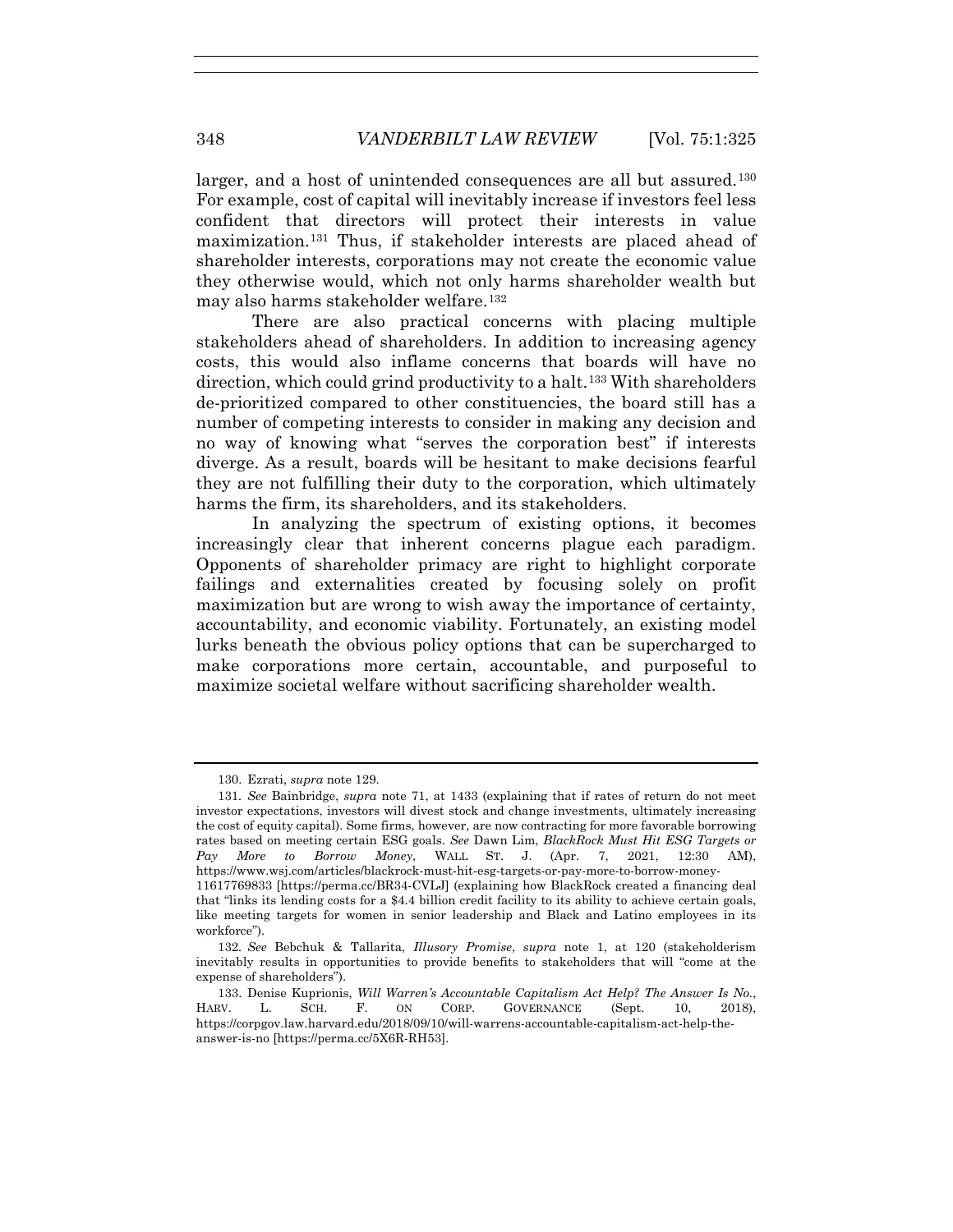### III. DYNAMIC CORPORATE PURPOSE

A state's role in corporate law should be relatively simple: set the rules to maximize welfare and remove uncertainty such that players in the game react legally, appropriately, and expectedly.<sup>134</sup> Of course, this role is not that simple, but the purpose debate at the heart of corporate law has focused on stagnant poles that have clear priorities and clear disadvantages.135 But why does "corporate purpose" have to be a one-size-fits-all proposition?136 A holding company for oil and gas projects has significantly different objectives—and different potential benefits to society—than an environmentally conscious shirt retailer, so why must these corporations be held to the same centralized corporate purpose?137 Actually, Delaware and thirty-six other states have already answered these questions by saying: they do not.138 By providing a path to incorporate as PBCs, Delaware has asserted that corporations do not have to have the same corporate purpose—some corporations must orient only toward shareholders, while others advance the interests of stakeholders alongside shareholders.139

The State of Delaware, or any state for that matter, should look to use the logic of the PBC model to leverage the advantages of shareholder primacy while also advancing conscious capitalism through

<sup>134</sup>*. See* Stephen M. Bainbridge, *The Creeping Federalization of Corporate Law*, 26 REGUL. 26, 27–28 (2003) (explaining state law's role in defining the rights of shareholders and the powers of directors).

<sup>135</sup>*. See* Edward Waitzer, *Dynamic Governance: Rethinking the Purpose of the Corporation*, NACD BOARDTALK (Mar. 6, 2018), https://blog.nacdonline.org/posts/rethinking-the-corporation [https://perma.cc/KU67-LDJG] ("What has become clear is that there is no 'right' corporate governance model. Governance is highly contextual, and is dependent on what a particular company does, its ownership structure, and the markets and political frameworks in which it operates.").

<sup>136</sup>*. See* Leon Yehuda Anidjar, The Pluralist Foundations of Corporate Governance 17 (Sept. 13, 2021) (unpublished manuscript), https://papers.ssrn.com/sol3/papers.cfm?abstract\_id=3750857 [https://perma.cc/5XF6-65XC] ("[A]dherence to 'one-size-fits-all' approach prevents corporate law from meeting the challenge of complexity by crafting tailor-made law following a firm-specific perspective."); *see also* Zohar Goshen & Richard Squire, *Principal Costs: A New Theory for Corporate Law and Governance*, 117 COLUM. L. REV. 767, 826 (2017) ("[T]he inescapable tradeoff between principal costs and agent costs cautions against . . . one-size-fits-all regulations.").

<sup>137</sup>*. See* Anidjar, *supra* note 136, at 38–39 ("[C]orporate law scholars have not considered the possibility that every company has its own unique purpose . . . . For example, . . . a company whose principal activity is limited to holding other several companies has a strikingly different objective from one whose main production activity is highly dependent on the capital contribution of its employees and managers.").

<sup>138</sup>*. See* Littenberg et al., *supra* note 54 (describing how directors of different PBCs have different duties based on their varied enumerated benefits).

<sup>139</sup>*. See* DEL. CODE ANN. tit. 8, §§ 361–68 (2021).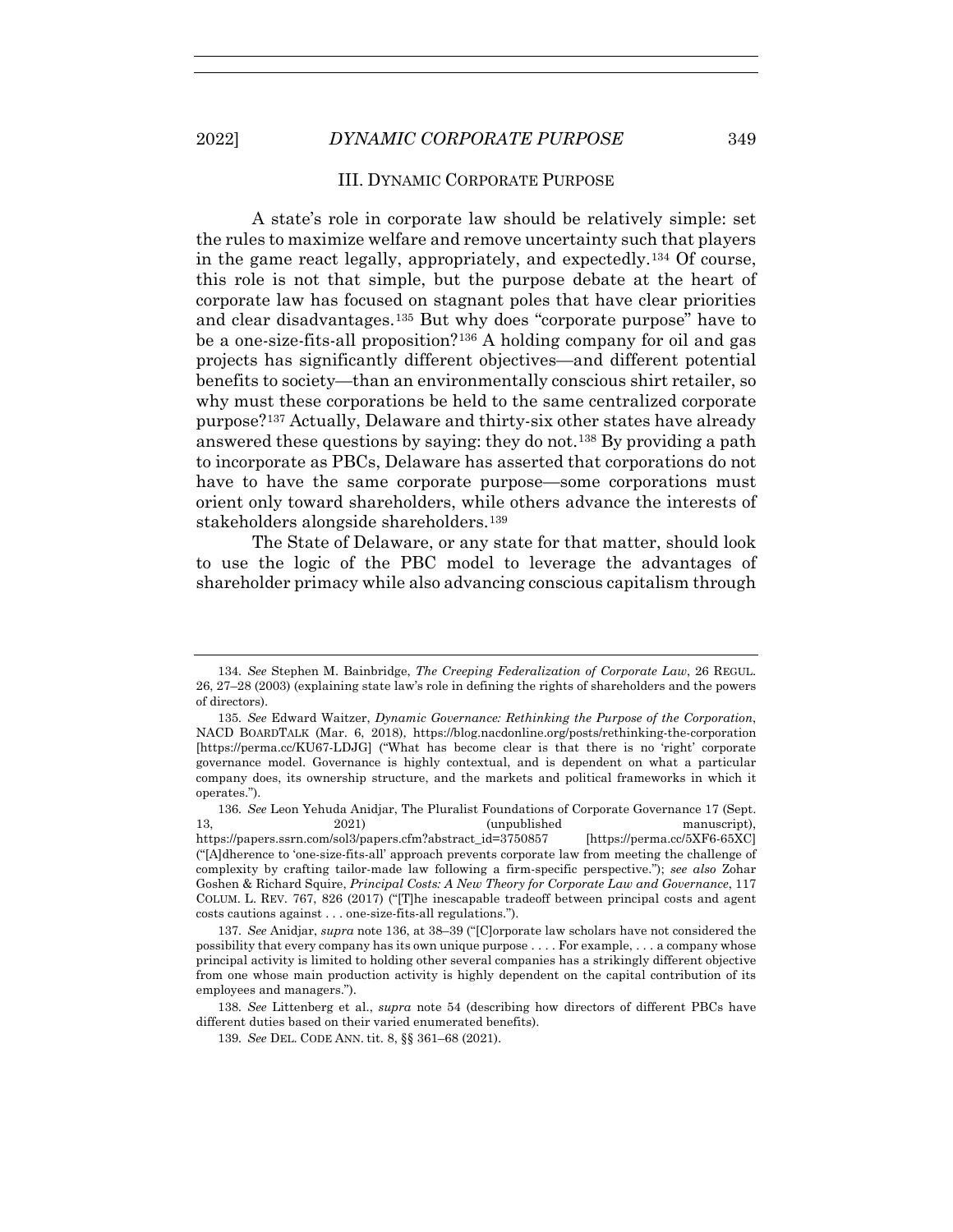the essence of stakeholder governance.<sup>140</sup> States do not need to formally settle the debate by picking one concept or the other; states can instead leverage market power to optimize corporate performance through a concept known as *dynamic corporate purpose*.141 Here, corporations themselves set their own purpose, which allows prioritized parties to be supported more specifically and allows the state to reform its legal structure to reflect actual corporate behavior.<sup>142</sup> In short, this will bring *purpose* back to corporate purpose.<sup>143</sup>

Dynamic corporate purpose permits corporations to advance wider societal goals without sacrificing board accountability or creating a disconnect between agents and principals.144 While there is a risk this solution may fall short of its academic promise, concerns are cabined by market forces which should regulate the legal structure better than the current centralized framework.145 By decentralizing corporate purpose,

 142. States required a specific corporate purpose when they began incorporating businesses. *See* Hayden & Bodie, *supra* note 112, at 2437 n.106 (citing Louis K. Liggett Co. v. Lee, 288 U.S. 517, 554–55 (1933) (Brandeis, J., dissenting in part) ("At first, corporations could be formed under the general laws only for a limited number of purposes . . . .")).

 143. Jill E. Fisch & Steven Davidoff Solomon, *Should Corporations Have a Purpose?*, 99 TEX. L. REV. 1309, 1312 (2021) (describing how effective purpose "enables corporate participants to formalize their goals and priorities, which can include not just the pursuit of profits, but the incorporation of operational constraints, stakeholder values, and social impact").

144*. See* Larry Fink, *A Fundamental Reshaping of Finance*, BLACKROCK, https://www.blackrock.com/hk/en/larry-fink-ceo-letter (last visited Oct. 31, 2021) [https://perma.cc/JPE5-542B] ("As I have written in past letters, a company cannot achieve longterm profits without embracing purpose and considering the needs of a broad range of stakeholders.").

145*. See* Paul Crampton, *Striking the Right Balance Between Competition and Regulation: The Key Is Learning from Our Mistakes*, ORG. FOR ECON. COOP. & DEV. 2–3 (Oct. 17, 2002), https://www.oecd.org/regreform/2503205.pdf [https://perma.cc/2BWE-3SCK] (explaining the instances when competition is superior to regulation). Regulation is needed when there is a market failure or when the state is required to step in to advance the "public interest." *Id.* at 4. While some will argue there is a market failure in corporate law, the problem is better explained as regulatoryscheme failure. While proponents of stakeholder theory argue reform is needed to advance the

 <sup>140.</sup> Roberta Romano, *The Need for Competition in International Securities Regulation*, 2 THEORETICAL INQUIRIES L. 387, 394 n.21, 509 (2001) ("Delaware is not the only state to be continually revising its corporation code: other states invariably follow suit, revising their codes to follow Delaware's innovations . . . .").

<sup>141</sup>*. See* Bebchuk & Hirst, *supra* note 68, at 725–26 (describing how "the institutional ownership of corporate equity increased tenfold, from 6.1% to 65%" from 1950 to 2017). As institutional investors have gained power through vote concentration, shareholders as a class have begun to exert more pressure on firms to reform internal corporate-governance mechanisms. *See* Lucian Bebchuk, Scott Hirst & June Rhee, *Towards the Declassification of S&P 500 Boards*, 3 HARV. BUS. L. REV. 157, 175 (2013) (explaining how the Shareholder Rights Project is "contributing to moving a substantial number of S&P 500 companies toward arrangements that are more consistent with the preferences of institutional investors"); *see also* Anidjar, *supra* note 136, at 19 (citing Jennifer G. Hill, *Good Activist/Bad Activist: The Rise of International Stewardship Codes*, 41 SEATTLE U. L. REV. 497, 503–06 (2018)) ("[I]ncreased engagement of institutional investors such as pension funds and insurance companies—does [have] the potential to improve corporate decision-making, and provides protection against excessive risk-taking.").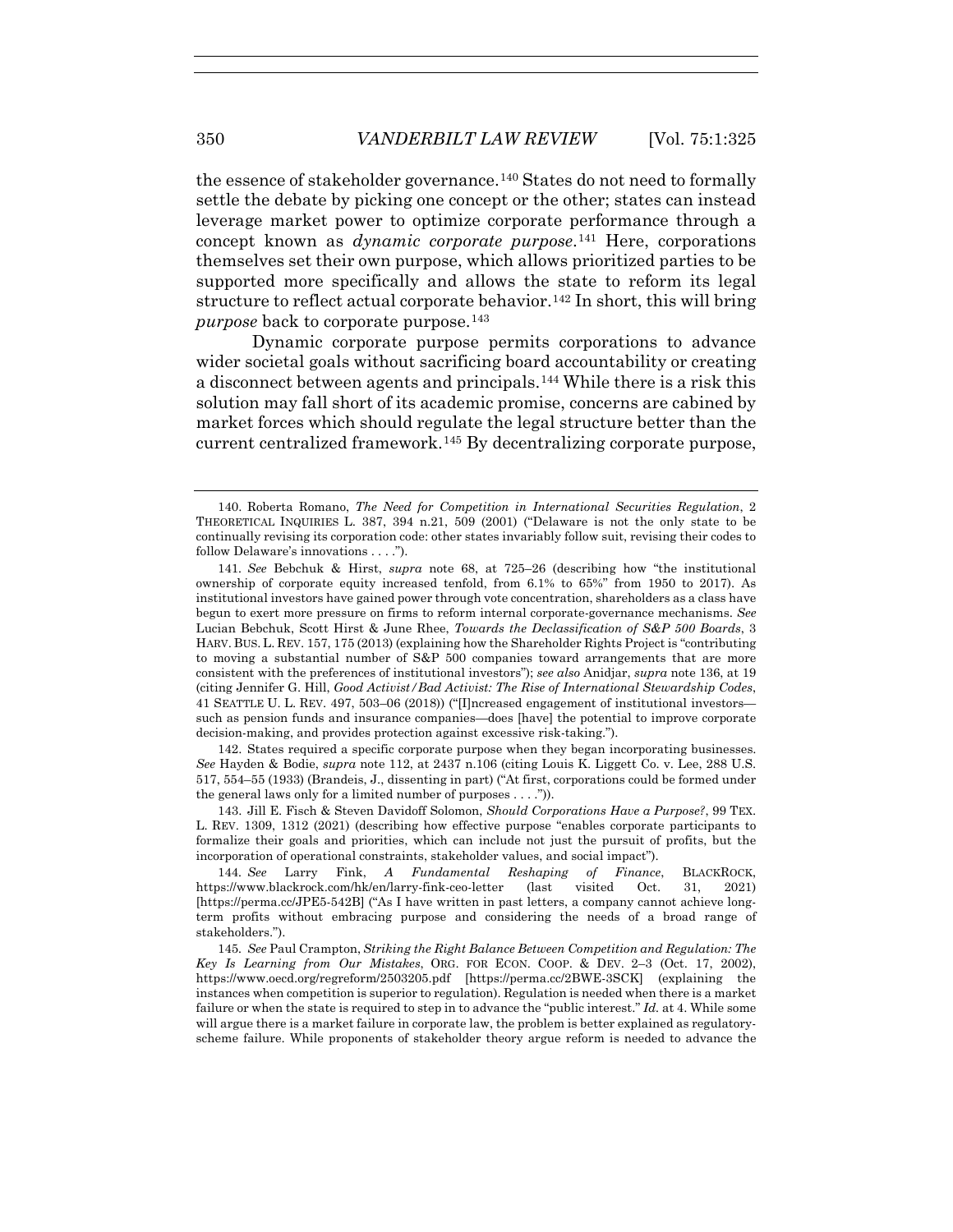Delaware can promote societal interests without sacrificing the economic advantages of shareholder primacy.

## *A. Establishing Dynamic Corporate Purpose Through the DGCL*

Because the tenets of strict shareholder primacy are baked into existing case law in Delaware, establishing dynamic purpose requires the legislature to amend the DGCL.146 The simplest reform would be to amend subchapter XV on Public Benefit Corporations to eliminate PBCs and apply the concept to all corporations.147 To avoid market uncertainty, dynamic corporate purpose would ask a corporation to list two items in its articles of incorporation: (1) the corporation's public benefit purpose statement<sup>148</sup> and  $(2)$  the parties materially affected by the corporation's enumerated purpose.<sup>149</sup>

Practically, this approach would require each corporation to set its own purpose statement and report progress against any materially affected parties to this purpose.150 Here, directors would have a fiduciary duty to be careful and loyal to the corporate purpose, so directors of different organizations could be oriented toward different parties. To uphold their fiduciary duties, directors would need to use their business judgment to determine how certain decisions would advance the corporation's enumerated purpose, and investors would buy into the organization with a sense of which parties will be prioritized.

public interest, the delicate balance in corporate law should be respected and instead calls for a decentralized approach that more dynamically advances varied interests.

 <sup>146.</sup> Strine, *supra* note 31, at 765–68. Even if shareholder primacy is just a norm in the state of Delaware, a core tenet of dynamic corporate purpose is market and director certainty, so legislation provides the best avenue for reform. *See* Blair, *supra* note 3, at 10 (suggesting shareholder primacy is simply a norm).

<sup>147</sup>*. See* DEL. CODE ANN. tit. 8, §§ 361–68 (2021). For example, a corporation could state in its charter that "the purpose of the corporation is to engage in any lawful activity for which a corporation may be organized in Delaware for the benefit of shareholders." An alternative approach would be to state that "the purpose of the corporation is to support shareholders and the community of Eastern North Carolina through lawful activities for which a corporation may be organized in the state."

 <sup>148.</sup> For example, existing PBC Lemonade, Inc. says its public benefit purpose is to "deliver insurance products where charitable giving is a core feature, for the benefit of communities and their common causes." Lemonade, Inc., Amended and Restated Certificate of Incorporation 2 (2019).

 <sup>149.</sup> Firms could elect to not list parties that will be equivalent to shareholders in the pecking order, but that would leave the decision as to who is "materially affected" up to judges in litigation.

<sup>150</sup>*. See* Fisch & Solomon, *supra* note 143, at 1313 ("To be functional, a corporate purpose must both provide concrete guidance for the corporation's operations, priorities, or goals and meaningfully constrain corporate action.").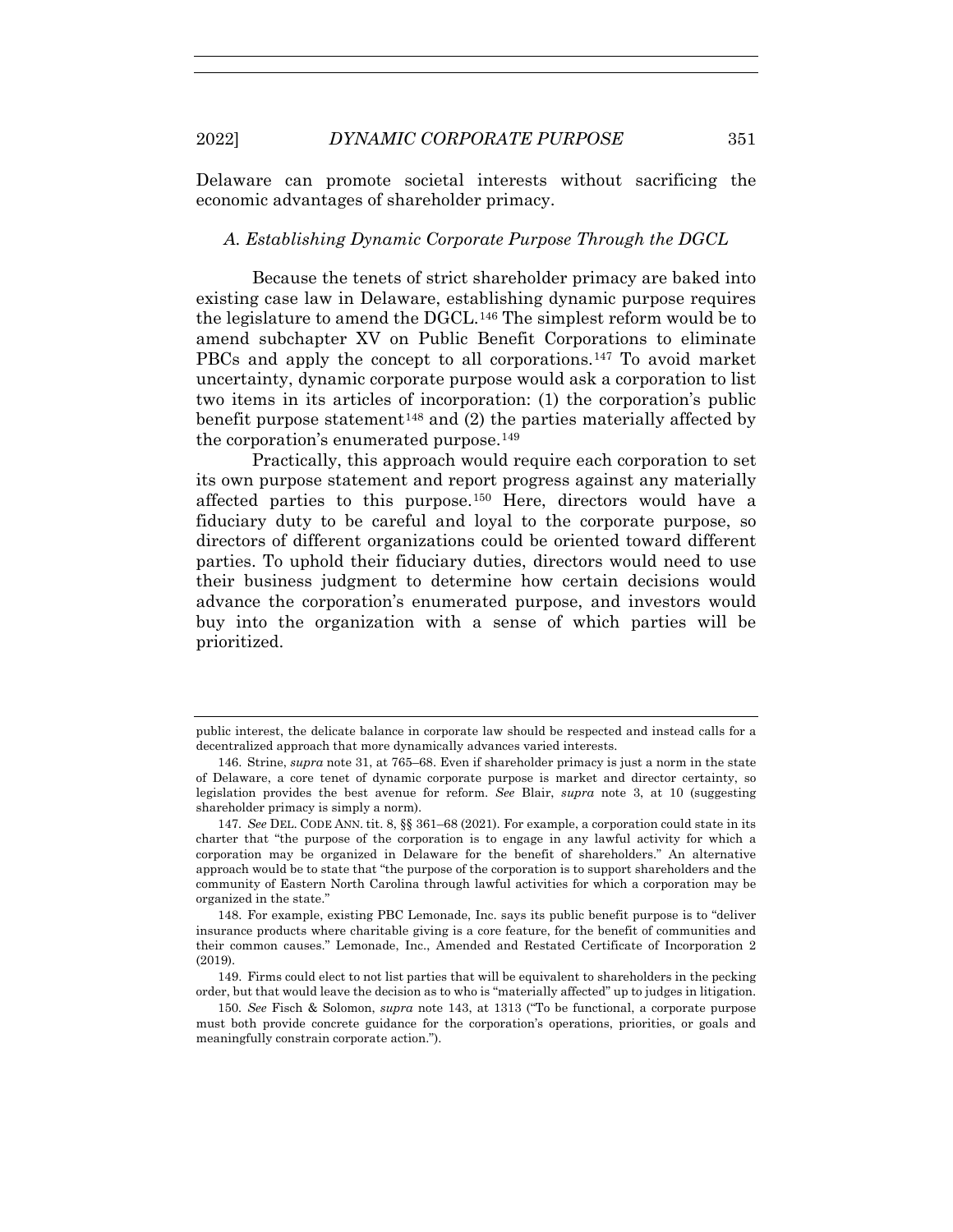Delaware would need to amend sections 361 through 368 of the DGCL to apply the logic of PBCs to all corporations.151 The state would require a corporation's certificate of incorporation to "identify within its statement of business or purpose pursuant to [section]  $102(a)(3)$  of this title one or more specific public benefits to be promoted by the corporation."152 Further, it would require corporations to "be managed in a manner that balances the stockholders' pecuniary interests, the best interests of those materially affected by the corporation's purpose, and any benefits identified in its certificate of incorporation."153 Any stock certificate would need to clearly state the enumerated purpose of the corporation with notice conspicuously given.154 Unlike PBCs, though, corporations could elect their enumerated benefit be wholly for shareholders.155 So, directors will owe a fiduciary duty to shareholders and any other parties materially affected by the stated corporate purpose, and the state will require biennial reporting as to progress in supporting the enumerated benefits identified in the certificate of incorporation.156

For PBCs, the DGCL presently requires reporting overall objectives, standards for measuring progress, and objective information to assess success in promoting the enumerated objectives.157 These reporting requirements are based on the stated public benefit selected by the PBC, but in an environment of dynamic corporate purpose, these reporting requirements would apply to all corporations.158 This reform takes the successful model of PBCs but flips the regime from an opt-in to an opt-out concept, which should exert more pressure on corporations

<sup>151</sup>*.* This would require amending section 361 to say "[t]his subchapter applies to *all* corporations" and striking language that refers to public benefit corporations. *See* tit. 8, § 361.

 <sup>152.</sup> tit. 8, § 362(a).

<sup>153</sup>*. See* tit. 8, §§ 361–68 (This language mirrors the existing language in section 362.).

<sup>154</sup>*. See* tit. 8, § 364 (PBCs issuing stock certificates must "note conspicuously that the corporation is a" PBC.).

 <sup>155.</sup> The logic here is that maintaining economic viability through incorporation is a sufficient "public benefit," and firms that are not equipped, or do not wish, to report against progress toward other benefits should not be expected to do so.

<sup>156</sup>*. See* Littenberg et al., *supra* note 54 (describing reporting requirements); tit. 8, §§ 365–66 (explaining the duties of PBC directors and the periodic statements PBCs must make to their shareholders).

 <sup>157.</sup> Littenberg et al., *supra* note 54.

 <sup>158.</sup> These reporting requirements are not too onerous for startups as startups can simply opt for shareholder primacy and report against financial performance to shareholders just like traditional corporations operate today. Existing corporations in the state should not be required to amend their charters and could be presumed to prioritize shareholders unless otherwise agreed to by shareholders.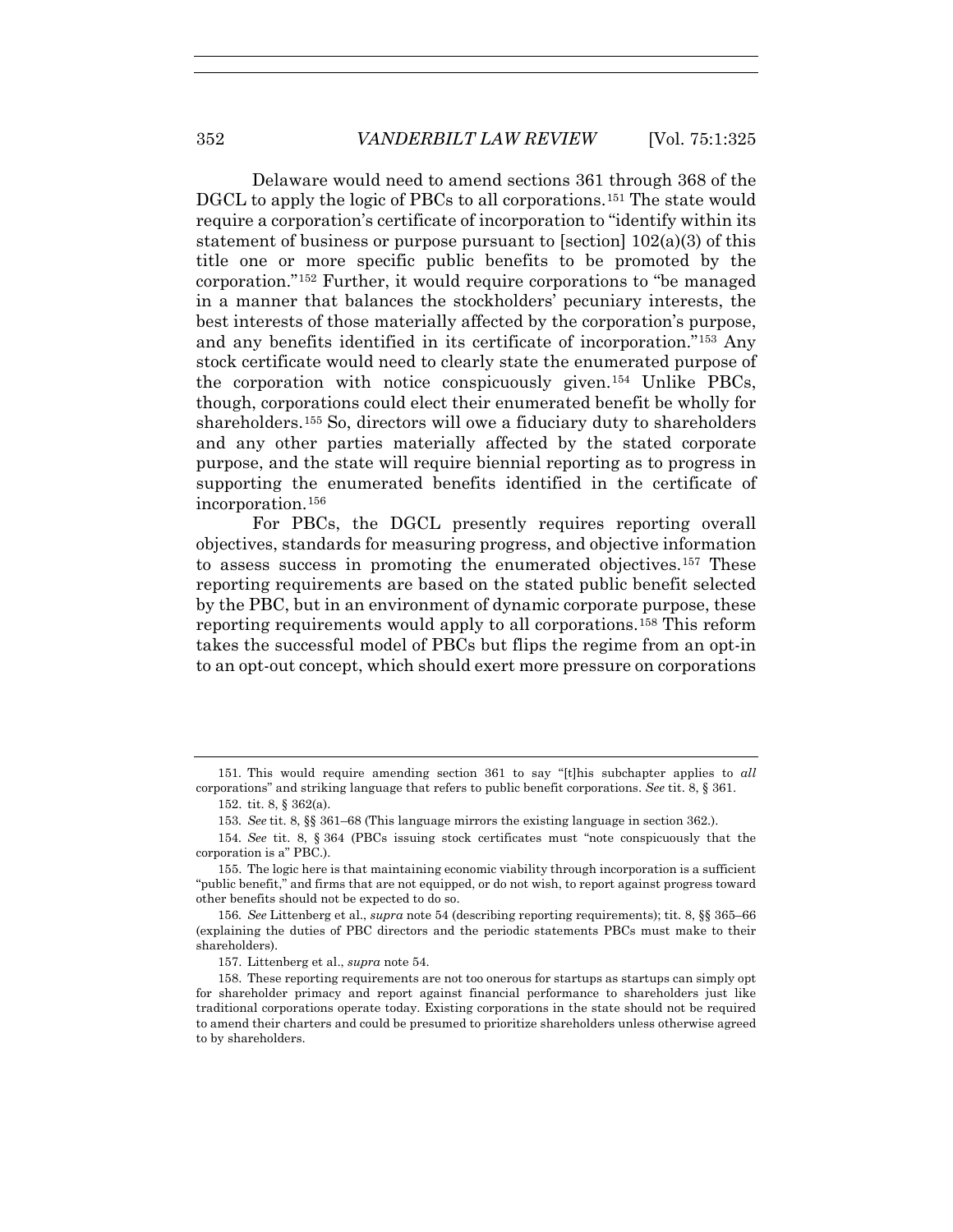to provide a reportable benefit to some prioritized stakeholder(s).159 As such, the state should give corporations a grace period of two or more years to settle on a corporate purpose for shareholder approval.<sup>160</sup>

Some points of confirmation are necessary. The law would not require corporations to be managed for the interests of stakeholders if they do not wish to be—such corporations could simply state the benefit of the firm is to maximize economic viability.161 Directors would not be permitted to wholly ignore shareholders' pecuniary interests either just like fiduciaries of PBCs cannot do so today.162 As a result, corporate purpose will be managed by the will of investors and the subsequent allocation of resources.<sup>163</sup> If a firm is too committed to shareholder wealth maximization and the business externalizes costs to the point of societal harm, investors can force a change in corporate purpose, while firms that fail to generate a reasonable return for shareholders could see investors force more shareholder focus.164 Dynamic corporate purpose leverages the market's power to regulate corporate behavior and relies on shareholders exiting or voting as faithful mechanisms to maintain order.165 As seen by Engine No. 1 winning a proxy battle over

162. DEL. CODE ANN. tit. 8, § 365(a) (2021).

 <sup>159.</sup> Currently, consumers and investors do not expect firms to provide an explicit purpose. By reforming the mechanism for laying out a corporate purpose, investors, consumers, employees, and other stakeholders may exit a firm with a purpose that they see as illegitimate or insignificant.

 <sup>160.</sup> With an extended timeline, managers can weigh their options and coordinate with the market to determine an optimal director orientation. If shareholders do not approve any additional corporate purpose—that is, they do not want to add any prioritized party to report progress toward—they will then tacitly approve a purpose solely dedicated to shareholder wealth maximization. Of course, this purpose can change as the corporation grows or evolves.

 <sup>161.</sup> Professor Mark Roe has an interesting article that suggests firms with more market power have more profit margin to dedicate to the "costly" pursuit of purpose. Here, you could envision firms competing not only based on their culture for employees or on their product/service for customers but also on their corporate purpose. This could increase pressure on otherwise powerful, quasi-monopolistic firms. *See generally* Mark J. Roe, *Corporate Purpose and Corporate Competition* 2 (Eur. Corp. Governance Inst., L. Working Paper No. 601, 2021), https://papers.ssrn.com/sol3/papers.cfm?abstract\_id=3817788 [https://perma.cc/VR27-3B64].

 <sup>163.</sup> This admittedly puts some pressure on institutional investors to put their money where their mouth is. Under this model, BlackRock, State Street, and others should inevitably require some stakeholder orientation based on their previous public remarks. Similarly, every CEO who is a part of the Business Roundtable would face added pressure to reform their company's corporate purpose statement *in some way*.

<sup>164</sup>*. Compare* FRANK H. EASTERBROOK & DANIEL R. FISCHEL, THE ECONOMIC STRUCTURE OF CORPORATE LAW 35–36 (1991) (arguing that the corporate purpose at the time of any given deal is binding between the corporation and the rights holders, so changing corporate purpose "midstream" raises a complaint for breach of contract), *with* Yosifon, *supra* note 36, at 498 (arguing that the power to amend the corporate charter is "expansive" and that Delaware's PBC statute permits an ordinary Delaware corporation to amend its charter to become a PBC).

<sup>165</sup>*. See* Daniel R. Fischel, *The Corporate Governance Movement*, 35 VAND. L. REV. 1259, 1277 & n.63 (1982) (citing ALBERT O. HIRSCHMAN, EXIT, VOICE, AND LOYALTY: RESPONSES TO DECLINE IN FIRMS, ORGANIZATIONS AND STATES (1970)) (discussing shareholders' choice to either leave a stock or expend extensive resources to form a voting bloc); Frank H. Easterbrook & Daniel R.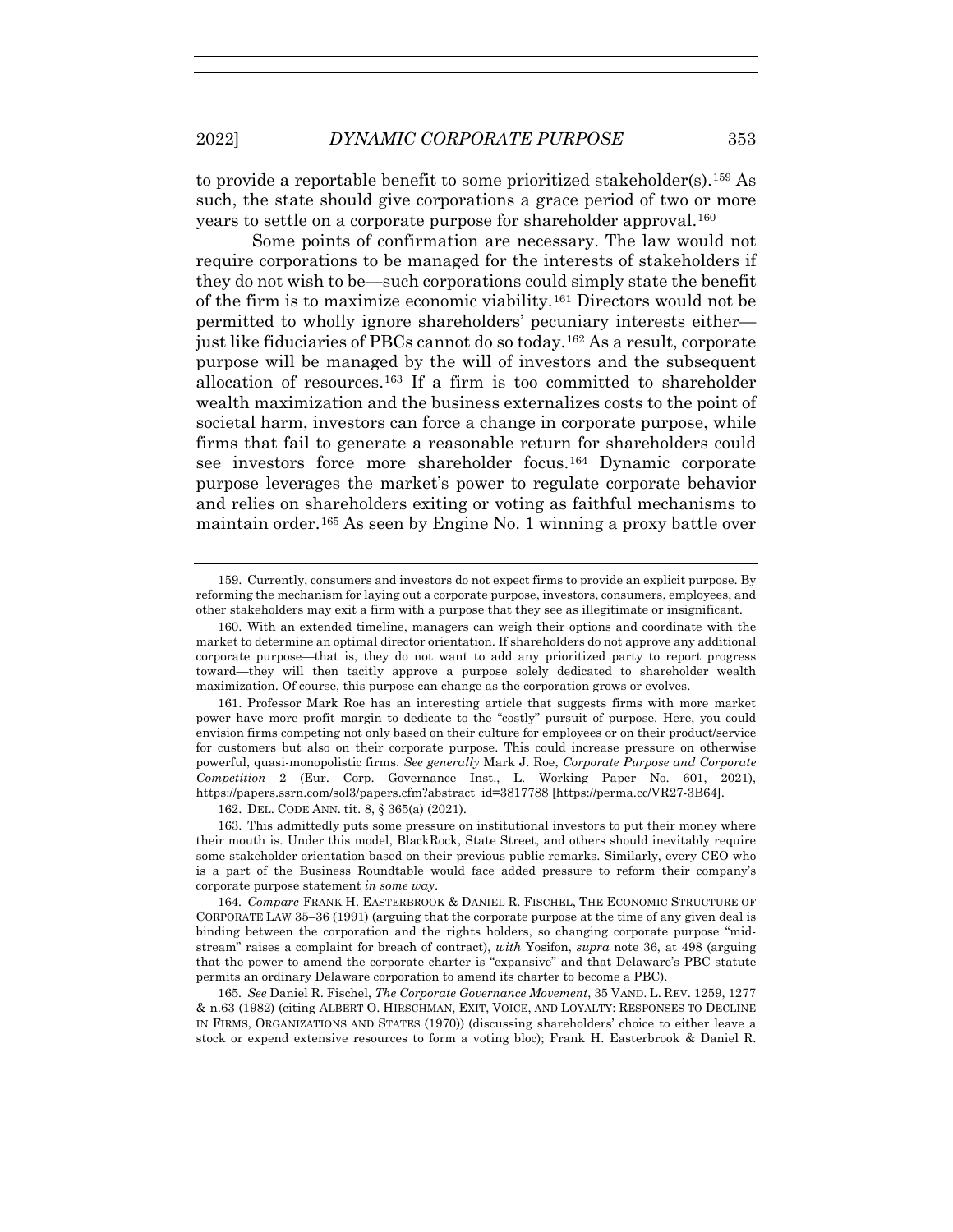behemoth ExxonMobil, current market factors can exert pressure on corporations to enact change in strategy and stakeholder consideration.166 Dynamic corporate purpose just makes this easier.

Like with PBCs, enumerated benefits under dynamic corporate purpose should also alter *Revlon* duties such that directors will be offered an antitakeover mechanism.167 If a corporation's purpose prioritizes shareholders and employees, and directors reasonably believe a buyer will impinge on the firm's ability to support employees, directors will not be required to accept the bid even if it is economically superior (for shareholders) to another bid.<sup>168</sup> Instead, they will be expected to continue to advance the interests that they report progress against—to shareholders and employees. This should assuage some concerns over asset-stripping activist investors. While some may argue this antitakeover mechanism will increase entrenchment, there are incentives against orienting toward too many stakeholders, so directors must weigh their options proactively.169 This tension should limit unnecessary entrenchment and could even lead to takeovers based on non-pecuniary grounds if the corporation is not executing toward its over-extended corporate purpose.170

166*. See* Matt Phillips, *Exxon's Board Defeat Signals the Rise of Social-Good Activists*, N.Y. TIMES (June 9, 2021), https://www.nytimes.com/2021/06/09/business/exxon-mobil-engine-no1 activist.html [https://perma.cc/4U3E-C2LF].

 167. Revlon, Inc. v. MacAndrews & Forbes Holdings, Inc., 506 A.2d 173, 182 (Del. 1986); Strine, *supra* note 59, at 245 (stating that the Delaware statute establishing PBCs "makes clear that the *Revlon* doctrine does not apply to benefit corporations"); Frederick H. Alexander, Lawrence A. Hamermesh, Frank R. Martin & Norman M. Monhait, *M&A Under Delaware's Public Benefit Corporation Statute: A Hypothetical Tour*, 4 HARV. BUS. L. REV. 255, 270 (2014) (suggesting the *Revlon* analysis is different for PBCs than for traditional corporations).

 168. Strine, *supra* note 95, at 428 ("The PBC model builds on the business judgment rule model by protecting the board from a challenge to a decision that it makes that requires it to balance the interests of various stakeholders, including in a sale of the corporation."). Proctor & Gamble, for example, directs the board in their corporate bylaws to orient towards employees but this is simply permissive. Bebchuk & Tallarita, *Will Corporations Deliver Value*, *supra* note 1, manuscript at 41.

 169. Directors would want to avoid having to report progress towards too many stakeholders based on time and resource constraints and an increase in the risk of litigation. *See* Bebchuk & Tallarita, *Will Corporations Deliver Value*, *supra* note 1, manuscript at 30 (using Amazon as an example of how shareholders submit proposals to ask for clarity on how management will implement "stakeholderist principles"). Even more shareholder proposals requesting reports would be expected from firms that aim to support too many stakeholders.

170*. Cf.* Robert Eccles, Aeisha Mastagni & Kirsty Jenkinson, *An Introduction to Activist Stewardship*, HARV. L. SCH. F. ON CORP. GOVERNANCE (Mar. 1, 2021), https://corpgov.law.harvard.edu/2021/03/01/an-introduction-to-activist-stewardship

[https://perma.cc/RW9R-G3BN] (calling for "activist stewardship," where firms would promote

Fischel, *Voting in Corporate Law*, 26 J.L. & ECON. 395, 395–99 (1983) (arguing that shareholders "express views by buying and selling shares"); *see also* Fisch & Solomon, *supra* note 143, at 1340– 41 ("As *Citizens United* recognized, 'the procedures of corporate democracy' allow corporate participants to coordinate their expectations and impose those expectations on corporate decision makers.") (citing Citizens United v. Fed. Election Comm'n, 558 U.S. 310, 361–62 (2010)).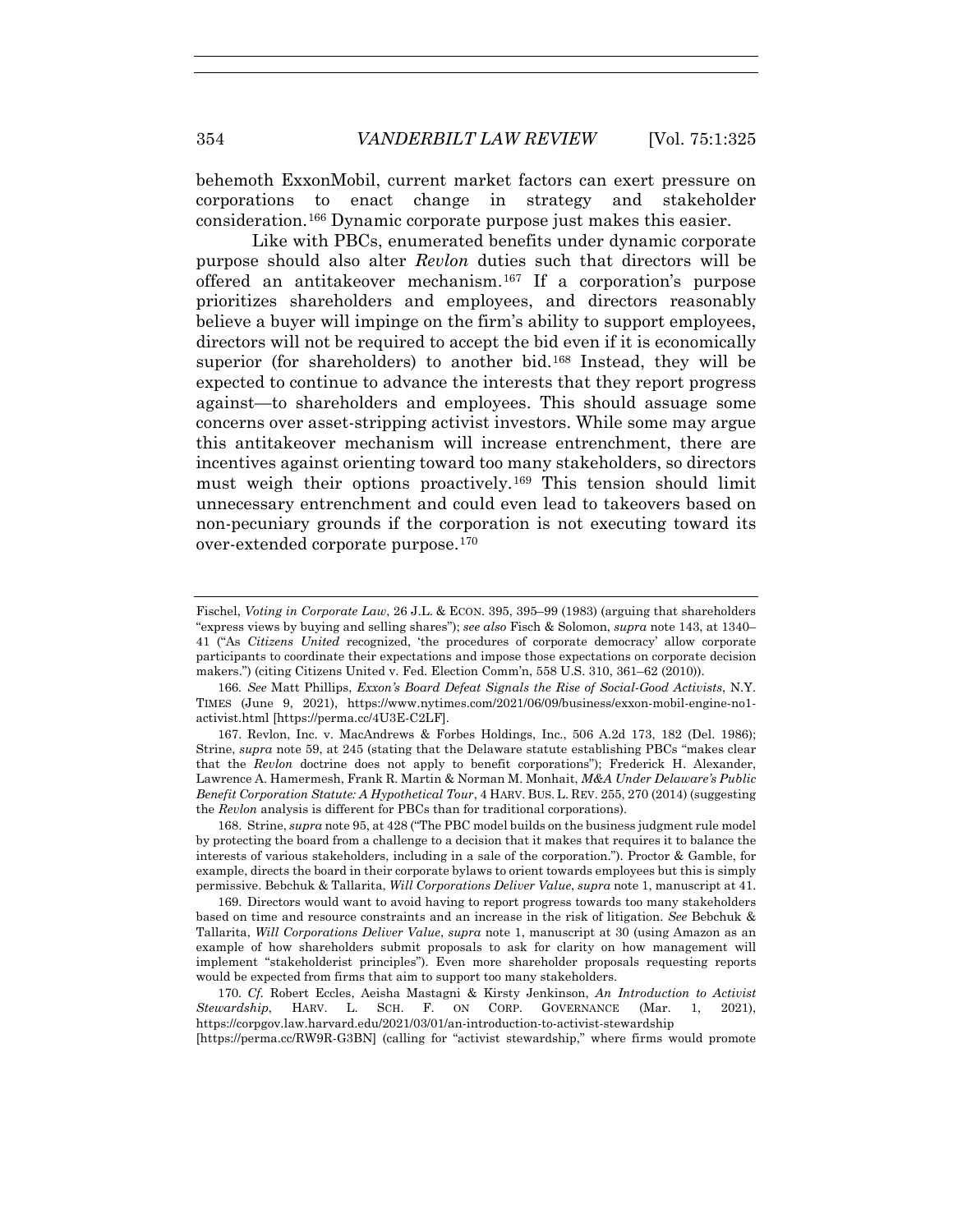Lastly, the difference between the current opportunity for existing corporations to opt into becoming PBCs versus mandating that firms select prioritized parties is subtle but significant.171 Currently, corporations can hide behind shareholder primacy in ways they could not under dynamic purpose—we see this when corporations support one class of stakeholders in the press but then ignore these stakeholders in the boardroom.172 Institutional investors are not expected to exit investments in traditional, shareholder-focused corporations because the alternative market simply is not large enough to satisfy institutional investors' own fiduciary responsibilities.173 With dynamic corporate purpose, firms will be expected—by consumers, employees, and investors—to memorialize their public-relations-driven objectives in the essence of their corporate purpose.<sup>174</sup> This mechanism will decrease the divide between what organizations state publicly and how they act privately, which should increase corporate efficiency and decrease bad behavior.175

173*. See* Christopher Geczy, Jessica S. Jeffers, David K. Musto & Anne M. Tucker, *Institutional Investing When Shareholders Are Not Supreme*, 5 HARV. BUS. L. REV. 73, 79–90 (2015) (explaining the fiduciary duties of institutional investors).

174*. See* Strine, *supra* note 95, at 429 (discussing the PBC model, Strine argues that "stockholder advocates ignore that undeniable potency of capital and product markets and the way they have tilted corporate governance."); *see also* John C. Coffee, Jr. & Darius Palia, *The Wolf at the Door: The Impact of Hedge Fund Activism on Corporate Governance*, 41 J. CORP. L. 545, 549 (2016) (explaining that hedge funds have embraced activism because the costs and potential benefits of shareholder activism have decreased and increased, respectively).

 175. One example of this behavior can be seen by the largest banks publicly claiming to support stakeholders by signing the Business Roundtable's Statement but failing to react to shareholder proposals that would turn these corporations into PBCs. *See Shareholder Advocacy for the 2021 Proxy Season*, HARRINGTON INVS., INC., http://www.harringtoninvestments.com/4379- 2 (last visited Oct. 8, 2021) [https://perma.cc/2LZU-HH5J] (documenting this phenomenon for several large, publicly traded corporations); *see also* Patricia Kowsmann & Ken Brown, *Fired Executive Says Deutsche Bank's DWS Overstated Sustainable-Investing Efforts*, WALL ST. J. (Aug. 1, 2021, 5:33 AM) https://www.wsj.com/articles/fired-executive-says-deutsche-banks-dwsoverstated-sustainable-investing-efforts-11627810380 [https://perma.cc/LKK9-JKPT] (describing how Deutsche Bank publicly stated that ESG was at the heart of operation, but, in reality, the

ESG initiatives through traditional methods of activism as opposed to through simple private cajoling).

 <sup>171.</sup> Fisch & Solomon, *supra* note 143, at 1341 ("Purpose provides a public-facing mechanism that expands the scope of those who can hold the corporation accountable.").

 <sup>172.</sup> Johnson & Johnson presents one example of this dynamic. One week after the Business Roundtable released its refined corporate purpose statement a judge in Oklahoma ordered Johnson & Johnson to pay \$572 million for its role in fueling the opioid epidemic. Jan Hoffman, *Johnson & Johnson Ordered to Pay \$572 Million in Landmark Opioid Trial*, N.Y. TIMES (Aug. 30, 2019), https://www.nytimes.com/2019/08/26/health/oklahoma-opioids-johnson-and-johnson.html [https://perma.cc/BUN4-8YN9]. Johnson & Johnson is known for its "credo" that it puts patients, doctors, and nurses first, and its CEO signed the Business Roundtable statement desiring a greater corporate purpose. Chevron presents another example as they have argued, after some shareholder pressure, that they have a long track record of supporting the interests of stakeholders and acting sustainably. Bebchuk & Tallarita, *Will Corporations Deliver Value*, *supra* note 1, manuscript at 39.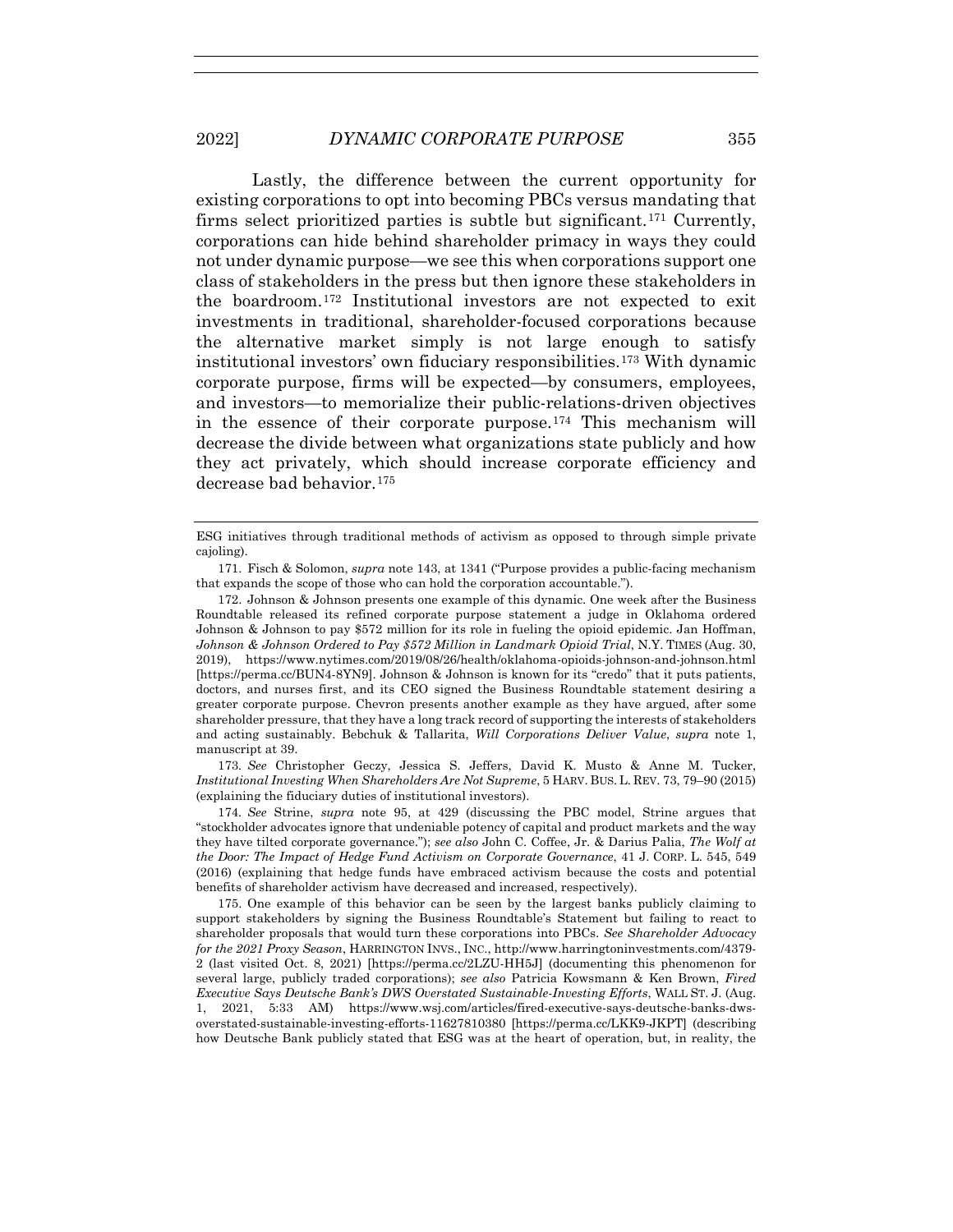## *B. Advantages of Drawing from Shareholder Primacy*

Dynamic corporate purpose keeps directors accountable to clear objectives based on defined measurements, maintains clarity of direction by limiting the purview of directors, increases certainty for investors, and limits agency concerns since the corporate purpose is well known throughout the relationship between principal and agent.

This construct permits corporations to support specific societal positions without removing methods of accountability. Here, directors have to report against enumerated objectives with clear measurements for success.176 As a result, directors cannot assert post-hoc that they were attempting to support some previously unidentified objective in an attempt to entrench themselves or to pursue other motivations.177 Directors will be free to support the stakeholders that investors direct them to definitively support, but such action will be constrained by the will of the shareholders.<sup>178</sup>

With a clear purpose statement, directors will have the clarity of direction desired by proponents of shareholder primacy.179 While these advocates will certainly argue that directors cannot possibly be expected to serve a purpose that materially affects multiple parties, <sup>180</sup> Professor Stout was correct when she argued that the concept of a single "shareholder value" is, at best, an oversimplification and, at worst, a complete fiction.181 That said, promoting a single concept ensures that directors are all acting with loyalty toward the same *thing*—here, directors are expected to be loyal to the corporation through the corporation's enumerated purpose. The business judgment rule already

firm struggled to implement an actual strategy). This mechanism will inevitably put more pressure on institutional investors, too, who also tout stakeholderism in the press.

<sup>176</sup>*. See, e.g.*, PATAGONIA WORKS, ANNUAL BENEFIT CORPORATION REPORT FISCAL YEAR 2019, at 24–27 (2019), https://www.patagonia.com/on/demandware.static/-/Library-Sites-PatagoniaShared/default/dwf14ad70c/PDF-US/PAT\_2019\_BCorp\_Report.pdf

<sup>[</sup>https://perma.cc/TRH6-EABV] (providing an example of the comprehensiveness of PBC reporting).

<sup>177</sup>*. See* Alexander et al., *supra* note 168, at 270–71 (discussing the difficulty courts would have in second-guessing director judgment about tradeoffs between shareholder wealth maximization at sale and pursuit of enumerated public benefits).

 <sup>178.</sup> Opponents to shareholder primacy will undoubtedly argue this point, but this design feature ensures directors' accountability to their principals. Opponents cannot wish away the shareholders' role as owner.

<sup>179</sup>*. See* Cogan, *supra* note 71 ("The [Business Roundtable]'s proposed standard of multiple masters and numerous objectives is a recipe for a lack of corporate accountability.").

<sup>180</sup>*. See* Bebchuk & Tallarita, *Illusory Promise*, *supra* note 1, at 120 (arguing "potential tradeoffs between shareholders and stakeholders are ubiquitous").

 <sup>181.</sup> Stout, *supra* note 33, at 8–9; *see also* Roe, *supra* note 161, at 32 (describing how there is a growing divergence in goals between shareholder groups that are pro-profit versus those that are pro-purpose).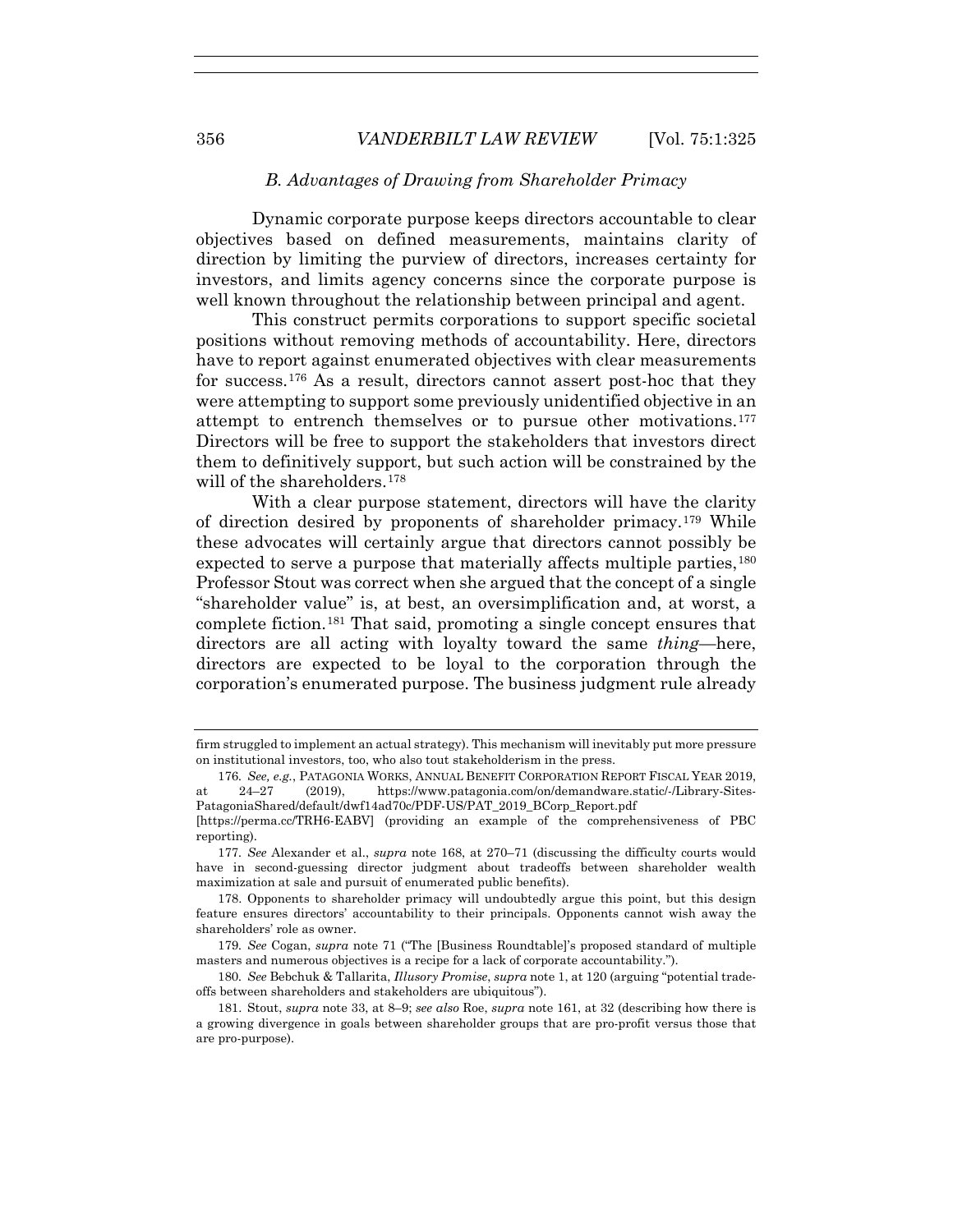provides significant leeway to directors to fulfill fiduciary duties, so asking them to serve the best interests of the corporate purpose is not impossible.182 Nevertheless, this construct provides a natural check on the number of stakeholders a corporation will select to orient toward, which limits the number of potential trade-offs. It would be too managerially complex to report progress toward a wide swath of stakeholders, so corporations would be wise to avoid overbroad purpose statements. This structure would lead to greater corporate focus on enumerated priorities and maintain directors' clarity of direction.

Clarity of true corporate purpose also increases investor certainty. The current regime, where executives support stakeholders in the press but shareholders in the boardroom,183 limits certainty on corporate action and likely increases the cost of capital.184 Because investors and lenders do not understand the objectives or priorities of management, there could be an uncertainty premium baked into current agreements in case directors begin unscrupulously giving away millions to various charities to the chagrin of lenders. More importantly, the system in Delaware requires directors to perform mental somersaults to determine how certain behavior ultimately supports shareholders, even if the connection is attenuated. A system that requires such circumnavigating is inefficient and increases director, investor, lender, and customer uncertainty.185 Dynamic corporate purpose allows for a closer link between corporate action and actual investor interests so shareholders can strategically allocate resources to the corporate purposes they support and orient corporate governance in the optimal direction in the process.186

Lastly, dynamic corporate purpose limits agency concerns much like shareholder primacy does. Proponents of wealth maximization suggest that directors must orient toward shareholders because shareholders are the owners, and, otherwise, their interests will be

 <sup>182.</sup> Atkins et al., *supra* note 35.

<sup>183</sup>*. See* Warren, *supra* note 1 (illustrating companies' public promises to serve all stakeholders but subsequent refusals to provide action items on how they would do so).

<sup>184</sup>*. See* Wolfgang Drobetz, Sadok El Ghoul, Omrane Guedhami & Malte Janzen, *Policy Uncertainty, Investment, and the Cost of Capital*, 39 J. FIN. STABILITY 28 (Aug. 30, 2018) (noting that policy uncertainty increases the costs of capital). The reverse is also true, according to scholars, where a positive corporate reputation—which could be a byproduct of more purposeful corporations—decreases the costs of capital. *See* Damion Waymer & Sarah VanSlette, *Corporate Reputation Management and Issues of Diversity*, *in* THE HANDBOOK OF COMMUNICATIONS AND CORPORATE REPUTATION 471, 473 (Craig E. Carroll ed., 2013).

 <sup>185.</sup> Some businesses have recognized this inefficiency and opted to convert to a PBC on their own. *See* Veeva, *supra* note 61.

<sup>186</sup>*. See* Fischel, *supra* note 165, at 1277 (describing how investor passivity is rational).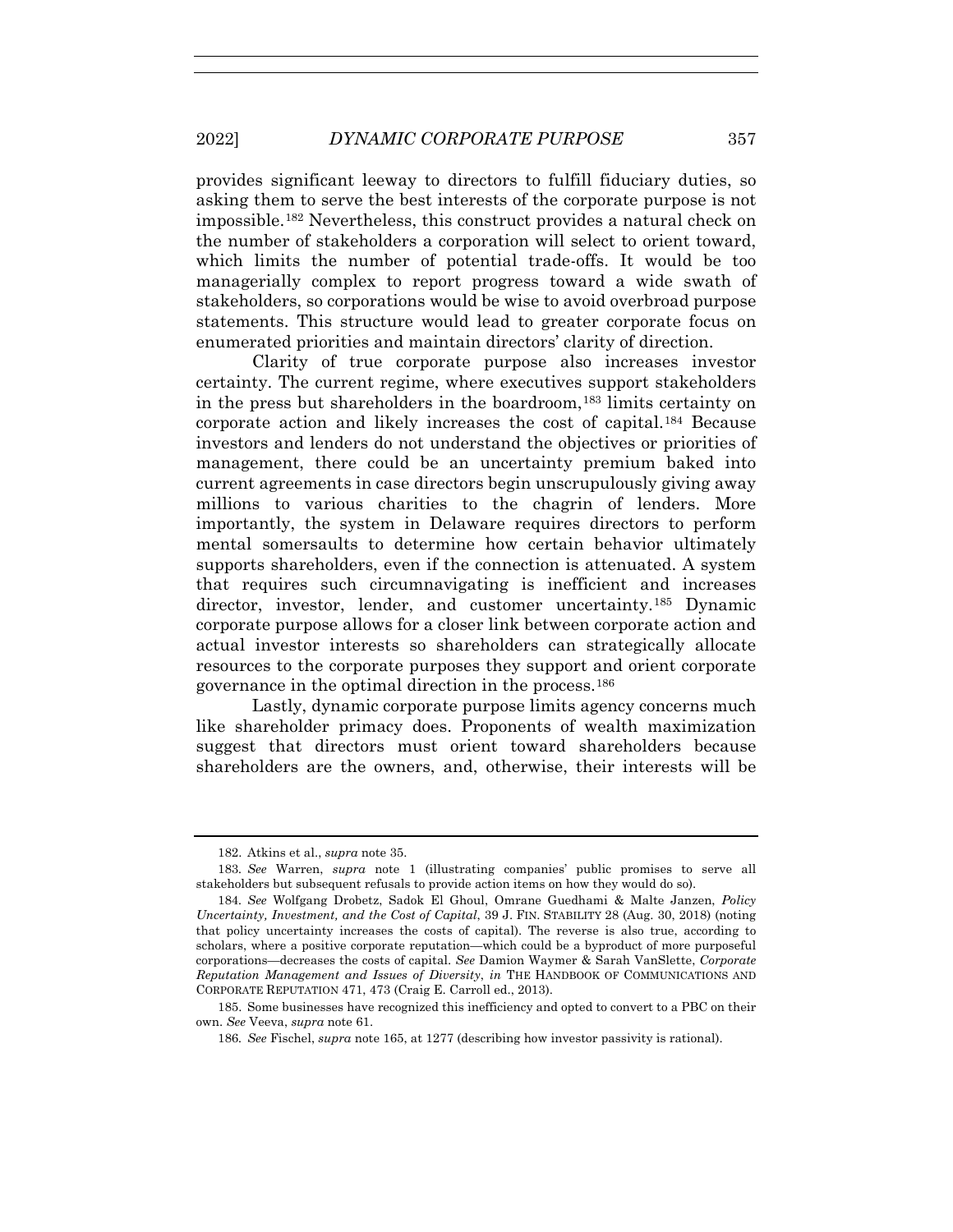neglected.187 A more dynamic model flips this concept on its head to get to the same result—where shareholders approve or amend the corporate purpose iteratively such that the gap between shareholder will and corporate behavior shrinks. Instead of a judge telling the shareholders what they should value, the shareholders select their corporation's purpose themselves. If shareholders feel like "their money"188 is being misallocated, they can amend the corporate purpose to make it more shareholder-focused, just like they can vote to unseat underperforming directors. In this way, by decentralizing corporate purpose, the state can allow market forces to correct less-than-desired results; managers and investors will take note of competitors and determine whether to increase or decrease shareholder orientation based on results in the marketplace.189 This allows the state's median corporate purpose to oscillate until optimized. In these ways, dynamic corporate purpose leverages market forces and the advantages of shareholder primacy to chart a new course for governance.

# *C. Advantages of Drawing from Stakeholder Governance*

Importantly, dynamic corporate purpose also leverages the benefits of stakeholder governance. This construct gives corporations some flexibility to promote wider societal interests directly, provides a strong defense mechanism to asset-stripping activists, and promotes purpose in the boardroom, which may improve corporate performance.

First, dynamic corporate purpose allows the financially focused holding company to pursue a different corporate objective than the ecoconscious retailer.190 This flexibility allows corporations to prioritize and protect certain stakeholders that may otherwise be neglected under a shareholder primacy model.191 While the eco-friendly company very well could charter as a PBC today, the competitive pressure to prioritize some class of stakeholders will bring their competitors to face similar

191*. See* Ruggie et al., *supra* note 5 (saying the question has shifted "from *whether* corporate boards should take stakeholder interests into account, to *how* it should do so").

<sup>187</sup>*. See* Friedman, *supra* note 27 ("Insofar as his actions in accord with his 'social responsibility' reduce returns to stock holders, he is spending their money.").

<sup>188</sup>*. Id.*

<sup>189</sup>*. See* Olga Hawn & Hyoung-Goo Kang, *The Effect of Market and Nonmarket Competition on Firm and Industry Corporate Social Responsibility*, *in* 38 SUSTAINABILITY, STAKEHOLDER GOVERNANCE, AND CORPORATE SOCIAL RESPONSIBILITY 313, 330 (Sinziana Dorobantu, Ruth V. Aguilera, Jiao Luo & Frances J. Milliken eds., 2018) (showing that higher corporate social responsibility in a firm's competitors leads to higher corporate social responsibility for that firm in response).

<sup>190</sup>*. See* Fisch & Solomon, *supra* note 143, at 1312 ("As with purely economic goals, the extent to which a particular corporate purpose is desirable or effective depends on the comparative advantage of the corporate form in pursing those goals.").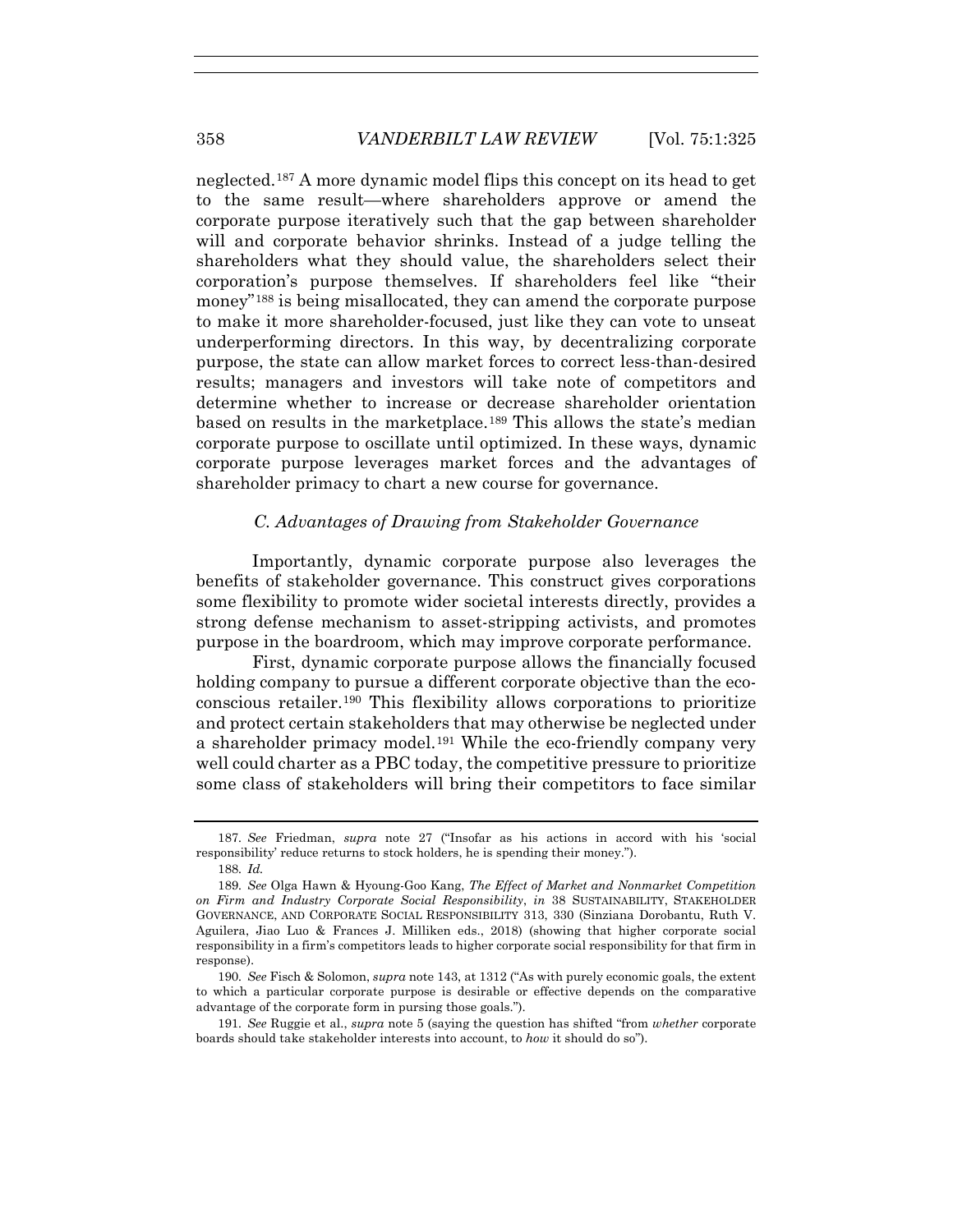strategic decisions. Market forces will encourage support for stakeholder groups instead of incentivizing corporations to externalize all costs to nonshareholders.192 Scholars increasingly agree that shareholder wealth maximization is not a sufficient proxy for wider societal welfare,193 so a more direct connection between shareholders and selected stakeholders seems necessary. Because corporations will report against progress made to their purposes, corporations will be accountable to prioritized stakeholder groups as opposed to simply supporting them in the press or having to justify actions on their behalf with shareholders in mind.

Take employees, for example. If a company must prioritize its employees to advance its corporate purpose, it will likely be able to attract better talent, but the corporation will be held accountable to this enumeration. If the directors are not promoting the interests of employees through corporate behavior, shareholders could bring suit that directors are not upholding their fiduciary duty of loyalty to the corporate purpose. This tension is powerful. Corporations incur litigation risk in the face of strategic advantages by adding a set of prioritized stakeholders to their corporate purpose. This limiting factor may lead to prioritizing less stakeholder groups per firm but will lead to stronger support per stakeholder in the process.

Dynamic corporate purpose will also provide strong antitakeover defenses. In a *Revlon* scenario today, if sale is inevitable, directors are required to accept the proposal that will maximize shareholder wealth—regardless of what may happen to the community, employees, creditors, or other stakeholders.194 This requirement has rightly upset plenty of analysts who view short-termism as a pernicious byproduct of shareholder wealth maximization that ultimately reduces total value of corporations to society.195 Here, directors will be required to remain loyal to the corporate purpose, which could protect a class of stakeholders outside of shareholders. If the corporate charter prioritizes supplier relationships, directors could refuse a takeover attempt that would harm the corporation's ability to support its suppliers. So, in essence, dynamic corporate purpose may erode some of the short-term focus of the current corporate-governance regime too.

<sup>192</sup>*. See* STOUT, *supra* note 33, at 1 ("Shareholder value ideology focuses on the interests of only a narrow subgroup of shareholders, those who are most short-sighted, opportunistic, willing to impose external costs, and indifferent to ethics and others' welfare.").

<sup>193</sup>*. See* Blair, *supra* note 3, at 1 (describing how leading shareholder-primacy advocates have shifted their opinions in the face of corporate scandals and financial crises).

 <sup>194.</sup> Revlon, Inc. v. MacAndrews & Forbes Holdings, Inc., 506 A.2d 173, 182 (Del. 1986).

<sup>195</sup>*. See* Lipton, *supra* note 66 (calling for a "New Paradigm" as a solution to short-termism).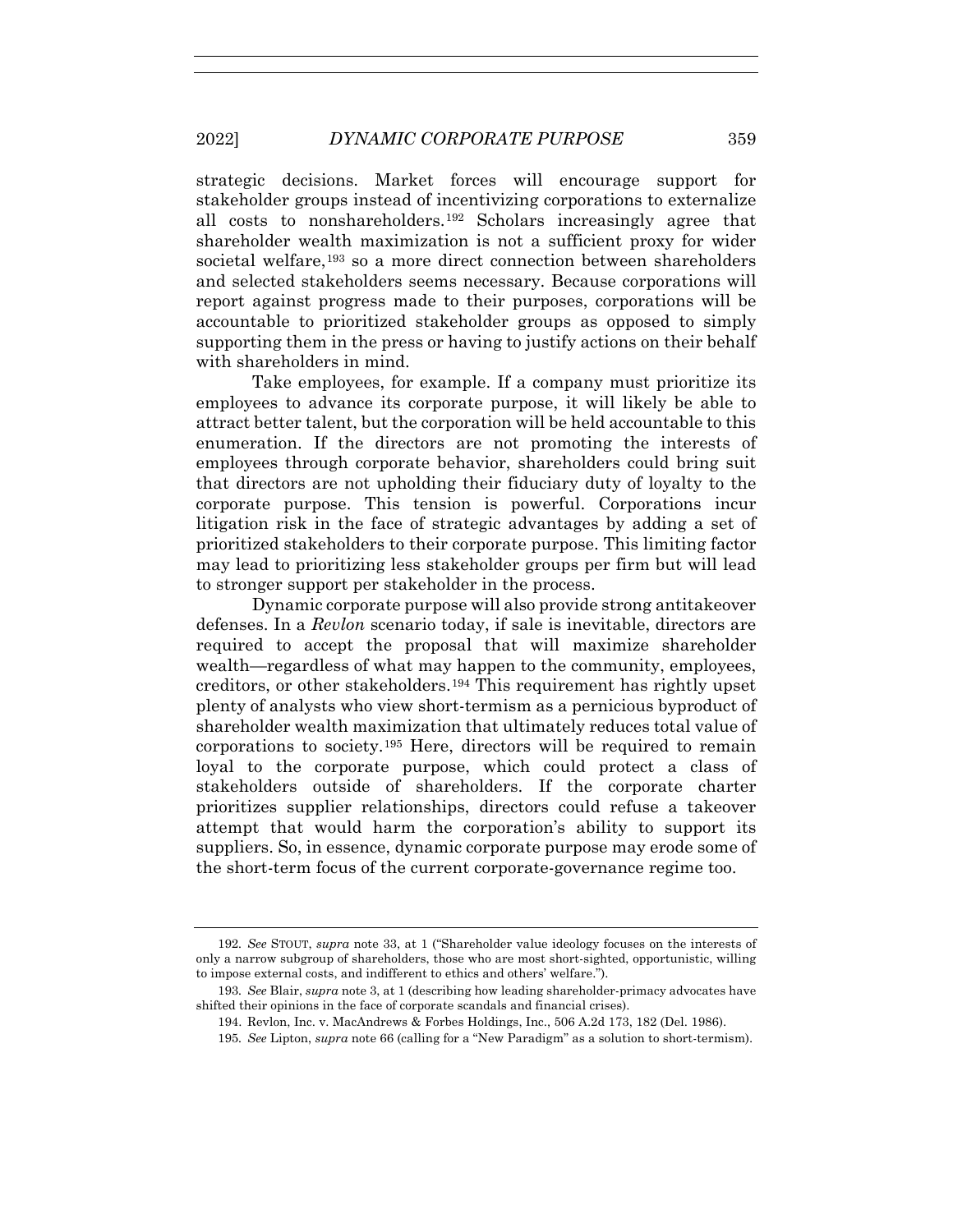Lastly, proponents of stakeholder governance suggest that a firm that is permitted to consider the interests of stakeholders will be more committed to long-term value by being more purposeful.<sup>196</sup> Business schools today often teach the idea that clarity of purpose and strategy leads to greater profitability.197 Here, the state is calling on directors to follow through with this concept and memorialize an individualized corporate purpose in the firm's charter.198 As a result, firms should act with more purpose, which not only has the potential to support stakeholder interests but should also improve corporate performance, benefitting shareholders.199 As a result, dynamic corporate purpose provides corporations the requisite flexibility to better maximize total welfare and provides a mechanism to defend against value-destroying short-termism in the process. This creates a model of corporate purpose that neither shareholder primacy nor stakeholder theory could provide on its own.

# *D. Risks and Limitations of Dynamic Corporate Purpose*

Permitting incorporation without mandating a centralized corporate purpose is not without disadvantages. Like any substantive change in approach to a fundamental legal or existential question, dynamic corporate purpose could impact the state less than anticipated or even create unintended consequences.200 High-level, these risks include putting too much value on legally written statements, burdening firms during the incorporation process, and balancing the power dynamics of investors, managers, and stakeholders.

<sup>196</sup>*. See id.*

<sup>197</sup>*. See, e.g.*, Serafeim & Gartenberg, *supra* note 64 (describing "high *Purpose-Clarity* organizations" as those "that score high on purpose but also on dimensions of management clarity" and noting that "high *Purpose-Clarity* organizations exhibit superior accounting and stock market performance"); Adi Ignatius, *Profit and Purpose*, HARV. BUS. REV., Mar.–Apr. 2019, at 10, https://hbr.org/2019/03/profit-and-purpose [https://perma.cc/Y4FE-67EK] (noting that there are companies "that have managed to create both financial and social value," and these companies accomplish this by "build[ing] a commitment to creating both kinds of value into their core activities").

<sup>198</sup>*. See* Fisch & Solomon, *supra* note 143, at 131 (arguing that corporate purpose serves as an internal tool to manage expectations of shareholders and stakeholders, signal priorities, and leverage competitive advantages of the individual firm).

 <sup>199.</sup> Michael B. Dorff, James Hicks & Steven Davidoff Solomon, *The Future or Fancy? An Empirical Study of Public Benefit Corporations*, 11 HARV. BUS. L. REV. 113, 125 (2021) ("A substantial management literature argues that investing in employee well-being results in better long-term profitability outcomes.").

 <sup>200.</sup> Yosifon, *supra* note 36, at 463 (discussing how the creation of the PBC form may actually narrow purpose flexibility in Delaware or may be all together trivial if shareholder primacy is just a default rule).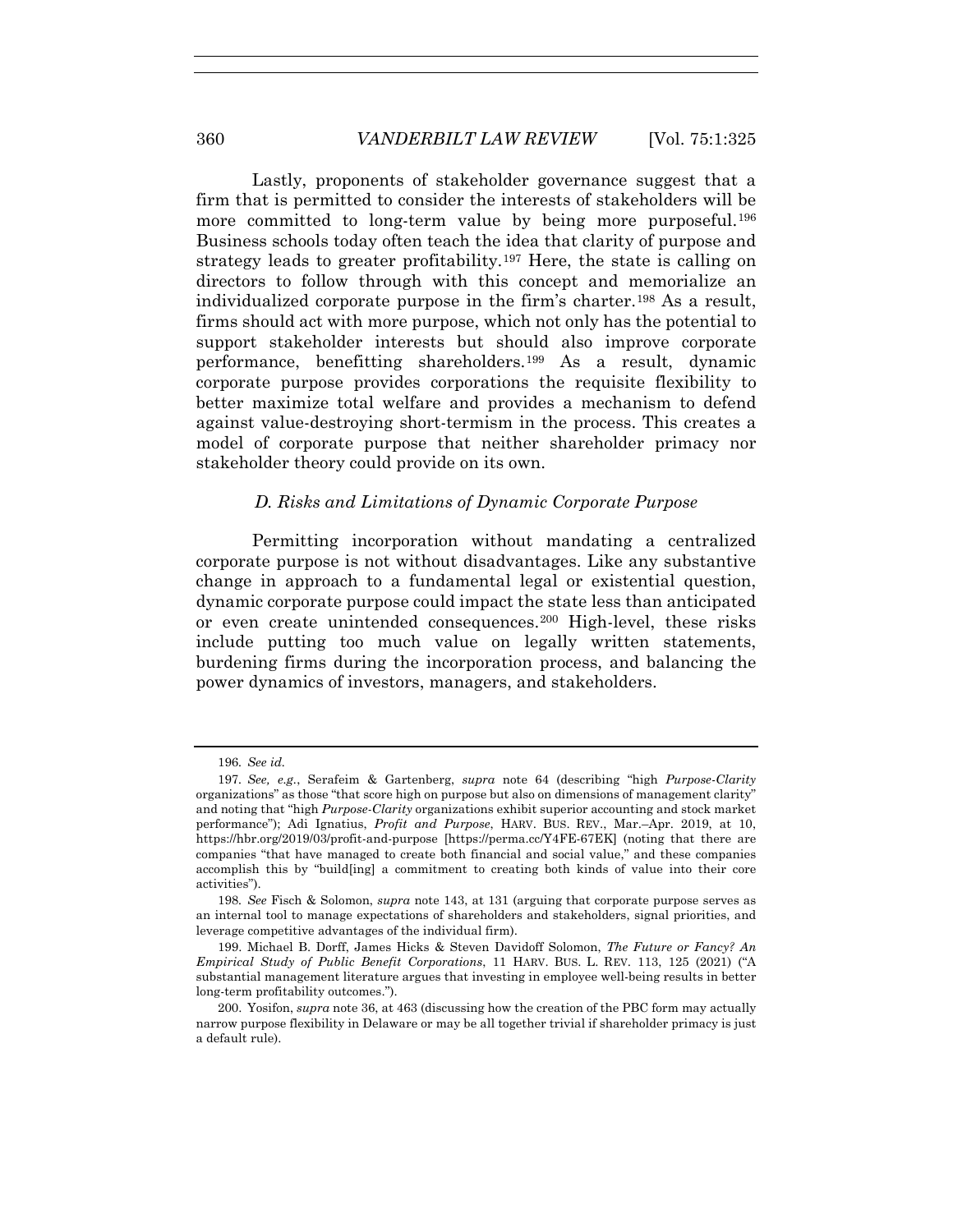First, the biggest risk is that corporations would put forth purpose statements that are vague or noncommittal to any particular stakeholder group, which would increase shareholder uncertainty as opposed to decreasing it.<sup>201</sup> Because corporate purpose will not be centralized, investors, credit holders, future employees, and other stakeholders may need to do additional due diligence before transacting with corporations in the state. Ultimately, the state will need to ensure that the DGCL lays out the requirements of a sound purpose statement and will need to put forth a robust statement review process. While this will lead to greater bureaucratic involvement in incorporation, it is a small price to pay compared to potential regulations levied by other solutions. The state could go as far as requiring that firms specifically select which stakeholders the corporation will prioritize as opposed to determining the corporation's priorities based on its purpose statement.<sup>202</sup>

Similarly, there is a risk that all corporations, with the help of legal counsel, would create seemingly uniform corporate purpose statements that are watered down to decrease the probability of legal action against directors.203 Vague purpose statements would decrease director accountability and erode the benefits of dynamic corporate purpose. While the likelihood that all corporations would have similar purposes under this system may be relatively high, the impact would be minimally invasive to the overall regime.<sup>204</sup> First, every corporation has the same corporate purpose today and under most reform concepts, demonstrating that it is not per se harmful to the state when all corporations are oriented toward a similar purpose. More importantly, applying market discipline for corporations to orient in the direction that makes the most sense for its owners will optimize corporate purpose regardless of the ultimate direction selected by a critical mass

 <sup>201.</sup> Corporations already do this to some degree when they merely state that the purpose of the corporation is to "carry out any and all lawful activities."

 <sup>202.</sup> You could envision a literal checkbox in the incorporation process asking founders to select prioritized parties among shareholders, employees, communities, suppliers, customers, ecosystems, or other parties.

<sup>203</sup>*. See* Hayden & Bodie, *supra* note 112, at 2438 (describing how corporations circumnavigated laws that limited corporate scope by using boilerplate language for their purpose statement: "the corporation is formed to conduct and transact all lawful business activities allowed under the laws of the state").

 <sup>204.</sup> Importantly, this purpose statement would not constrain the activities of the corporation but rather would orient the board toward its stated purpose. As such, ultra vires actions for ignoring the stated purpose would not arise, but directors would be expected to act with care and loyalty toward the corporate purpose—whatever it may be. *See* Joan MacLeod Heminway, *Corporate Purpose and Litigation Risk in Publicly Held U.S. Benefit Corporations*, 40 SEATTLE U. L. REV. 611, 628 (2017) (arguing that benefit corporations may open themselves up to ultra vires actions if directors ignore the corporation's stated public benefit).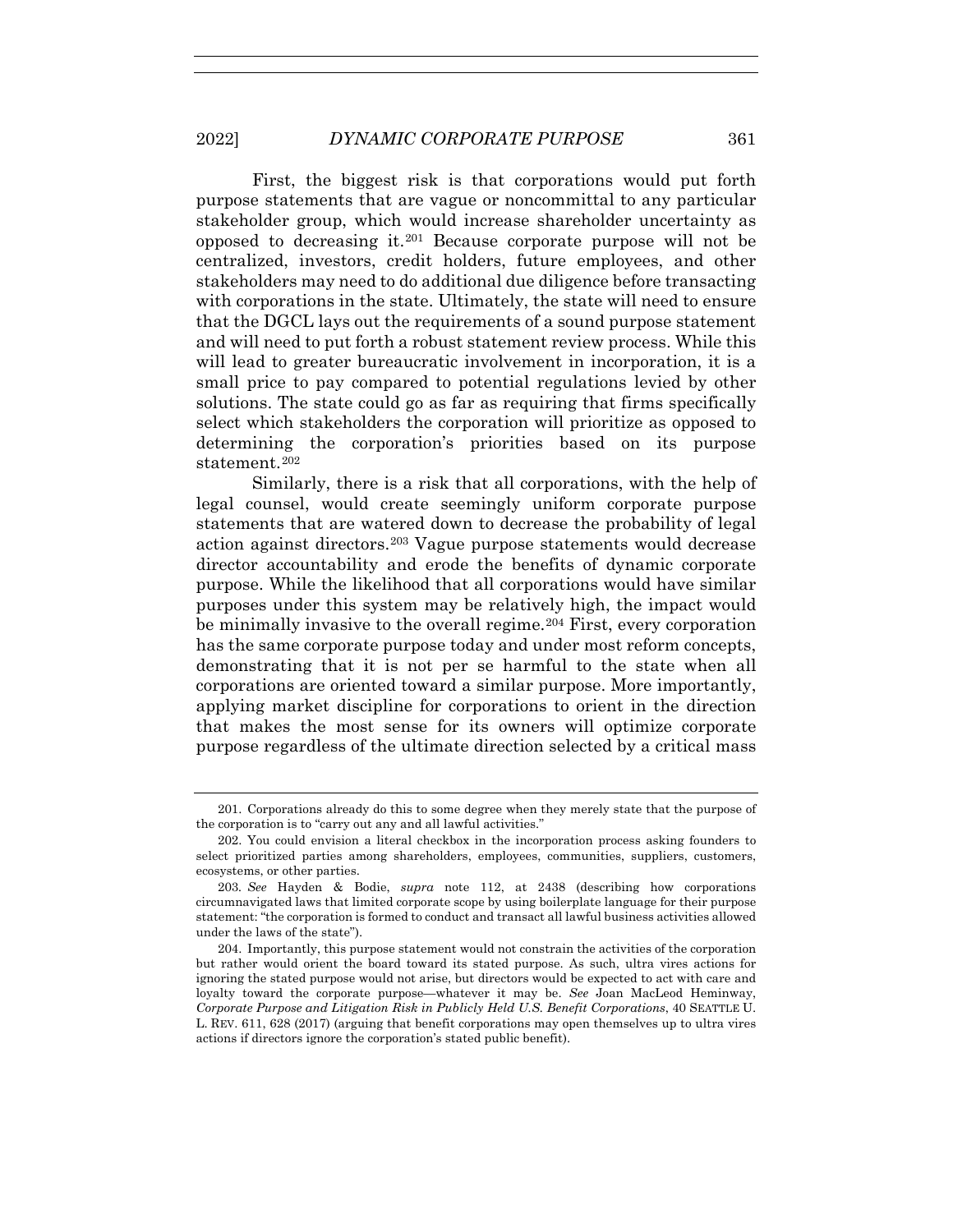of corporations.205 In this sense, dynamic corporate purpose trusts that the ultimate outcome of corporate purpose will optimize over the long run even if individual corporations oscillate in the path toward such optimization. Corporations may at first provide watered-down purpose statements, but just as investors pressured corporations to de-classify boards,206 there will likely be pressure to orient directors toward an optimal corporate purpose somewhere between shareholder primacy and broad-range stakeholder consideration.

The bureaucratic burden of reporting against enumerated objectives could be significant and could be a reason a state would not mandate individualized purpose. Because stating a purpose would be required for all corporations in the state as opposed to just large entities, a likely critique would suggest that small businesses do not have the necessary resources to select a purpose they will have a fiduciary duty to uphold. First, this critique underestimates the wherewithal of corporations' fiduciaries—asking individuals to determine who their corporation should be accountable to is not a significant burden and does not require significant resources.<sup>207</sup> Further, if individuals incorporating a business simply cannot decide an optimal orientation, shareholder primacy provides an easy default option. As the business grows and gains resources, the shareholders can vote to amend the corporate purpose based on any newfound epiphanies as to principles. Thus, purpose statements may lead to some increased legal work for large corporations, but there are numerous avenues for directors to opt out of a more robust corporate purpose.

Lastly, because dynamic corporate purpose is fluid, there could be concerns that the balance of power will shift. The debate over the optimal orientation of directors would turn from academics and legislators to directors and shareholders. Institutional investors, who have already seen their power increase during the twenty-first century, will set the course for corporate purpose, similar to how they have dominated the discussions around other corporate-governance issues.208 Having shareholders set corporate orientation will represent

 <sup>205.</sup> Fisch & Solomon, *supra* note 143, at 1344 ("Purpose thus extends the potential for discipline beyond the capital markets to the product and labor markets.").

 <sup>206.</sup> Steven Davidoff Solomon, *The Case Against Staggered Boards*, N.Y. TIMES: DEALBOOK (Mar. 20, 2012, 12:43 PM), https://dealbook.nytimes.com/2012/03/20/the-case-against-staggeredboards [https://perma.cc/25MR-H5W5].

<sup>207</sup>*. See* Yosifon, *supra* note 36, at 483 ("The PBC's notice and reporting requirements are not particularly onerous or restrictive, although they might be undesirable for some people, because they are costly or boring.").

<sup>208</sup>*. See* Lucian Bebchuk & Scott Hirst, *Index Funds and the Future of Corporate Governance: Theory, Evidence, and Policy*, 119 COLUM. L. REV. 2029, 2101–02 (2019) (describing how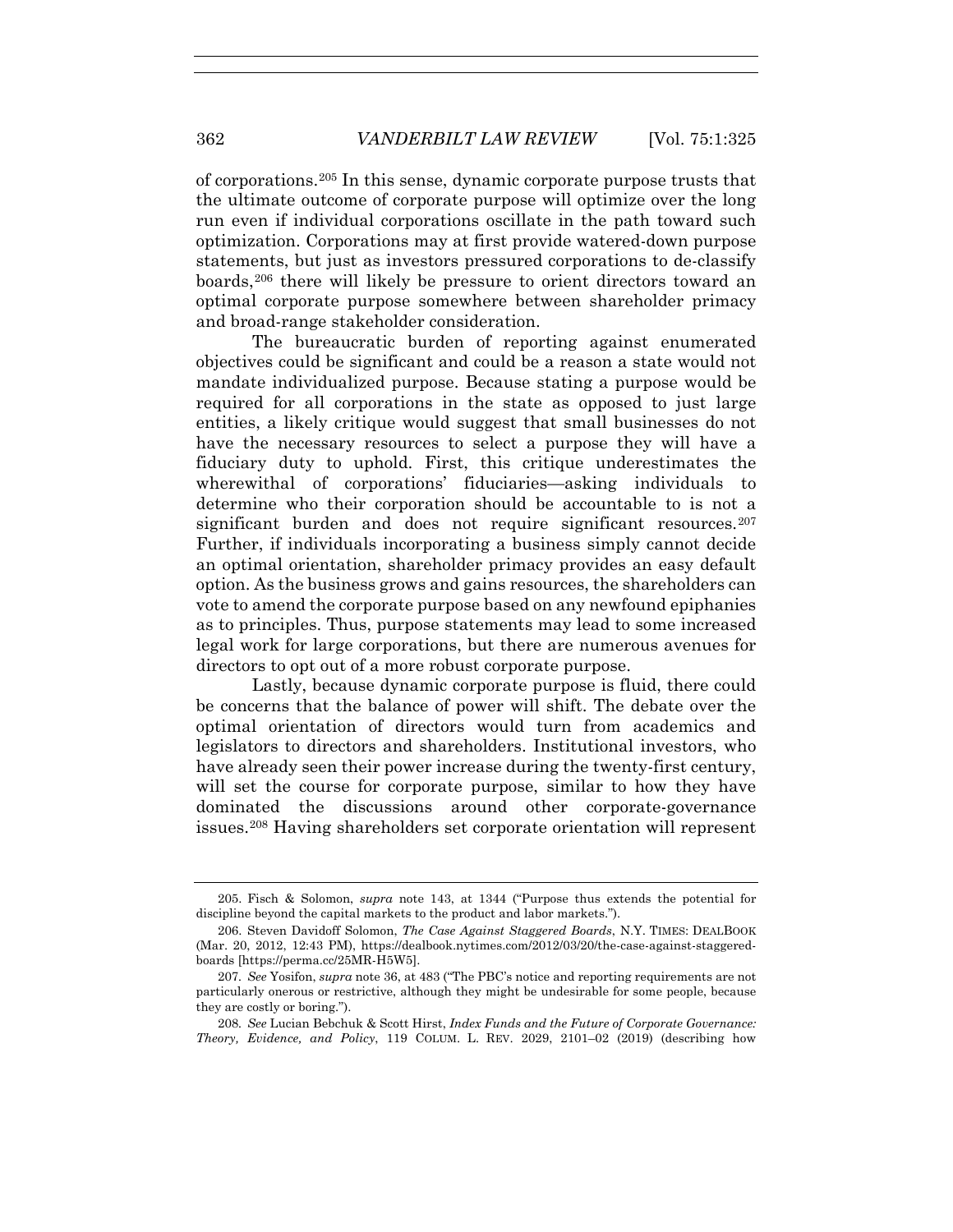a shift in who decides the longstanding debate over purpose, but external regulation can be enacted to control the behavior of these entities more directly than can a one-size-fits-all approach to purpose. While providing even more power to institutional investors is a considerable risk, incentives will likely keep these voting blocs relatively passive unless a corporation's proposed purpose is far afield of baseline expectations. Thus, legislators will have an opportunity to regulate the behavior of corporate actors and institutional investors more directly with heightened corporate accountability and investor certainty, even if some risks are present.

This last point provides a reasonable summation of the debate over corporate purpose. As has been discussed, some view regulatory failure as a basis for corporate law to step in as a stopgap measure. That idea confuses the role of corporate law and external regulation; governance law should only be used to set rules and incentives with clarity. Corporate governance does not exist to set some sort of policy agenda, but a sound governance regime should allow for regulation to be more effective. Dynamic corporate purpose will bring corporate communications in line with corporate action such that legislators can better understand where external regulation may be required. Dynamic corporate governance is no silver bullet—corporations will still be expected to pursue welfare maximization, but this regime will bring greater clarity, accountability, and purpose to corporations. And that should be the goal of corporate law.

## **CONCLUSION**

Conveniently, the two poles of the corporate purpose debate are both attempting to optimize for the same thing—maximum societal welfare—by prioritizing different variables in the equation. Because proponents of shareholder primacy and stakeholder governance have the same end in mind, an approach that pulls from both concepts can bridge the gap to cut the academic debate and provide states with a better alternative. Shareholder primacy produces incentives for firms to shirk responsibilities to wider society that inevitably produces outsized externalities, requiring legislators to fill the gap with regulation. Stakeholder governance reduces director accountability and diminishes corporate performance such that the goals of greater societal welfare are not achieved. The existing mechanisms to command and control corporate purpose are inherently flawed, but an approach that

shareholder proposals have led to significant shifts in corporate-governance norms based on the increasing power of institutional investors).